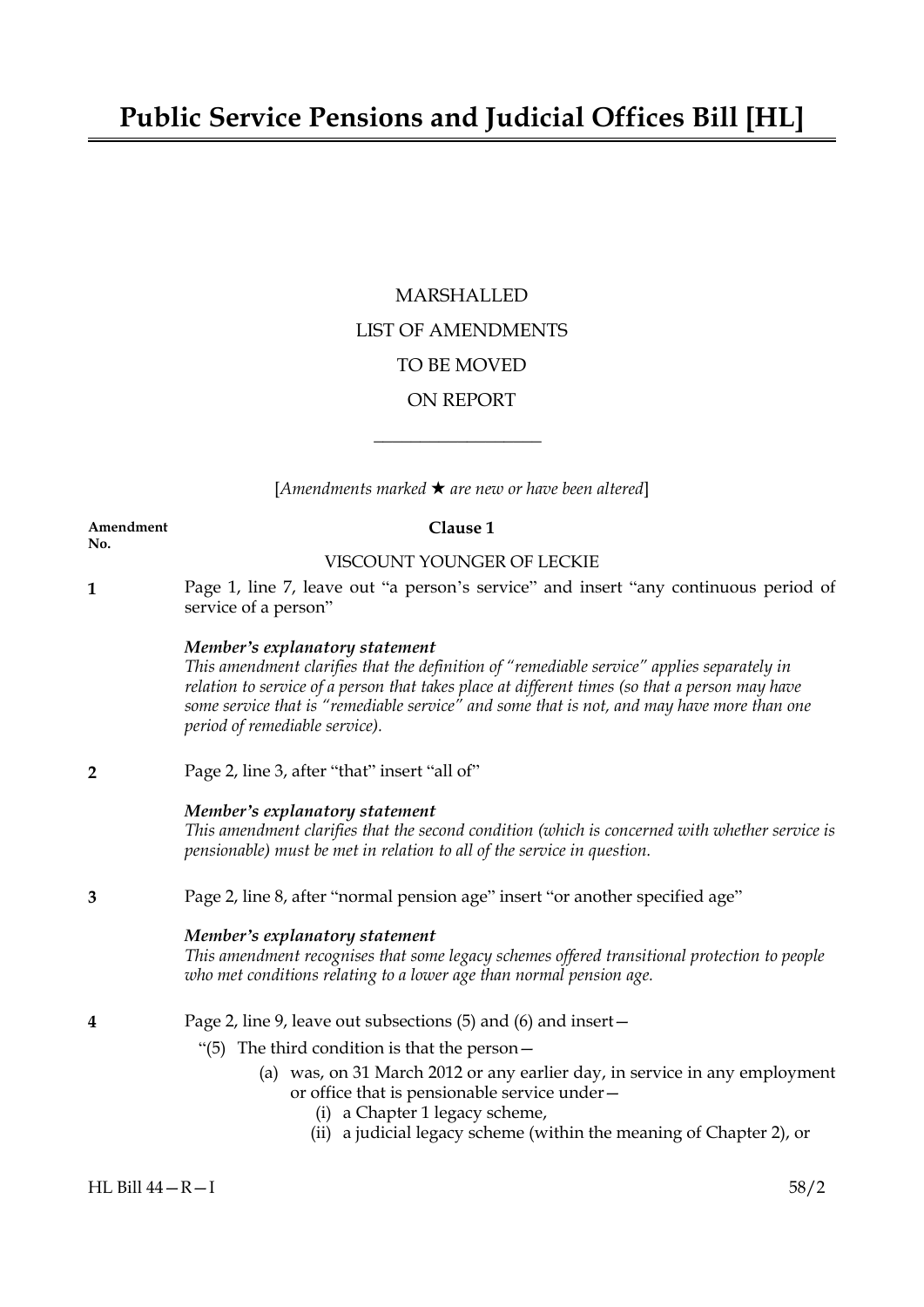#### **Clause 1** *- continued*

- (iii) a local government legacy scheme (within the meaning of Chapter 3), or
- (b) is not within paragraph (a) and was, on 31 March 2012, in service as a firefighter which entitled the person to be an active member of a relevant firefighters' legacy scheme.
- (6) The fourth condition is that there is no disqualifying gap in service falling within the period—
	- (a) beginning with—
		- (i) in a case in which the third condition is met by virtue of subsection (5)(a), the day after the most recent day in relation to which that condition is met;
		- (ii) in a case in which the third condition is met by virtue of subsection (5)(b), 1 April 2012, and
	- (b) ending with the day before the first day of the service in question."

#### *Member's explanatory statement*

*This amendment adjusts the third condition in this clause to cater for the fact that certain schemes for firefighters gave transitional protection to those who on 31 March 2012 were in active service but were not active members of the scheme. The fourth condition is amended consequentially.*

**5** Page 2, line 21, leave out from "which" to end of line 24 and insert—

- "(a) is pensionable service under—
	- (i) a Chapter 1 scheme,
	- (ii) a judicial scheme (within the meaning of Chapter 2), or
	- (iii) a local government scheme (within the meaning of Chapter 3), or
- (b) is, as a result of a Fair Deal transfer, pensionable service under a Fair Deal scheme"

#### *Member's explanatory statement*

*This amendment ensures that service in a private sector scheme under Fair Deal arrangements (which, before 2013, governed the pension arrangements that had to be offered to those in public service who were compulsorily transferred to the private sector) does not count as part of a "disqualifying gap in service" for the purposes of the fourth condition.*

### **Clause 4**

### VISCOUNT YOUNGER OF LECKIE

**6** Page 4, line 12, leave out from "person" to "the" in line 16 and insert "from becoming an active member of"

#### *Member's explanatory statement*

*This amendment simplifies the condition in subsection (2)(b).*

**7** Page 4, line 24, leave out paragraphs (a) to (c) and insert—

"(a) at any time after the closing date, the person—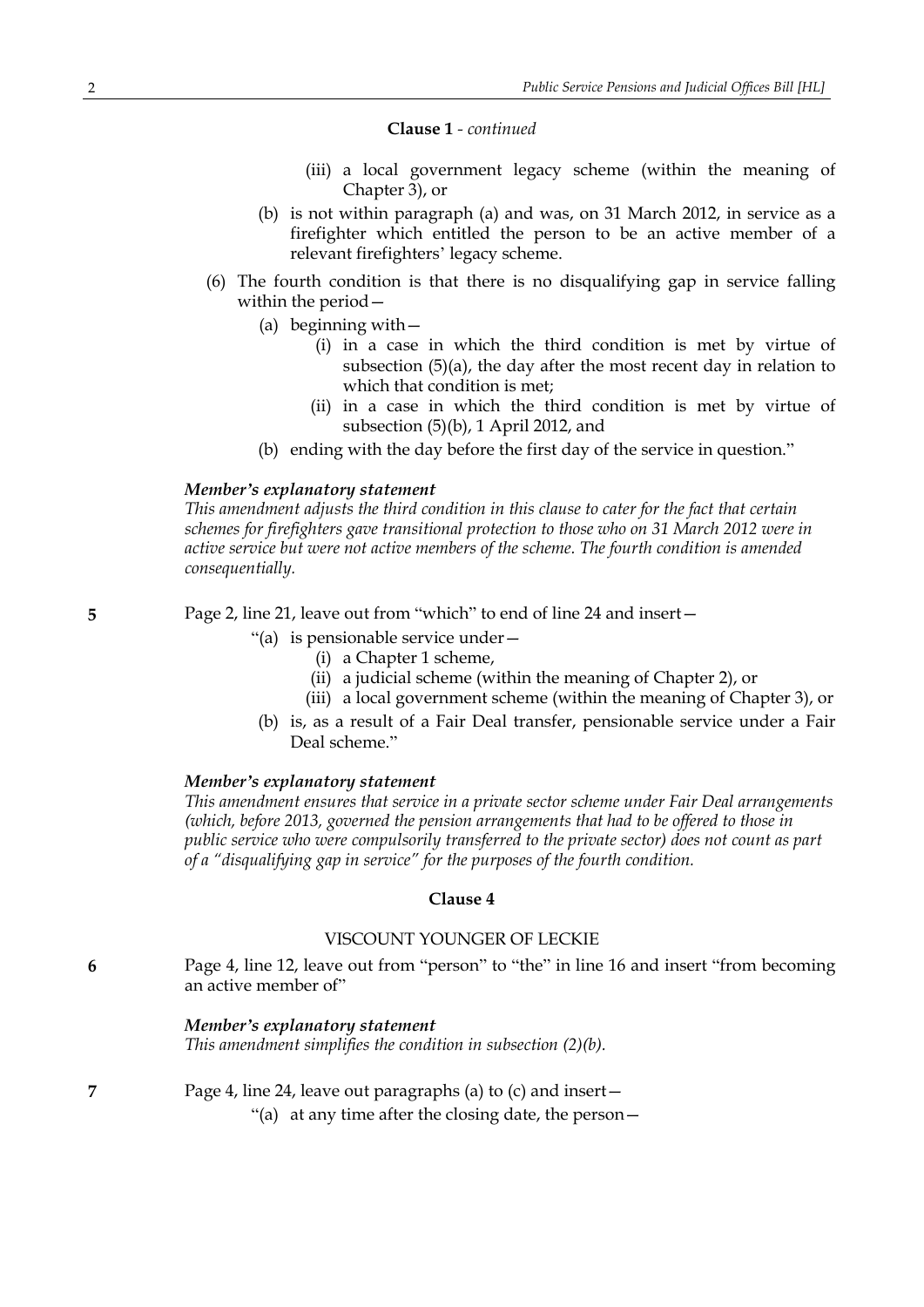#### **Clause 4** *- continued*

- (i) opted that their service in the employment or office in question should no longer be pensionable service under a Chapter 1 scheme, or
- (ii) ceased to be in service in the employment or office in question,
- (b) at any later time before 1 April 2022, the person—
	- (i) opted that their service in the employment or office in question should again be pensionable service under a Chapter 1 scheme, or
	- (ii) resumed service in the employment or office in question,
- (c) at that time, the rules of the Chapter 1 legacy scheme mentioned in subsection (1) prohibited a person from becoming an active member of the scheme, and"

### *Member's explanatory statement*

*This amendment expands the special case dealt with in subsection (3) in two ways. First, so that it covers those who remained in legacy schemes after the closing date, subsequently opted* out, and then decided to opt back in to a Chapter 1 scheme; and second so that it covers those *who left service in the employment or office in question after the closing date and subsequently resumed service.*

### **Clause 5**

#### VISCOUNT YOUNGER OF LECKIE

**8** Page 5, line 42, leave out from "which" to "or" in line 43 and insert "a remediable service statement is first provided in respect of the member"

#### *Member's explanatory statement*

*This amendment ensures that the definition is apt for a case in which the member to whom a remediable service statement relates has died.*

#### **9** Page 6, line 26, at end insert—

"(c) in cases in which any assets and liabilities that are referable to pension contributions made by or on behalf of the person have been transferred out of a partnership pension account, a condition requiring the payment to the scheme of an amount in respect of the transfer."

#### *Member's explanatory statement*

*This amendment makes clear that scheme regulations may require that, in a case in which an amount has in the past been transferred out of a partnership pension account, an election under this clause can be made only if a payment in respect of the transfer is made to the Chapter 1 legacy scheme.*

**10** Page 6, line 29, leave out "(1)"

#### *Member's explanatory statement*

*This amendment clarifies the reference in subsection (7) of this Clause to the definition of "the relevant Chapter 1 legacy scheme" in Clause 4.*

**11** Page 6, line 30, leave out "the" and insert "any"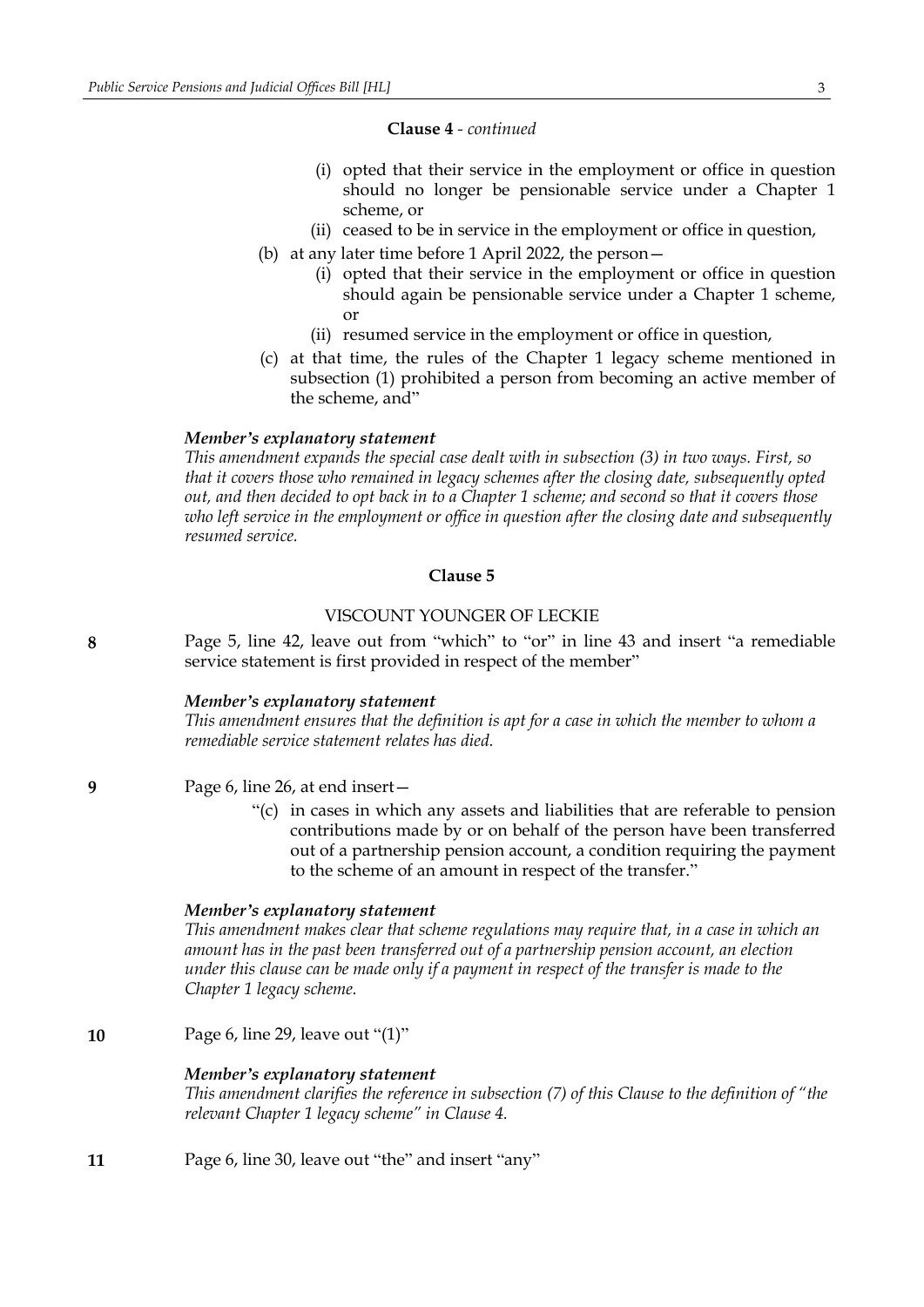*This amendment clarifies the reference in subsection (7) of this Clause to the definition of "the relevant Chapter 1 legacy scheme" in Clause 4.*

#### **Clause 7**

#### VISCOUNT YOUNGER OF LECKIE

**12** Page 7, line 38, leave out from "which" to "or" in line 39 and insert "a remediable service statement is first provided in respect of the member"

#### *Member's explanatory statement*

*This amendment ensures that the definition is apt for a case in which the member to whom a remediable service statement relates has died.*

#### **After Clause 8**

#### VISCOUNT YOUNGER OF LECKIE

**13** Insert the following new Clause—

#### **"Persons with remediable service in more than one Chapter 1 legacy scheme**

- (1) This section applies where—
	- (a) an election is made by virtue of section 6 (immediate choice to receive new scheme benefits) in relation to the remediable service in an employment or office of a member ("M") of a Chapter 1 legacy scheme that is pensionable service under the scheme, and
	- (b) M has any remediable service in that employment or office that is pensionable service under another Chapter 1 legacy scheme.
- (2) If M is a relevant member within the meaning of section 6 in relation to the scheme mentioned in subsection  $(1)(b)$ , the election has effect as an election by virtue of section 6 in relation to M's remediable service that is pensionable service under that scheme (as well as having effect as such an election in relation to M's remediable service that is pensionable service under the scheme mentioned in subsection (1)(a)).
- (3) If M is a relevant member within the meaning of section 9 (deferred choice to receive new scheme benefits) in relation to the scheme mentioned in subsection (1)(b), the election has effect as an election by virtue of section 9 in relation to M's remediable service that is pensionable service under that scheme (as well as having effect as an election by virtue of section 6 in relation to M's remediable service that is pensionable service under the scheme mentioned in subsection  $(1)(a)$ ."

### *Member's explanatory statement*

*This amendment ensures that where a person has remediable service in an employment or office that is pensionable under more than one legacy scheme, the person can opt for new scheme benefits in respect of service in that employment or office in all of those schemes, but cannot opt for new scheme benefits in only some of those schemes.*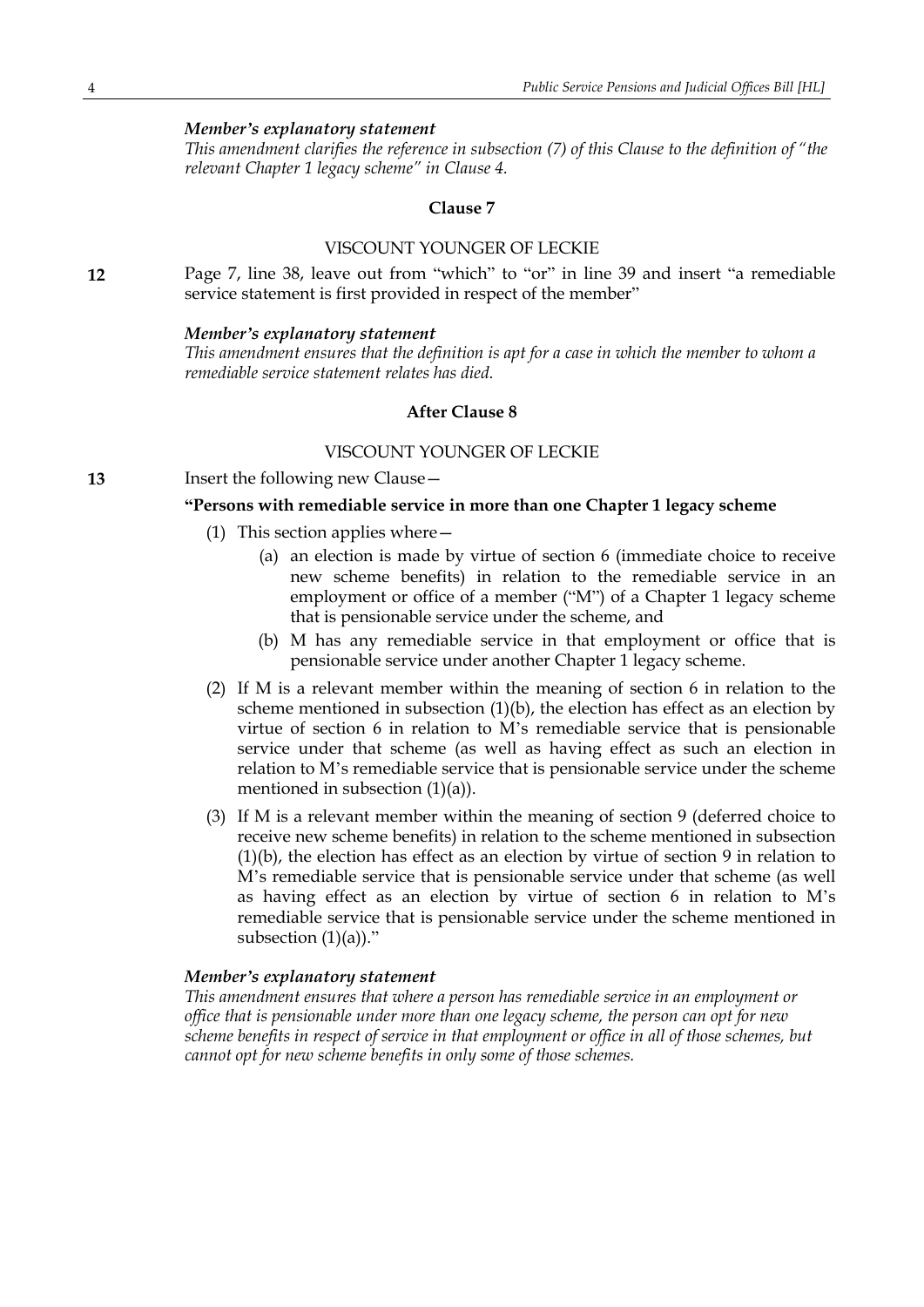### VISCOUNT YOUNGER OF LECKIE

**14** Page 9, line 5, leave out from "which" to end of line 6 and insert "it is reasonably expected that, if an election were made, new scheme benefits would become payable under the scheme to or in respect of the member."

#### *Member's explanatory statement*

*This amendment adjusts the rule in subsection (2) so that it operates by reference to the time that benefits would become payable in accordance with an election (which may be a different time to the time at which benefits would become payable if no election were made).*

**15** Page 9, line 24, leave out "relevant"

*Member's explanatory statement This amendment removes a redundant word from subsection (6).*

#### **After Clause 11**

### VISCOUNT YOUNGER OF LECKIE

**16** Insert the following new Clause -

#### **"Persons with remediable service in more than one Chapter 1 legacy scheme**

- (1) This section applies where—
	- (a) an election is made by virtue of section 9 (deferred choice to receive new scheme benefits) in relation to the remediable service in an employment or office of a member ("M") of a Chapter 1 legacy scheme that is pensionable service under the scheme, and
	- (b) M has any remediable service in that employment or office that is pensionable service under another Chapter 1 legacy scheme.
- (2) If M is a relevant member within the meaning of section 9 in relation to the scheme mentioned in subsection  $(1)(b)$ , the election has effect as an election by virtue of section 9 in relation to M's remediable service that is pensionable service under that scheme (as well as having effect as such an election in relation to M's remediable service that is pensionable service under the scheme mentioned in subsection (1)(a)).
- (3) If M is a relevant member within the meaning of section 6 (immediate choice to receive new scheme benefits) in relation to the scheme mentioned in subsection (1)(b), the election has effect as an election by virtue of section 6 in relation to M's remediable service that is pensionable service under that scheme (as well as having effect as an election by virtue of section 9 in relation to M's remediable service that is pensionable service under the scheme mentioned in subsection  $(1)(a)$ ."

#### *Member's explanatory statement*

*This amendment ensures that where a person has remediable service in an employment or office that is pensionable under more than one legacy scheme, the person can opt for new scheme benefits in respect of service in that employment or office in all of those schemes, but cannot opt for new scheme benefits in only some of those schemes.*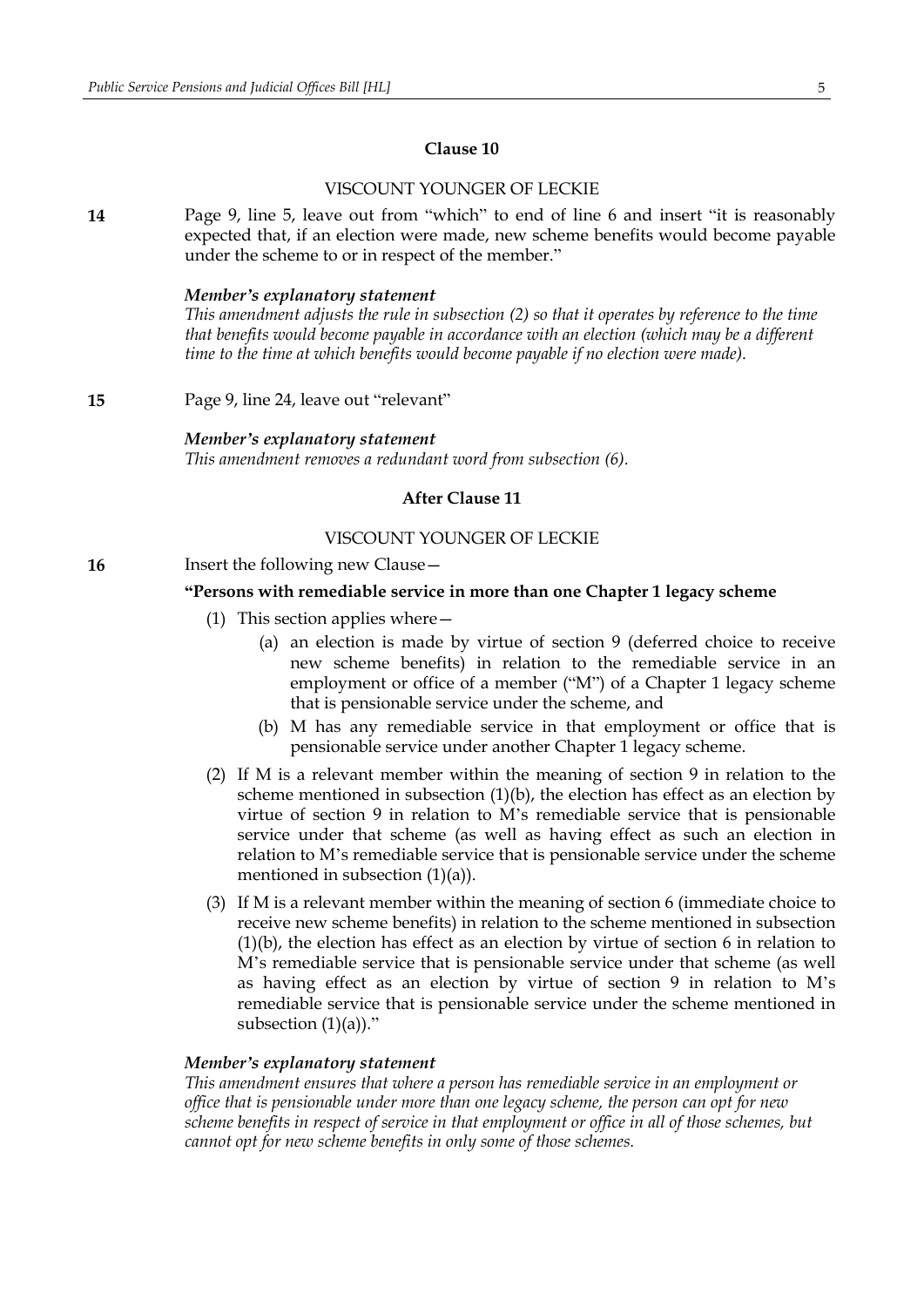### VISCOUNT YOUNGER OF LECKIE

**17** Page 11, line 42, at end insert—

"(6A) A reference in subsection (6) to pension contributions paid by M includes, in relation to any pension contributions paid under a partnership pension account, such sums as are deducted by M under section 192 of FA 2004 (relief at source)."

#### *Member's explanatory statement*

*This amendment clarifies that "the paid contributions amount" defined in subsection (6) includes tax relief deducted at source.*

### **Clause 14**

#### VISCOUNT YOUNGER OF LECKIE

**18** Page 12, line 29, leave out "M" and insert "the appropriate person"

#### *Member's explanatory statement*

*This is one of a number of amendments clarifying or adjusting the processes and powers under Part 1 of the Bill so that they operate as intended in cases in which a member dies.*

#### **19** Page 12, line 33, leave out "M" and insert "the appropriate person"

#### *Member's explanatory statement*

*This is one of a number of amendments clarifying or adjusting the processes and powers under Part 1 of the Bill so that they operate as intended in cases in which a member dies.*

- **20** Page 12, line 39, at end insert—
	- "(5A) A reference in subsection (5) to pension contributions paid by M includes, in relation to any pension contributions paid under a partnership pension account, such sums as are deducted by M under section 192 of FA 2004 (relief at source)."

#### *Member's explanatory statement*

*This amendment clarifies that "the paid contributions amount" defined in subsection (5) includes tax relief deducted at source.*

- **21** Page 12, line 41, at end insert—
	- "(6A) In this section "the appropriate person" means—
		- (a) M, or
		- (b) if M is deceased, M's personal representatives."

### *Member's explanatory statement*

*This is one of a number of amendments clarifying or adjusting the processes and powers under Part 1 of the Bill so that they operate as intended in cases in which a member dies.*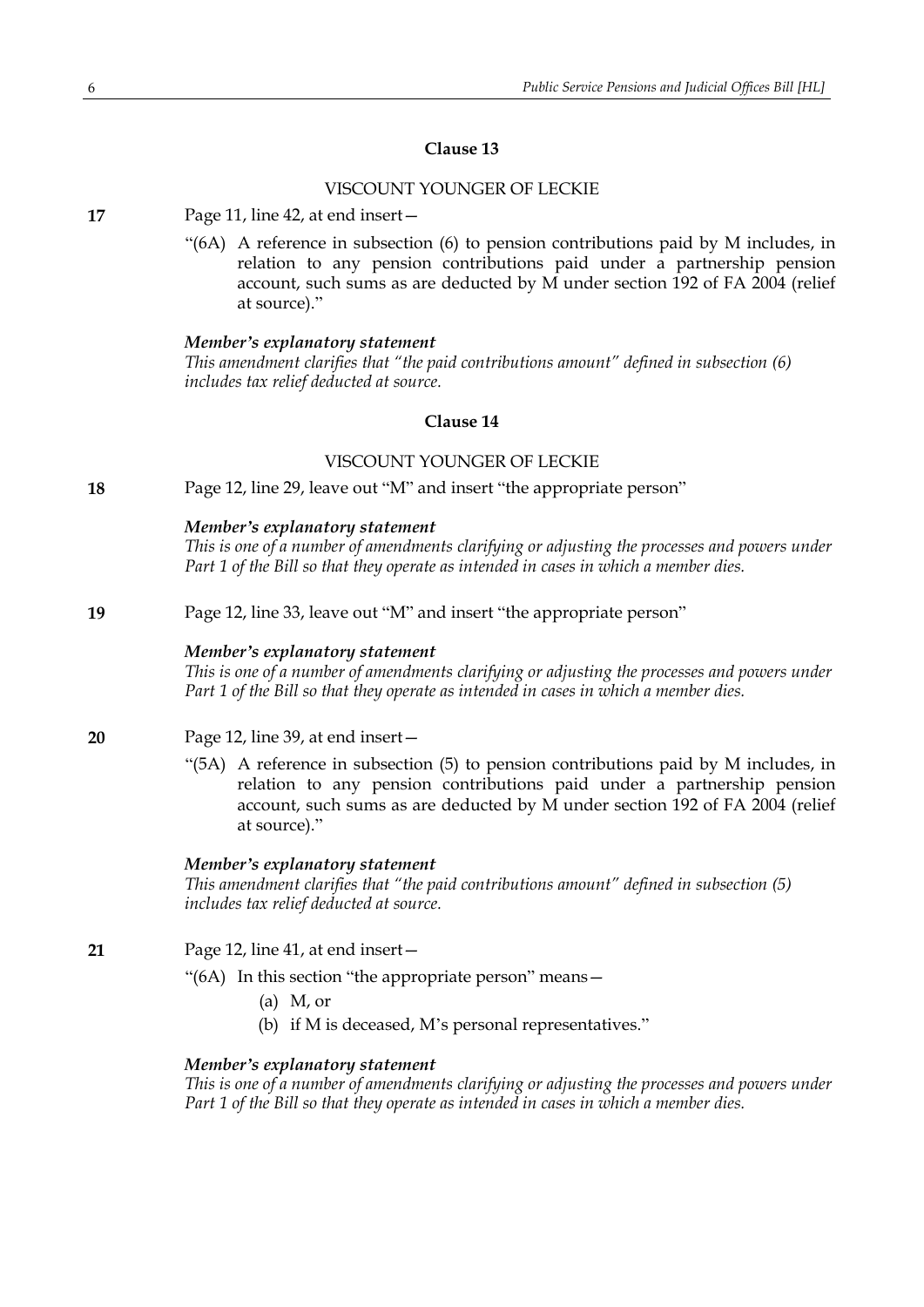|    | VISCOUNT YOUNGER OF LECKIE                                                                                                                                                                                                                                    |
|----|---------------------------------------------------------------------------------------------------------------------------------------------------------------------------------------------------------------------------------------------------------------|
| 22 | Page 13, line 22, leave out "M" and insert "the appropriate person"                                                                                                                                                                                           |
|    | Member's explanatory statement<br>This is one of a number of amendments clarifying or adjusting the processes and powers under<br>Part 1 of the Bill so that they operate as intended in cases in which a member dies.                                        |
| 23 | Page 13, line 26, leave out "M" and insert "the appropriate person"                                                                                                                                                                                           |
|    | Member's explanatory statement<br>This is one of a number of amendments clarifying or adjusting the processes and powers under<br>Part 1 of the Bill so that they operate as intended in cases in which a member dies.                                        |
| 24 | Page 13, line 32, at end insert -                                                                                                                                                                                                                             |
|    | "(5A) A reference in subsection (5) to pension contributions paid by M includes, in<br>relation to any pension contributions paid under a partnership pension<br>account, such sums as are deducted by M under section 192 of FA 2004 (relief<br>at source)." |
|    | Member's explanatory statement<br>This amendment clarifies that "the paid contributions amount" defined in subsection (5)<br>includes tax relief deducted at source.                                                                                          |
| 25 | Page 13, line 40, at end insert -                                                                                                                                                                                                                             |
|    | "(7A) In this section "the appropriate person" means -                                                                                                                                                                                                        |
|    | $(a)$ M, or                                                                                                                                                                                                                                                   |
|    | (b) if M is deceased, M's personal representatives."                                                                                                                                                                                                          |
|    | Member's explanatory statement<br>This is one of a number of amendments clarifying or adjusting the processes and powers under<br>Part 1 of the Bill so that they operate as intended in cases in which a member dies.                                        |
|    | Clause 18                                                                                                                                                                                                                                                     |
|    | VISCOUNT YOUNGER OF LECKIE                                                                                                                                                                                                                                    |
| 26 | Page 15, line 34, leave out subsection (2)                                                                                                                                                                                                                    |
|    | Member's explanatory statement<br>This amendment is in consequence of the government amendment of clause 92 which applies<br>the definition of "voluntary contributions" to the whole of Part 1.                                                              |
| 27 | Page 16, line 9, leave out "member in question" and insert "person whose rights are<br>extinguished"                                                                                                                                                          |
|    | Member's explanatory statement<br>This amendment recognises that persons other than the member who pays voluntary<br>contributions (for example their spouse) may obtain rights in consequence of the contributions.                                          |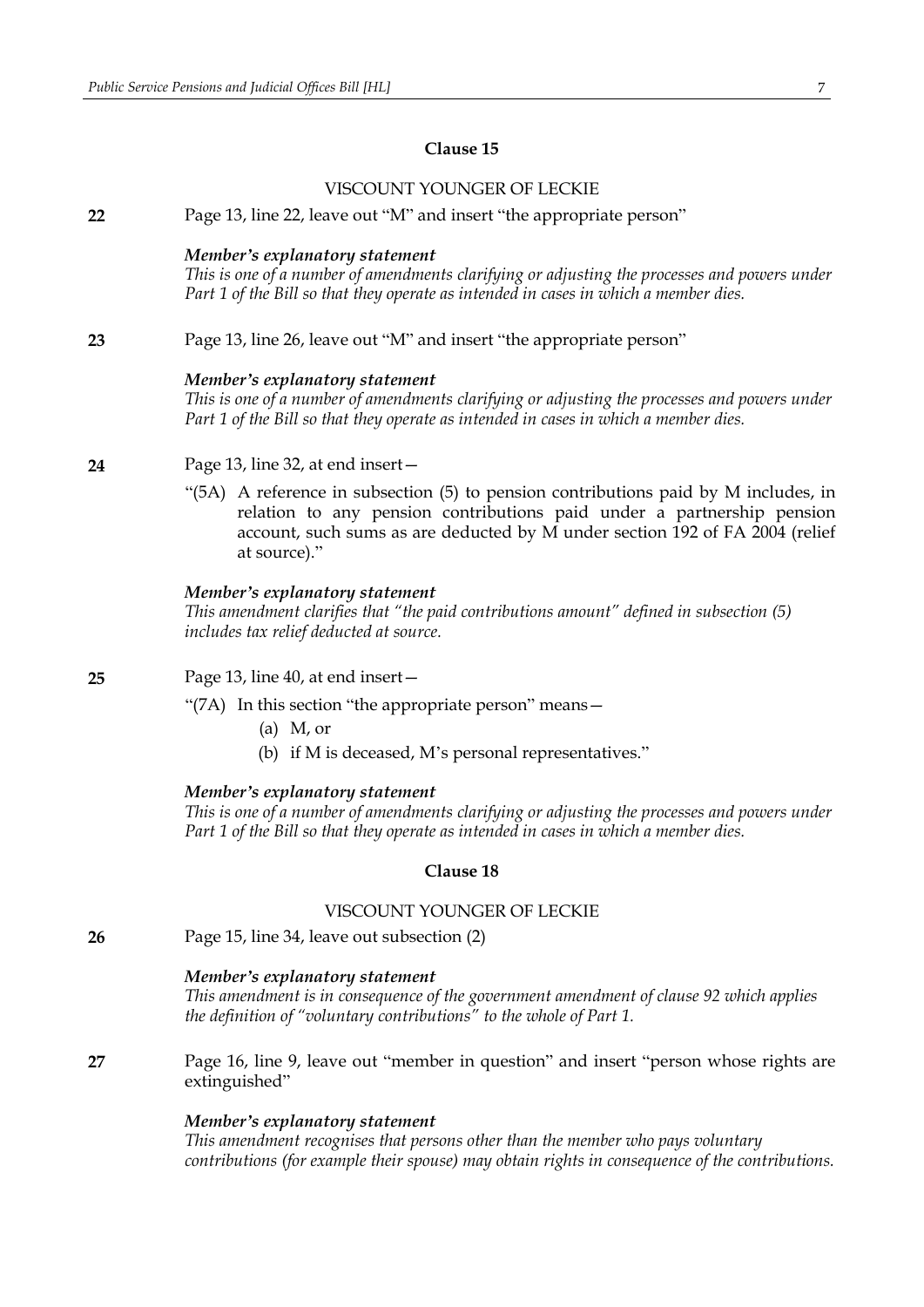**28** Page 16, line 11, leave out from beginning to "secured" in line 12 and insert "rights are conferred under a Chapter 1 scheme that would have been"

#### *Member's explanatory statement*

*This amendment recognises that persons other than the member who pays voluntary contributions (for example their spouse) may obtain rights in consequence of the contributions.*

**29** Page 16, line 14, after "scheme" insert "manager"

#### *Member's explanatory statement*

*This amendment is to clarify that a payment of compensation under regulations under subsection (6)(c) of this Clause would, like other payments of compensation by virtue of Part 1 (such as those under Clause 21), be paid by the relevant scheme manager.*

**30** Page 16, line 14, leave out "in question" and insert "who paid the contributions or, if that member is deceased, that member's personal representatives"

### *Member's explanatory statement*

*This is one of a number of amendments clarifying or adjusting the processes and powers under Part 1 of the Bill so that they operate as intended in cases in which a member dies.*

### **Clause 20**

### VISCOUNT YOUNGER OF LECKIE

**31** Page 17, line 17, at end insert—

- "(aa) provision about the benefits payable to or in respect of a member who has remediable service in an employment or office where -
	- (i) there is another Chapter 1 scheme that provides benefits for persons in that employment or office, and
	- (ii) the two schemes provide (or in any circumstances might provide) benefits to or in respect of a person in relation to the same period of service;"

#### *Member's explanatory statement*

*This amendment is to enable provision to be made where service may entitle a person to benefits under more than one scheme (for example, some service in the armed forces entitles a person both to early departure payments under one scheme and (when they are older) to pension payments under another scheme).*

**32** Page 17, line 29, leave out paragraph (d) and insert—

"(d) provision about cases in which the scheme administrator of a Chapter 1 scheme pays a liability under section 217 or 237B of FA 2004 (joint liability of scheme administrator to lifetime allowance charge or annual allowance charge);"

### *Member's explanatory statement*

*This amendment generalises the power in subsection (2)(d) of this Clause so that it confers power to make provision about any case in which a member's liability to a lifetime allowance charge, or an annual allowance charge, is paid under the "scheme pays" facility (under which the liability is paid by the scheme administrator and the member's benefits are reduced in consequence).*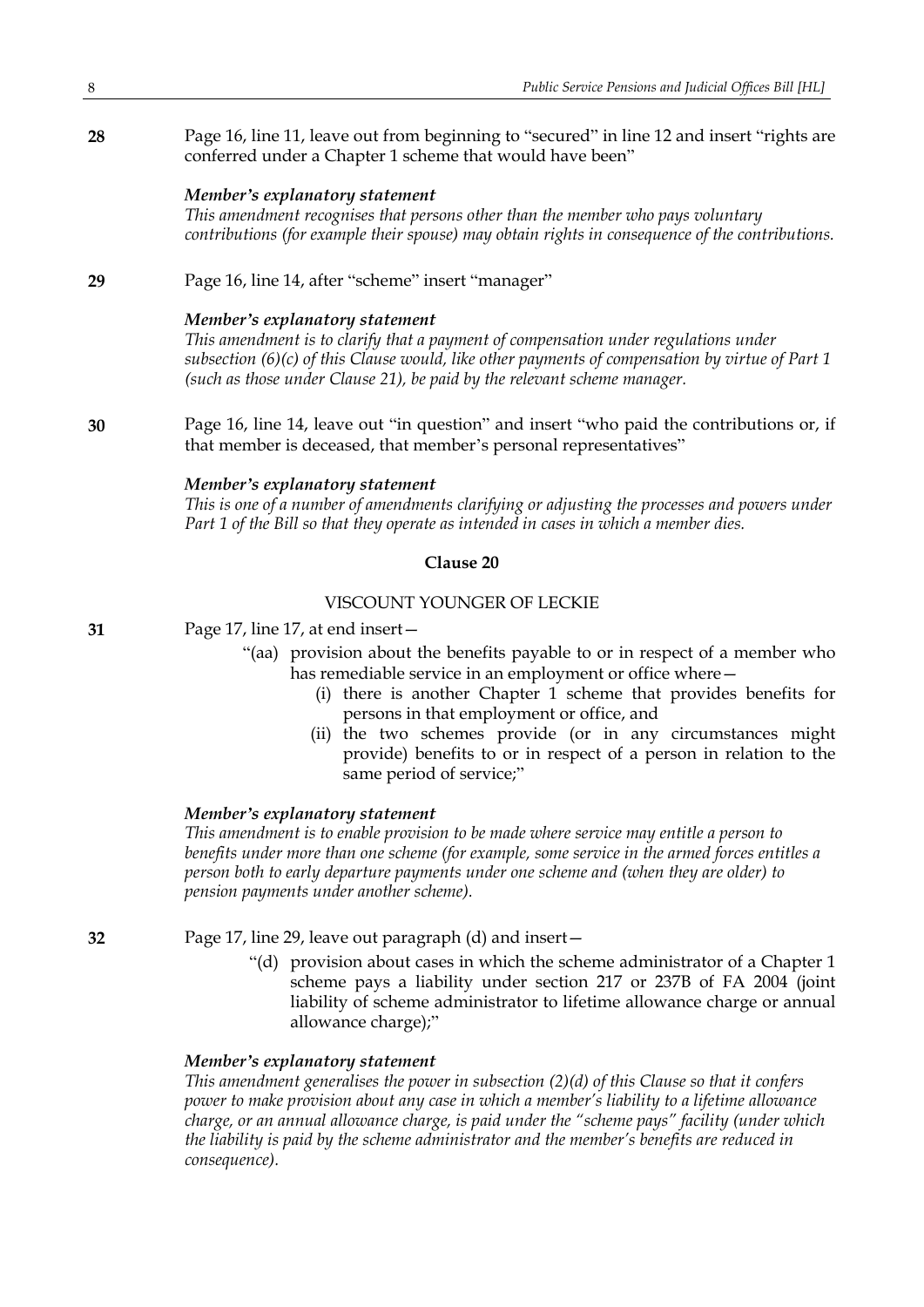### **33** Page 17, line 32, at end insert—

"(e) provision about cases in which remuneration is or was payable to a person on the satisfaction of a condition relating to whether any remediable service of the person is or was, or is or was eligible to be, pensionable service under a particular Chapter 1 scheme (including provision requiring any such remuneration that has been paid to be repaid)."

### *Member's explanatory statement*

*This amendment is to enable provision to be made under this Clause about employments etc (such as the armed forces) in which a person's pay may be determined by reference to whether their service is (or is eligible to be) pensionable service under a particular scheme.*

**34** Page 17, line 32, at end insert—

- "(f) provision about cases in which a former member of the armed forces  $-$ 
	- (i) is, disregarding section 2 (1), entitled under regulation 19 of AFEDP 2014 (lump sum awards: incapacity for armed forces service) to a payment determined (to any extent) by reference to the person's remediable service in an employment or office, or
	- (ii) would be entitled under that regulation to such a payment if the benefits payable to the person, so far as determined by reference the person's remediable service in the employment or office, were new scheme benefits"

#### *Member's explanatory statement*

*This amendment is to enable provision to be made under this clause to ensure that the Chapter works fairly for members of the armed forces who would be entitled to an incapacity lump sum under the new armed forces scheme, even if they would not have been entitled to such a payment under the rules of the legacy scheme.*

**35** Page 17, line 32, at end insert—

- "(2A) Scheme regulations for a Chapter 1 new scheme may make provision about injury and compensation benefits payable under a relevant injury and compensation scheme to or in respect of a member who has remediable service in an employment or office.
	- (2B) Provision made under subsection (2A) may in particular be made by amending the relevant injury and compensation scheme.
	- (2C) In subsections (2A) and (2B) and this subsection  $-$ 
		- (a) "injury and compensation scheme" means a pension scheme that is listed in Schedule 6 to PSPA 2013 or Schedule 6 to PSPA(NI) 2014 (existing injury and compensation schemes);
		- (b) an injury and compensation scheme is "relevant", in relation to a Chapter 1 new scheme, if it is connected with the Chapter 1 new scheme;
		- (c) a reference to "injury and compensation benefits" payable under an injury and compensation scheme is a reference to—
			- (i) in the case of an injury and compensation scheme in relation to which Schedule 6 to PSPA 2013 or Schedule 6 to PSPA(NI) 2014 specifies particular benefits, those benefits;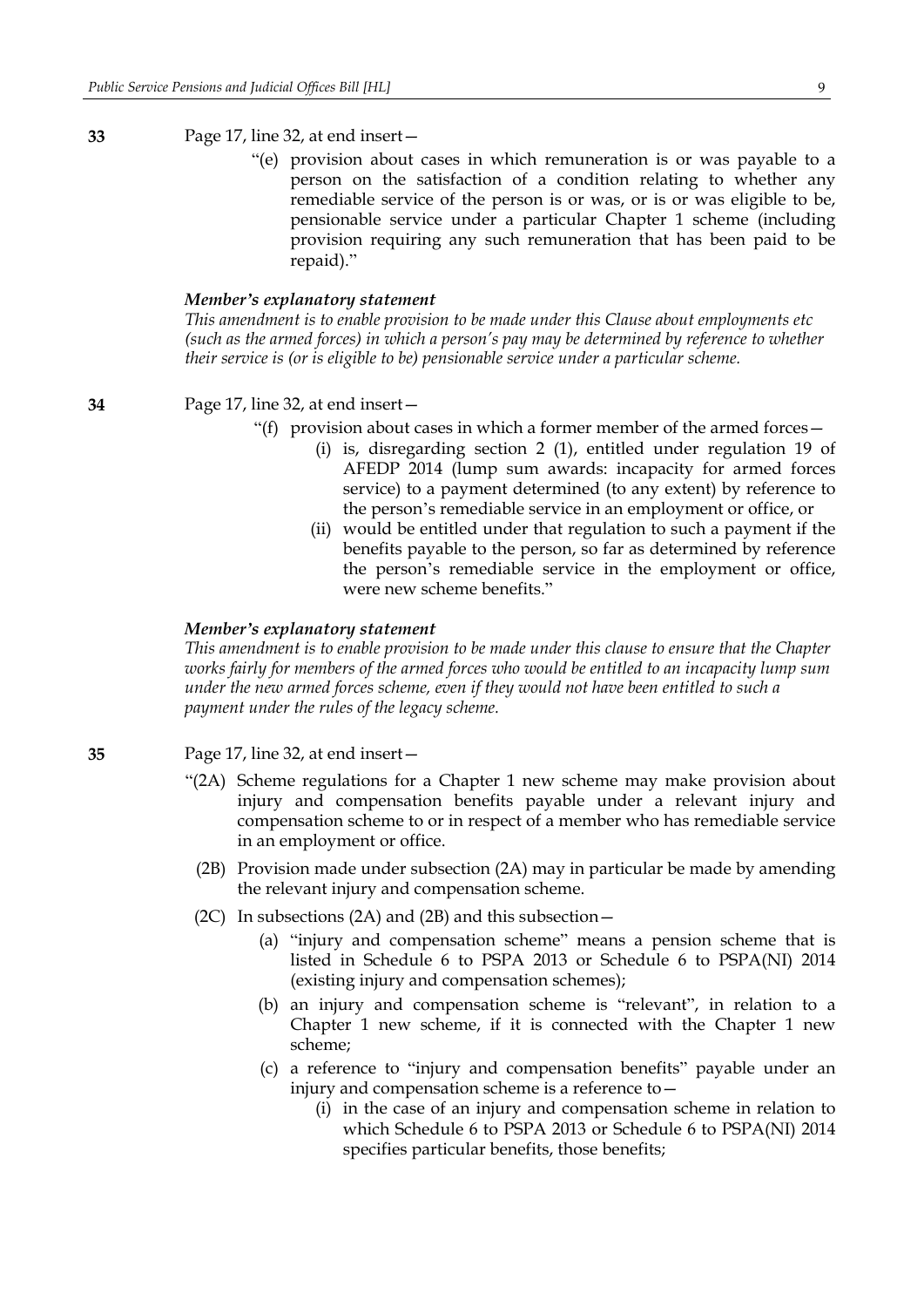#### **Clause 20** *- continued*

(ii) in the case of any other injury and compensation scheme, any benefits payable under the scheme."

#### *Member's explanatory statement*

*Where Chapter 1 of Part 1 retrospectively alters pension benefits payable to or in respect of a person, this may require retrospective changes also to be made to injury and compensation benefits to which the person is entitled (for example where their amount is calculated in a way that takes account of the amount of pension benefits payable). This amendment provides a power to ensure that appropriate provision can be made in such cases.*

### **36** Page 17, leave out lines 35 to 38 and insert—

- "(a) provision modifying any provision of this Chapter in its application to persons of a description specified in the regulations;
- (b) provision corresponding to, or applying, any provision of this Chapter, with or without modifications."

#### *Member's explanatory statement*

*This amendment clarifies the way in which special cases may be dealt with in regulations.*

- **37** Page 17, line 38, at end insert—
	- "(4) In this section—

"AFEDP 2014" means the Armed Forces Early Departure Payments Scheme Regulations 2014 (S.I. 2014/2328);

"modifying" includes disapplying or supplementing (and cognate expressions are to be construed accordingly);

"scheme administrator" has the same meaning as in Part 4 of FA 2004 (see section 270 of that Act);

"the armed forces" has the same meaning as in PSPA 2013 (see paragraph 8 of Schedule 1 to that Act)."

### *Member's explanatory statement*

*This amendment inserts definitions required for other government amendments of this Clause.*

### **Clause 21**

### VISCOUNT YOUNGER OF LECKIE

**38** Page 17, line 42, at end insert "or, in the case of deceased members, their personal representatives."

#### *Member's explanatory statement*

*This amendment ensures that, where a member has died, compensation can be paid to the member's personal representatives if they incur a compensatable loss.*

**39** Page 18, line 1, after "member" insert ", or by a member's personal representatives,"

#### *Member's explanatory statement*

*This amendment ensures that, where a member has died, compensation can be paid to the member's personal representatives if they incur a compensatable loss.*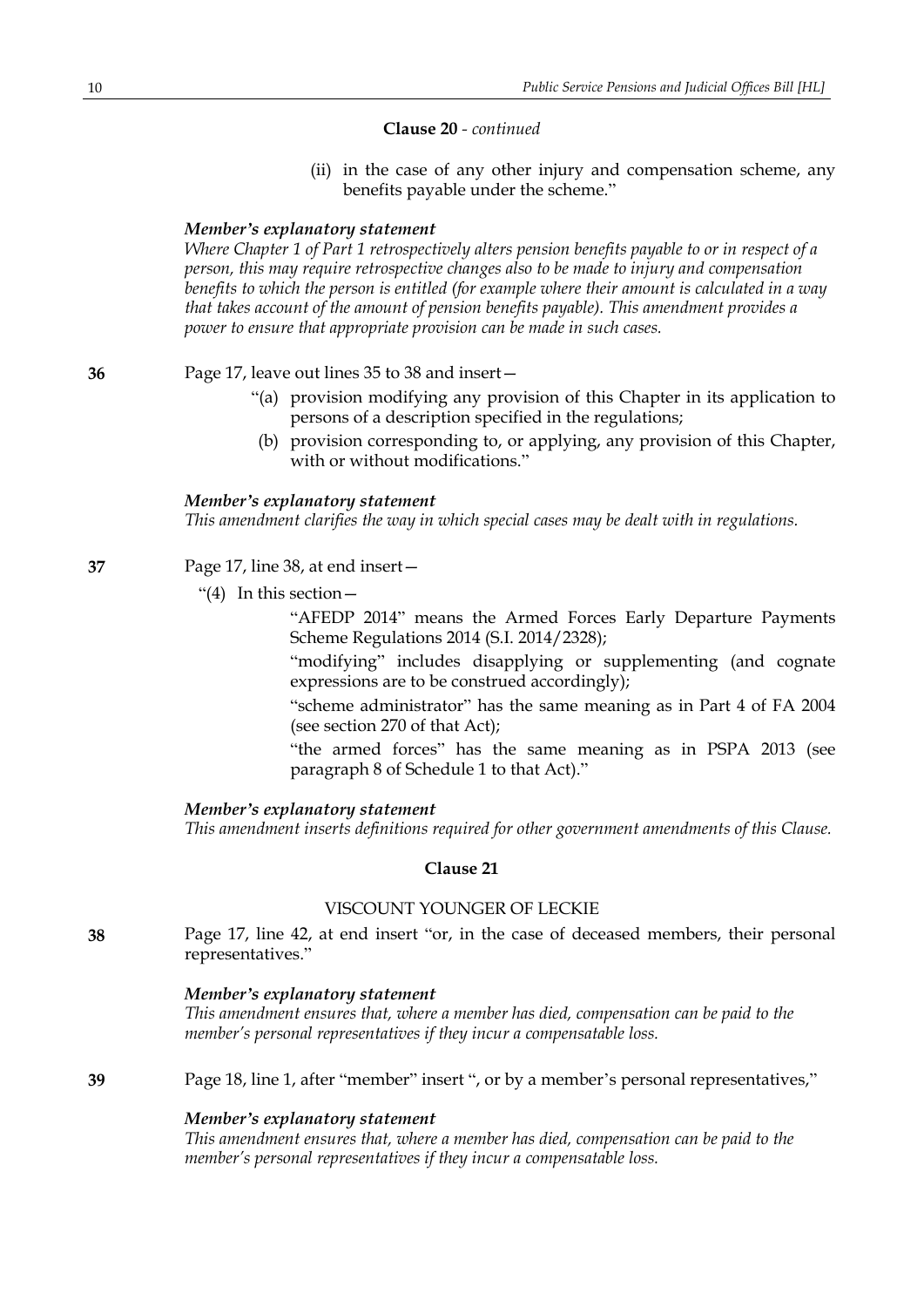#### LORD DAVIES OF BRIXTON

- **40** Page 18, line 13, at end insert—
	- "(6A) In subsection (5), a loss "attributable to the application of any provision of, or made under, this Chapter" includes a loss incurred by a member with remediable service who—
		- (a) is transferred to the new scheme and reaches the required number of years of pensionable service to retire with full benefits under the legacy scheme, but
		- (b) is unable to access the full value of those benefits because they must continue to work to retire with full benefits under the new scheme."

#### *Member's explanatory statement*

*This amendment provides that certain losses arising from the interaction of the rules of the new and legacy schemes respectively will be compensated.*

### VISCOUNT YOUNGER OF LECKIE

**41** Page 18, line 44, leave out "the member" and insert "any person"

#### *Member's explanatory statement*

*This is one of a number of amendments clarifying or adjusting the processes and powers under Part 1 of the Bill so that they operate as intended in cases in which a member dies.*

**42** Page 19, line 1, leave out "the member" and insert "any person"

#### *Member's explanatory statement*

*This is one of a number of amendments clarifying or adjusting the processes and powers under Part 1 of the Bill so that they operate as intended in cases in which a member dies.*

#### **After Clause 22**

### VISCOUNT YOUNGER OF LECKIE

**43** Insert the following new Clause—

### **"Remedial arrangements to pay voluntary contributions to legacy schemes**

- (1) Scheme regulations for a Chapter 1 legacy scheme may make provision so as to secure that a relevant member may enter into remedial voluntary contributions arrangements.
- (2) In subsection  $(1)$  –

"relevant member", in relation to a Chapter 1 legacy scheme, means a member (other than a deceased member) who has remediable service in an employment or office which, after the coming into force of section 2 (1) in relation to the scheme, is pensionable service under the scheme (whether or not by virtue of that provision);

"remedial voluntary contributions arrangements" means arrangements—

- (a) which are entered into by a member after the coming into force of section 2 (1) in relation to the scheme, and
- (b) under which the member pays voluntary contributions to the scheme.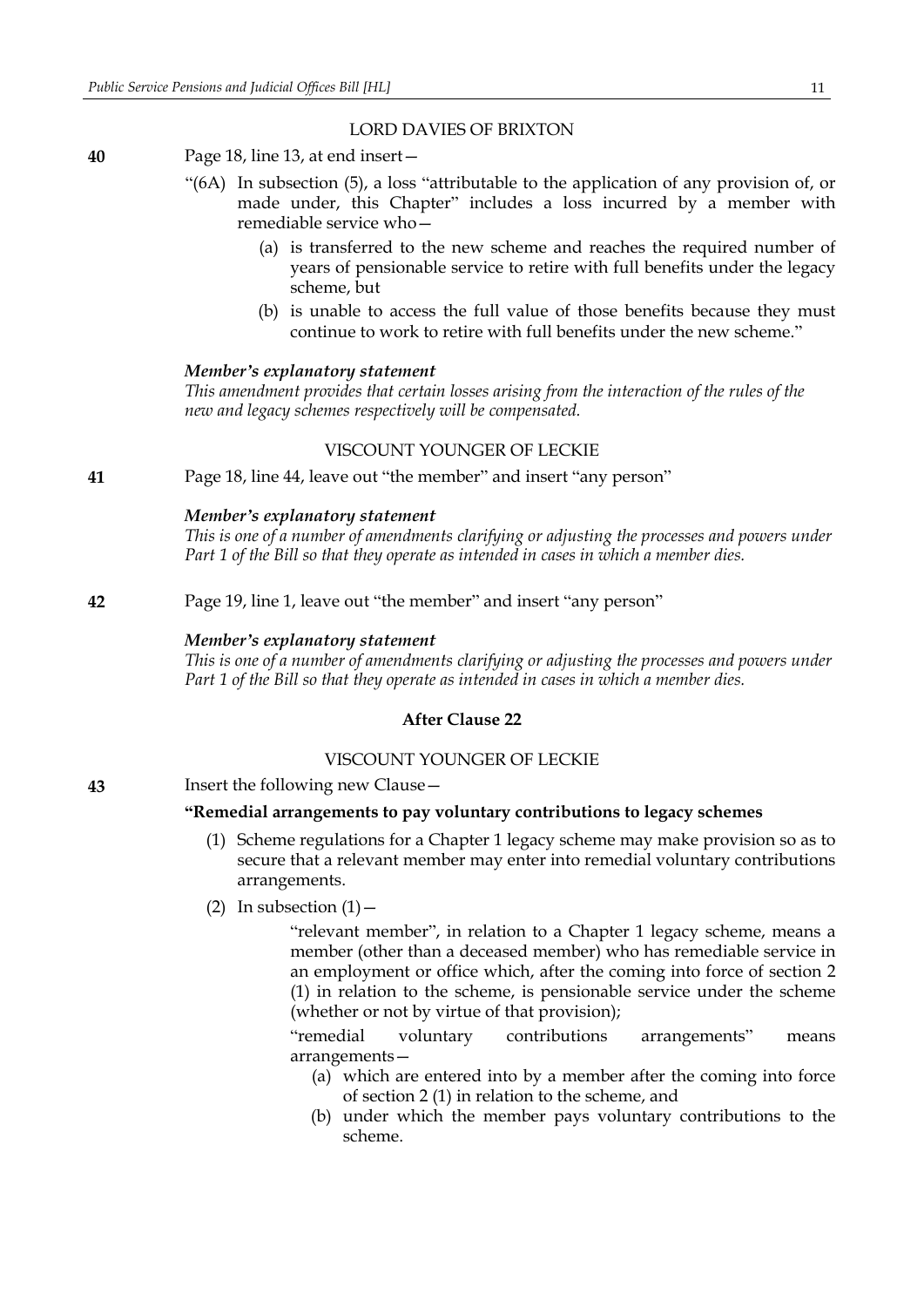### **After Clause 22** *- continued*

- (3) Provision by virtue of subsection (1) may permit a member ("M") to enter into arrangements only if the scheme manager is satisfied that it is more likely than not that, but for a relevant breach of a non-discrimination rule, M would, during the period of M's remediable service in the employment or office, have entered into the same or similar arrangements.
- (4) The provision that may be made by virtue of subsection (1) includes, in particular, provision under which liabilities to pay voluntary contributions that would otherwise arise under the arrangements are reduced by tax relief amounts.
- (5) In subsection (4) "tax relief amounts" means amounts determined by reference to the tax relief under section 188 of FA 2004 (relief for members' contributions) that would have been available in respect of the amounts owed if they were paid in a different tax year.
- (6) Provision by virtue of subsection (1) may not permit a member ("M") to enter into arrangements after—
	- (a) the end of the period of one year beginning with the day on which a remediable service statement is first provided in respect of M, or
	- (b) such later time as the scheme manager considers reasonable in all the circumstances.
- (7) Subsection (6) does not affect the continued operation after the time mentioned in that subsection of any remedial arrangements entered into before that time.
- (8) In this section "non-discrimination rule" means a rule that is, or at any time was, included in a Chapter 1 scheme by virtue of—
	- (a) section 61 of EA 2010, or
	- (b) paragraph 2 of Schedule 1 to EEAR(NI) 2006.
- (9) For the purposes of this section a breach of a non-discrimination rule is "relevant" if it arises from the application of—
	- (a) an exception to section 18(1) of PSPA 2013 made under section 18(5) to (7) of that Act, or
	- (b) an exception to section 18(1) of PSPA(NI) 2014 made under section 18(5) to (8) of that Act."

#### *Member's explanatory statement*

*This Clause makes it possible for a Chapter 1 legacy scheme to make provision giving members with remediable service the facility to enter into new arrangements to pay voluntary contributions. The facility may only be made available to members who show that they would have entered into similar arrangements but for unlawful discrimination, and may be made available only for a limited period.*

#### **Clause 23**

### VISCOUNT YOUNGER OF LECKIE

**44** Page 19, line 33, leave out first "member" and insert "person"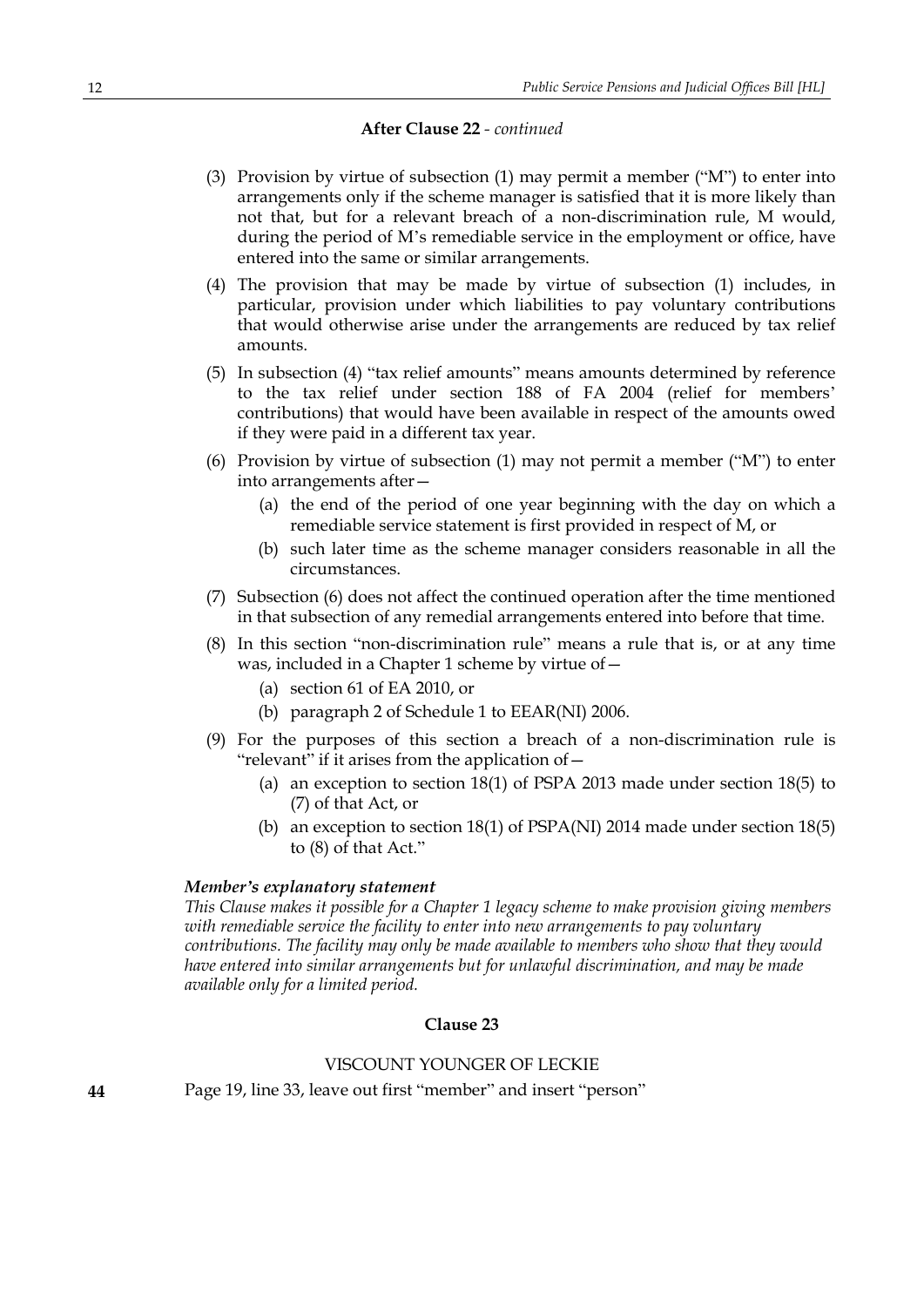*This is one of a number of amendments clarifying or adjusting the processes and powers under Part 1 of the Bill so that they operate as intended in cases in which a member dies.*

**45** Page 19, line 33, leave out second "member" and insert "person"

### *Member's explanatory statement*

*This is one of a number of amendments clarifying or adjusting the processes and powers under Part 1 of the Bill so that they operate as intended in cases in which a member dies.*

### **Clause 24**

### VISCOUNT YOUNGER OF LECKIE

**46** Page 20, line 19, at end insert—

"(ha) the power to make scheme regulations by virtue of section (*Remedial arrangements to pay voluntary contributions to legacy schemes*) (remedial arrangements to pay voluntary contributions to legacy schemes) and any powers exercisable by virtue of such regulations;"

#### *Member's explanatory statement*

*This amendment ensures that Treasury directions can be used in relation to remedial voluntary contributions arrangements.*

**47** Page 20, line 23, leave out from "paid" to "or any" and insert "by or to a scheme in relation to a member"

#### *Member's explanatory statement*

*This is one of a number of amendments clarifying or adjusting the processes and powers under Part 1 of the Bill so that they operate as intended in cases in which a member dies.*

**48** Page 20, line 25, after "member" insert "and (if different) the person to whom or by whom the amount is to be paid or the liability is owed"

#### *Member's explanatory statement*

*This amendment ensures subsection (3) of this Clause operates as intended in a case in which* an amount is payable to or by a person who is not the member who has remediable service (for *example a surviving adult or personal representatives).*

**49** Page 20, line 27, leave out "the member" and insert "that person or those persons"

#### *Member's explanatory statement*

*This amendment ensures subsection (3) of this Clause operates as intended in a case in which* an amount is payable to or by a person who is not the member who has remediable service (for *example a surviving adult or personal representatives).*

### **Clause 26**

### VISCOUNT YOUNGER OF LECKIE

**50** Page 21, line 27, at end insert ", and

(d) a description of—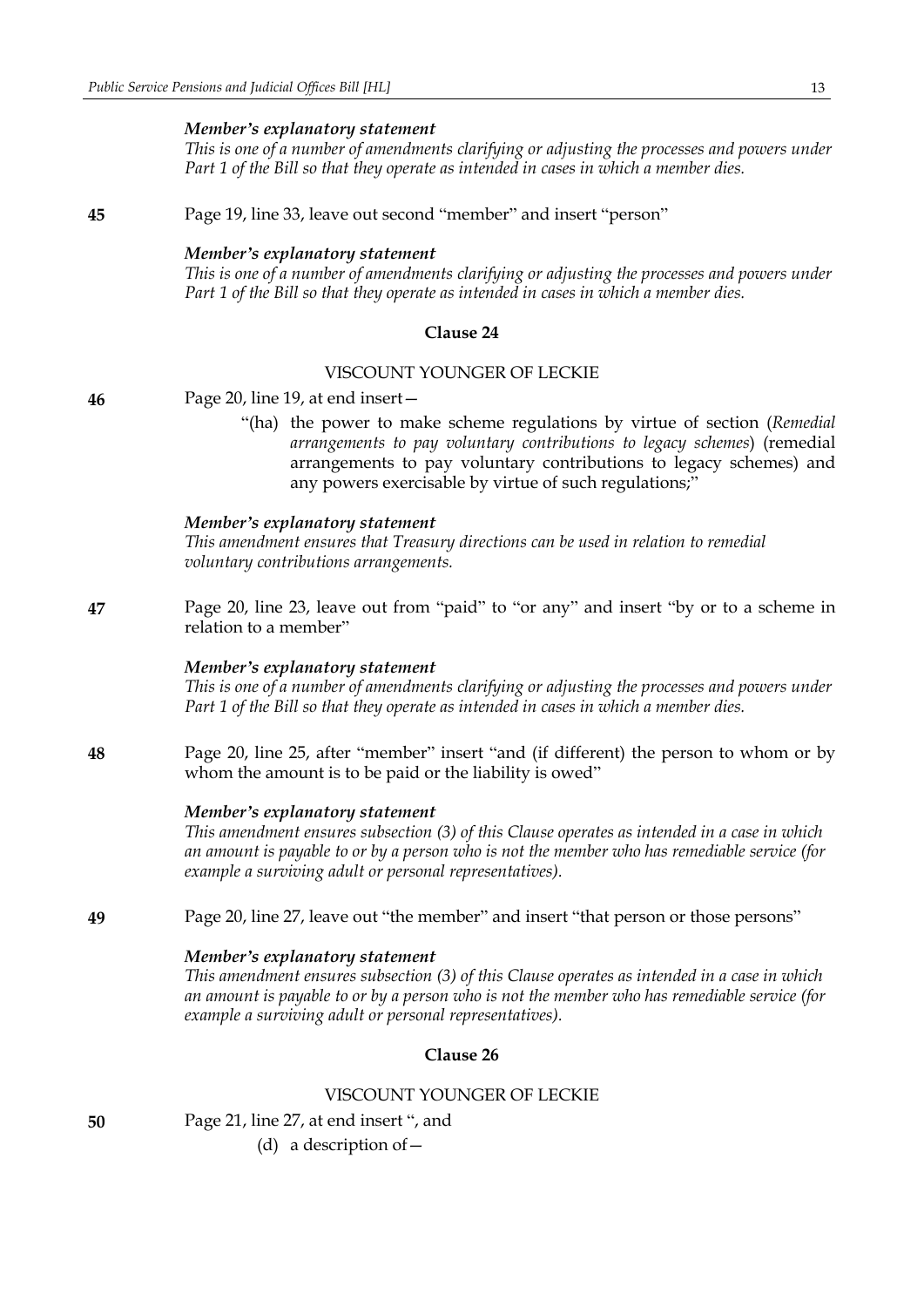#### **Clause 26** *- continued*

- (i) the arrangements (if any) that, by virtue of section (*Remedial arrangements to pay voluntary contributions to legacy schemes*) (remedial arrangements to pay voluntary contributions to legacy schemes), may be entered into under the scheme, and
- (ii) the circumstances in which, and the process by which, such arrangements may be entered into."

#### *Member's explanatory statement*

*The amendment ensures that a statement under this clause includes information to enable the recipient to decide whether they are entitled to enter into new arrangements to pay voluntary contributions, and if so how to go about doing it.*

#### **Clause 28**

#### VISCOUNT YOUNGER OF LECKIE

**51** Page 22, line 36, leave out from "if" to "in" in line 37 and insert "an immediate detriment remedy has been obtained"

#### *Member's explanatory statement*

*This is one of a number of amendments clarifying or adjusting the processes and powers under Part 1 of the Bill so that they operate as intended in cases in which a member dies.*

**52** Page 22, line 39, leave out from "have" to "so" in line 40 and insert "rights in respect of remediable service in relation to which an immediate detriment remedy has been obtained"

#### *Member's explanatory statement*

*This is one of a number of amendments clarifying or adjusting the processes and powers under Part 1 of the Bill so that they operate as intended in cases in which a member dies.*

### **Clause 29**

#### VISCOUNT YOUNGER OF LECKIE

**53** Page 23, line 15, leave out from "of" to "person's" in line 16 and insert "section 28 an "immediate detriment remedy" has been obtained in relation to a"

#### *Member's explanatory statement*

*This is one of a number of amendments clarifying or adjusting the processes and powers under Part 1 of the Bill so that they operate as intended in cases in which a member dies.*

#### **54** Page 23, line 20, leave out "the" and insert "any"

### *Member's explanatory statement*

*This is one of a number of amendments clarifying or adjusting the processes and powers under Part 1 of the Bill so that they operate as intended in cases in which a member dies.*

**55** Page 23, line 28, leave out second "the" and insert "any"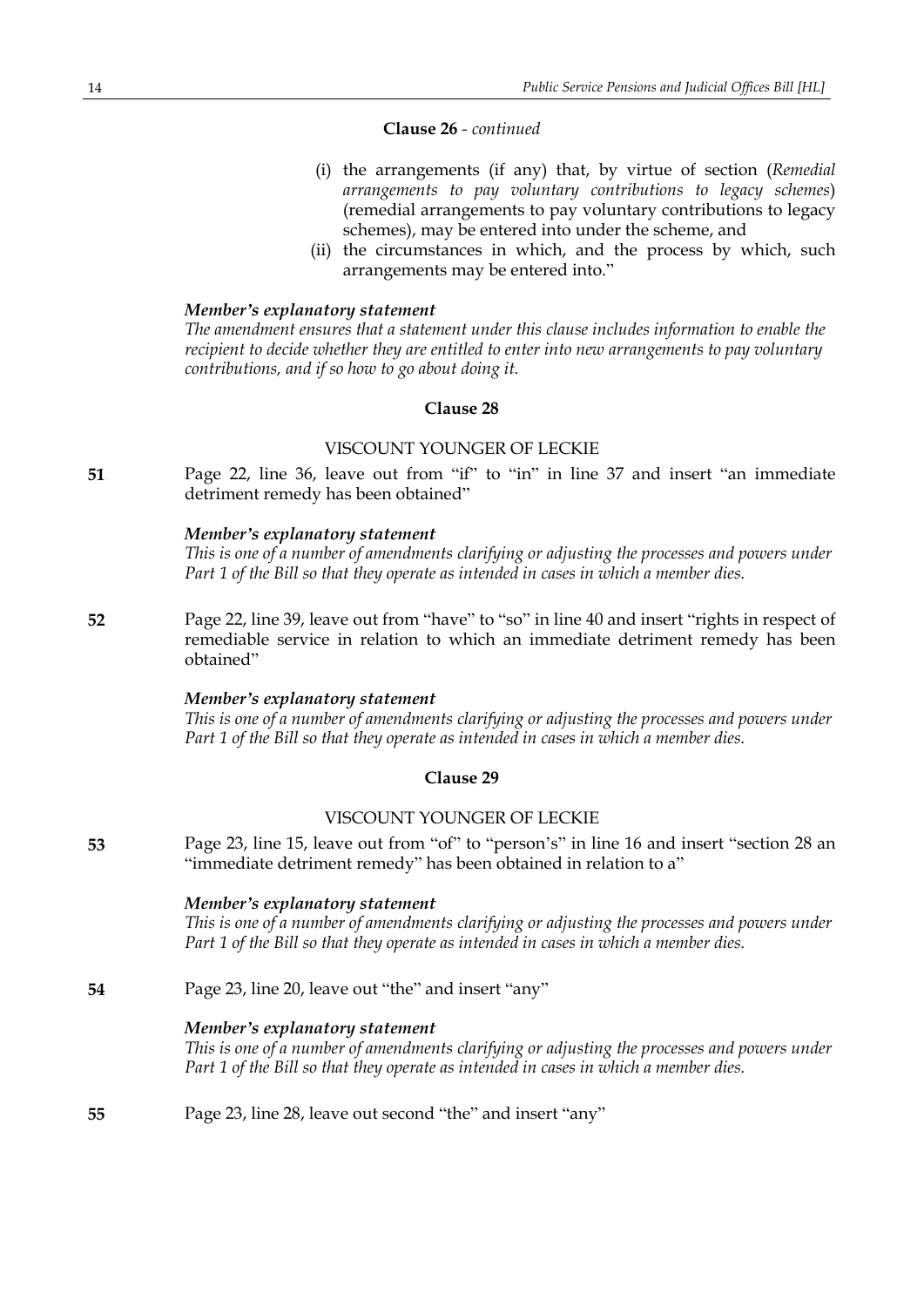*This is one of a number of amendments clarifying or adjusting the processes and powers under Part 1 of the Bill so that they operate as intended in cases in which a member dies.*

**56** Page 23, line 30, leave out first "the" and insert "a Chapter 1"

#### *Member's explanatory statement*

*This amendment is to ensure that the definition in this Clause catches all cases in which a scheme makes arrangements outside the mechanism of the Chapter to give a person a remedy for discrimination of the kind the Chapter deals with, including in particular a case in which the discrimination occurred under a different scheme.*

### **Clause 33**

### VISCOUNT YOUNGER OF LECKIE

**57** Page 25, line 25, leave out "A person's service" and insert "Any continuous period of service of a person"

#### *Member's explanatory statement*

*This amendment clarifies that the definition of "opted-out service" applies separately in relation to service that takes place at different times (so that some service may be "opted- out service" and some may not and a person may have more than one period of opted-out service).*

#### **Clause 35**

### VISCOUNT YOUNGER OF LECKIE

**58** Page 26, leave out lines 22 and 23

#### *Member's explanatory statement*

*This amendment is in consequence of the government amendment of Clause 29(1).*

**59** Page 26, line 45, at end insert—

""Fair Deal scheme" means—

- (a) a pension scheme that, in accordance with the Fair Deal Statement of Practice, has been certified by the Government Actuary's Department as offering, to persons who have been subject to a Fair Deal transfer, pension arrangements that are broadly comparable with those offered to them before the transfer, or
- (b) a pension scheme in relation to which the obligation to give such a certificate has been waived in accordance with that statement of practice;

"Fair Deal Statement of Practice" means the statement of practice entitled "Staff Transfers in the Public Sector" issued by the Cabinet Office in January 2000, as supplemented and modified from time to time;

"Fair Deal transfer" means a transfer of a person's employment from a public sector employer to a private sector employer in accordance with the Fair Deal Statement of Practice;"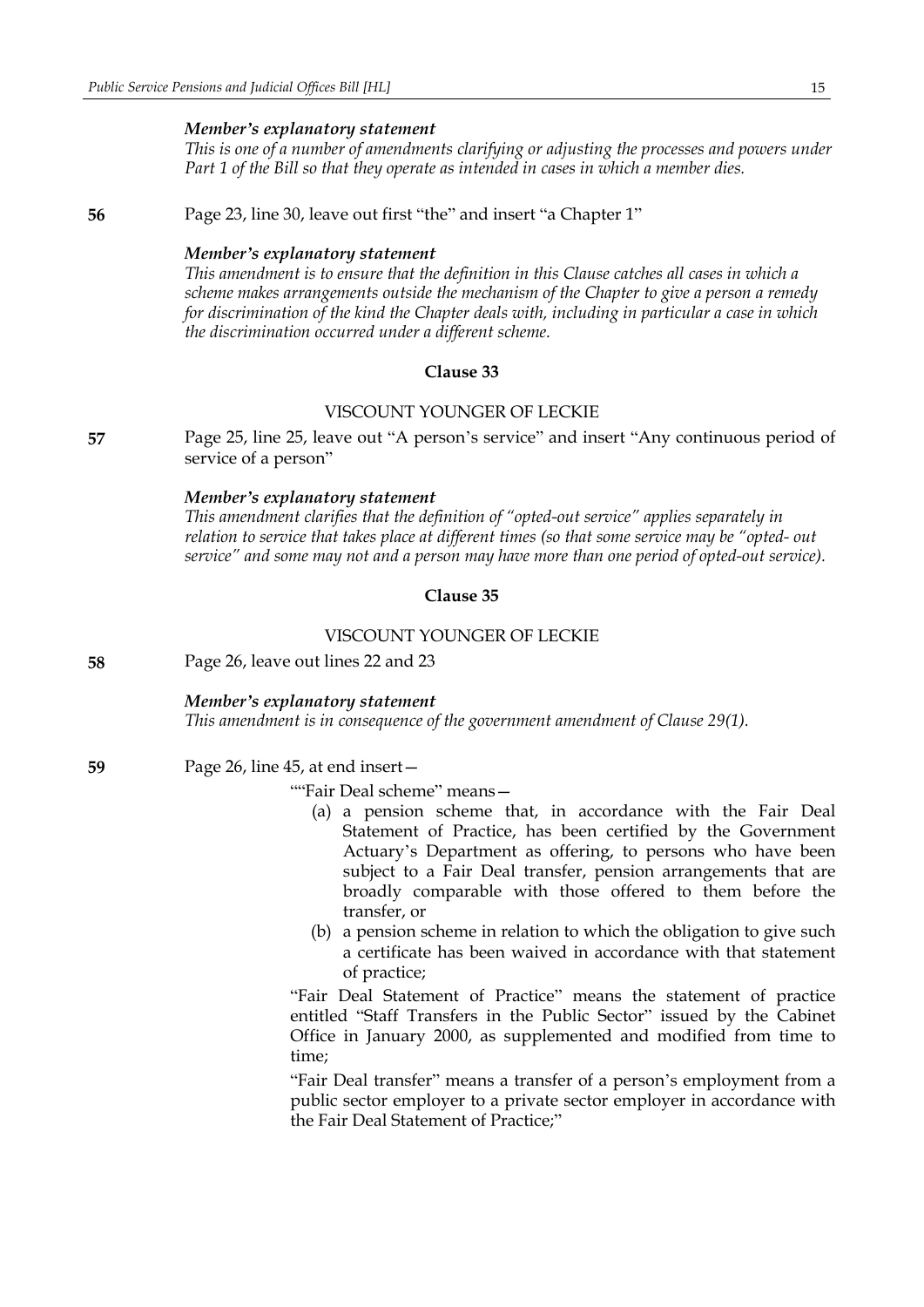*This amendment adds definitions that are required for one of the government amendments of clause 1.*

**60** Page 27, line 10, at end insert—

""a relevant firefighters' legacy scheme" means—

- (a) Schedule 1 to the Firefighters' Pension Scheme (England) Order 2006 (S.I. 2006/3432) (new firefighters' scheme),
- (b) Schedule 1 to the Firefighters' Pension Scheme (Wales) Order 2007 (S.I. 2007/1072) (new firefighters' scheme),
- (c) Schedule 1 to the Firefighters' Pension Scheme (Scotland) Order 2007 (S.S.I. 2007/199) (new firefighters' scheme), or
- (d) the Annex to the New Firefighters' Pension Scheme Order (Northern Ireland) 2007 (S.R.(N.I.) 2007 No. 215) (new firefighters' scheme);"

### *Member's explanatory statement*

*This amendment adds a definition that is required for one of the government amendments of Clause 1.*

### **Clause 36**

### VISCOUNT YOUNGER OF LECKIE

**61** Page 27, line 32, leave out "a person's service" and insert "any continuous period of service of a person"

#### *Member's explanatory statement*

*This amendment clarifies that the definition of "remediable service" applies separately in relation to service of a person that takes place at different times (so that a person may have some service that is "remediable service" and some that is not, and may have more than one period of remediable service).*

**62** Page 27, line 38, after "that" insert "all of"

#### *Member's explanatory statement*

*This amendment clarifies that the second condition (which is concerned with whether service is pensionable) must be met in relation to all of the service in question.*

**63** Page 28, line 8, after "with" insert "the day after"

#### *Member's explanatory statement*

*This amendment ensures that 31 March 2012 (or, where the person left pensionable service before then, the final day of pensionable service) is not counted towards a disqualifying gap in service.*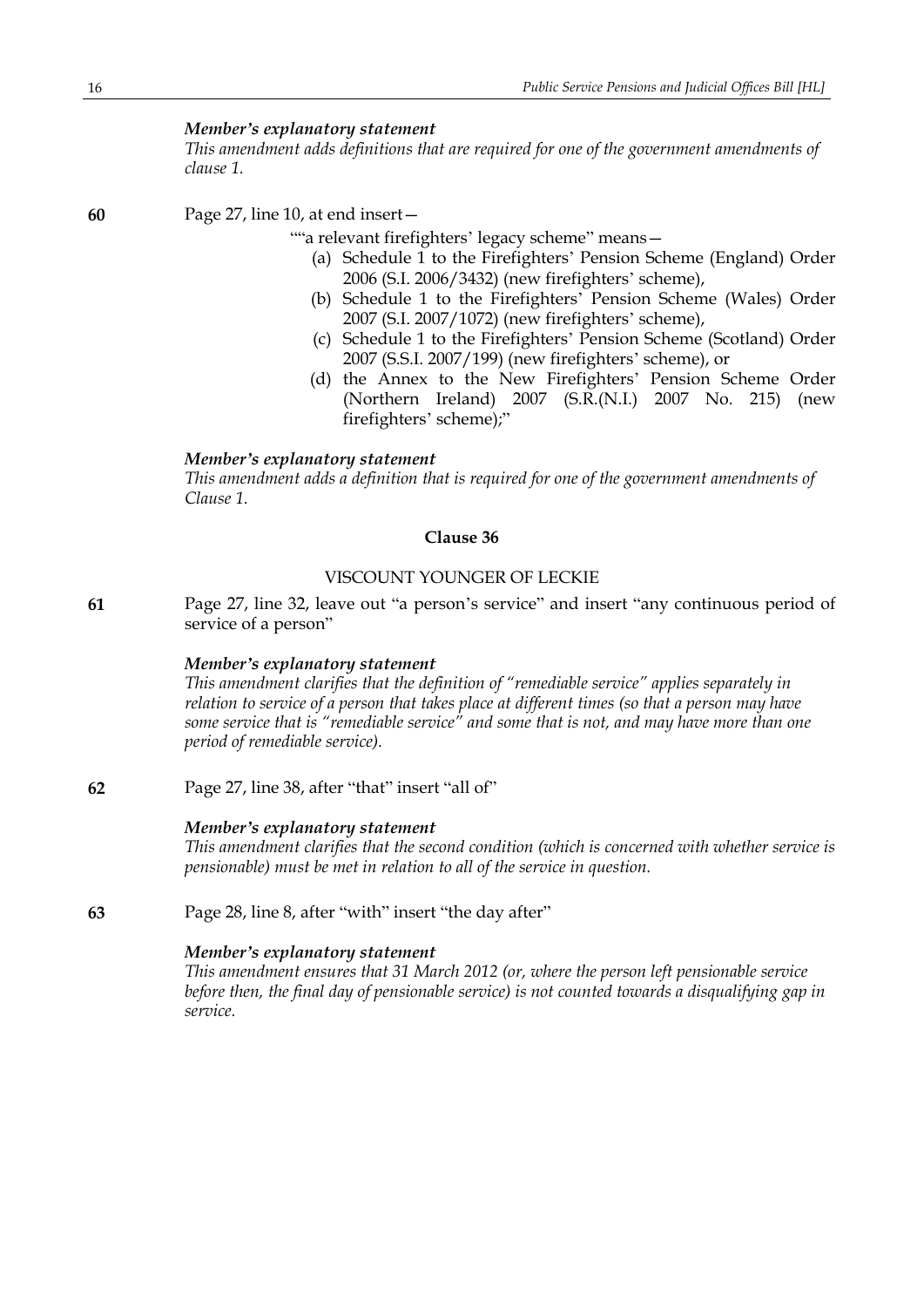### VISCOUNT YOUNGER OF LECKIE

**64** Leave out Clause 38 and insert the following new Clause—

#### **"Partnership pension account: requirement to transfer and surrender rights**

- (1) Subsection (2) applies where—
	- (a) a person ("P") has remediable service in a salaried judicial office, and
	- (b) any of the remediable service is PPA opted-out service.
- (2) A legacy scheme election in respect of P may not be made unless—
	- (a) the relevant authority is satisfied that the steps mentioned in subsection (3) have been taken, or
	- (b) the appropriate person has notified the relevant authority that they intend to instigate and facilitate the taking of those steps.
- (3) The steps are—
	- (a) the transfer of any relevant assets and liabilities to the relevant judicial legacy salaried scheme,
	- (b) the surrender of any entitlement to a pension under the relevant judicial legacy salaried scheme, and any right to a future pension under that scheme, that would otherwise arise under the rules of the scheme in respect of the value of the assets and liabilities transferred, and
	- (c) if at any time any relevant assets and liabilities were transferred out of the partnership pension account (otherwise than in the course of a transfer to the relevant judicial legacy salaried scheme), the payment by the appropriate person to the relevant judicial legacy salaried scheme of an amount, determined by the relevant authority after consulting the Government Actuary, in respect of the value of the relevant assets transferred.
- (4) Subsection (5) applies where—
	- (a) a person ("P") has remediable service in a fee-paid judicial office, and
	- (b) any of the remediable service is PPA opted-out service.
- (5) A legacy scheme election in respect of P may not be made unless—
	- (a) the relevant authority is satisfied that the steps mentioned in subsection (6) have been taken, or
	- (b) the appropriate person has notified the relevant authority that they intend to instigate and facilitate the taking of those steps.
- (6) The steps are—
	- (a) the transfer of any relevant assets and liabilities to the judicial legacy fee-paid scheme,
	- (b) the surrender of any entitlement to a pension under the judicial legacy fee-paid scheme, and any right to a future pension under that scheme, that would otherwise arise under the rules of the scheme in respect of the value of the assets and liabilities transferred, and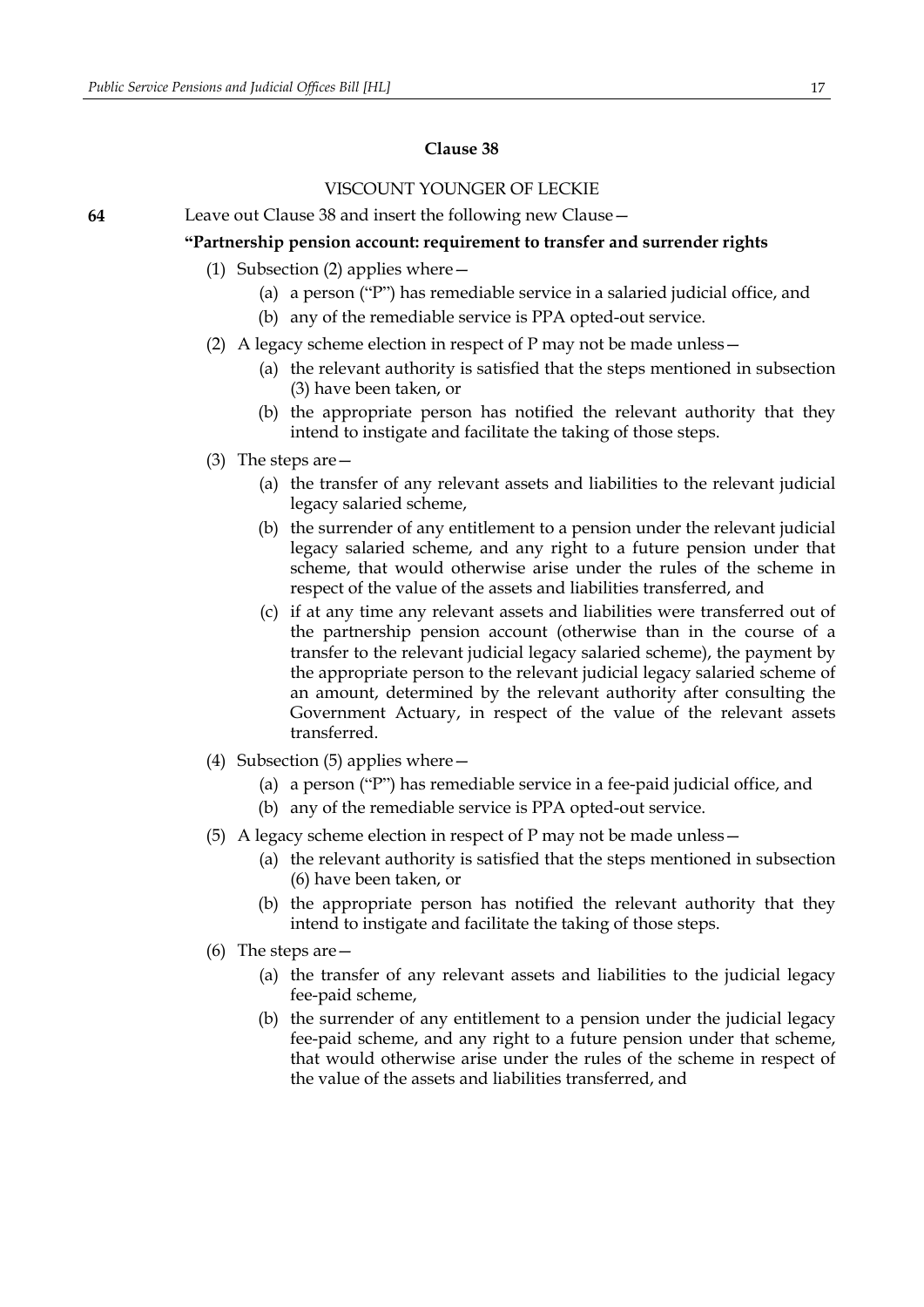#### **Clause 38** *- continued*

- (c) if at any time any relevant assets and liabilities were transferred out of the partnership pension account (otherwise than in the course of a transfer to the judicial legacy fee-paid scheme), the payment by the appropriate person to the judicial legacy fee-paid scheme of an amount, determined by the relevant authority after consulting the Government Actuary, in respect of the value of the relevant assets transferred.
- (7) In this section "the appropriate person", in relation to a person ("P") who has PPA opted-out service, means the person by whom a legacy scheme election in respect of P may be made (see section 43).
- (8) For the purposes of this section assets and liabilities are "relevant" in relation to any PPA opted-out service of a person ("P") if  $-$ 
	- (a) they are referable to pension contributions or voluntary contributions that were made by or on behalf of P in respect of the service, and
	- (b) they are held for the purposes of a partnership pension account.

This is subject to subsection (9).

- (9) Where—
	- (a) the total of the pension contributions, together with any voluntary contributions, that were paid by P in respect of the PPA opted-out service, exceeds
	- (b) the total of the pension contributions that would have been payable by P in respect of that service if the service had been pensionable service under the judicial legacy scheme to which the relevant assets and liabilities are to be transferred,

the assets and liabilities that the relevant authority, after consulting the Government Actuary, determines are referable to the excess are not "relevant" in relation to the PPA opted-out service.

(10) A reference in subsection (9) to pension contributions or voluntary contributions paid by P in respect of PPA opted-out service is a reference to the amount of the contributions paid, net of any tax relief under section 188 of FA 2004 (relief for contributions) to which P was entitled in respect of them."

#### *Member's explanatory statement*

*This amendment substitutes Clause 38. The replacement Clause is updated in a number of respects, and now caters in particular for cases in which the member has died, and cases in which transfers have been made from the partnership pension account.*

#### **Clause 45**

### VISCOUNT YOUNGER OF LECKIE

**65** Page 34, line 10, leave out ", civil partner or other adult" and insert "or civil partner"

#### *Member's explanatory statement*

*In the judicial legacy schemes, the only adult who may be entitled to benefits on a member's death is a surviving spouse or civil partner. This amendment therefore removes the redundant reference to other adults.*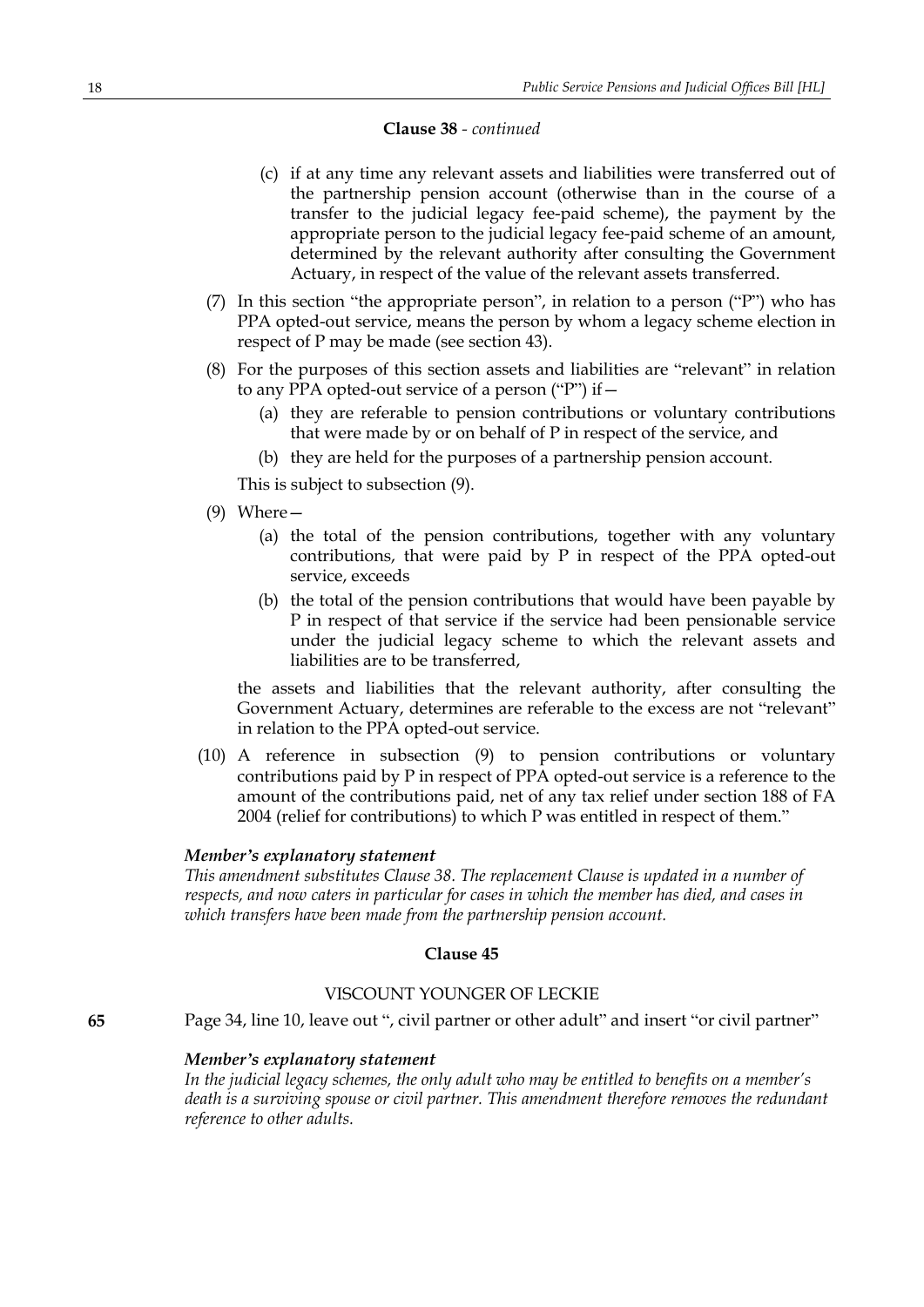### VISCOUNT YOUNGER OF LECKIE

**66** Page 37, line 8, at end insert—

" $(5A)$  If  $-$ 

- (a) M is deceased,
- (b) a PPA lump sum death benefit has been paid on the death of M, and
- (c) a legacy scheme election has been made in respect of M,

the PPA lump sum death benefit is to be treated for the purposes of subsection (4)(a) as a lump sum benefit paid under the scheme in respect of M's remediable service in the judicial office."

#### *Member's explanatory statement*

*Where a person has opted out of the public service pension scheme available to them and instead has a partnership pension account, and the person dies, a lump sum may be paid by the department to the person's nominated beneficiary (or, in the absence of a nomination, to the person's personal representatives). Where a legacy scheme election is made in respect of the person, the arrangements for lump sum death benefits under the legacy scheme will apply. This amendment ensures that a correction is made for the lump sum already paid.*

**67** Page 37, line 23, at end insert—

""PPA lump sum death benefit" means an amount paid by the relevant authority, on the death of a person who has a partnership pension account, to a person nominated by the deceased or to the person's personal representatives."

#### *Member's explanatory statement*

*Where a person has opted out of the public service pension scheme available to them and instead has a partnership pension account, and the person dies, a lump sum may be paid by the department to the person's nominated beneficiary (or, in the absence of a nomination, to the person's personal representatives). Where a legacy scheme election is made in respect of the person, the arrangements for lump sum death benefits under the legacy scheme will apply. This amendment ensures that a correction is made for the lump sum already paid.*

#### **Clause 49**

#### VISCOUNT YOUNGER OF LECKIE

**68** Page 37, line 28, leave out subsections (2) to (4) and insert—

" $(2)$  Where  $-$ 

- (a) the paid contributions amount for an in-scope tax year in respect of M's remediable service in the judicial office, exceeds
- (b) the payable contributions amount for that tax year in respect of that service,

the scheme manager must (directly or indirectly) pay an amount in respect of the difference to the appropriate person.

(3) Where—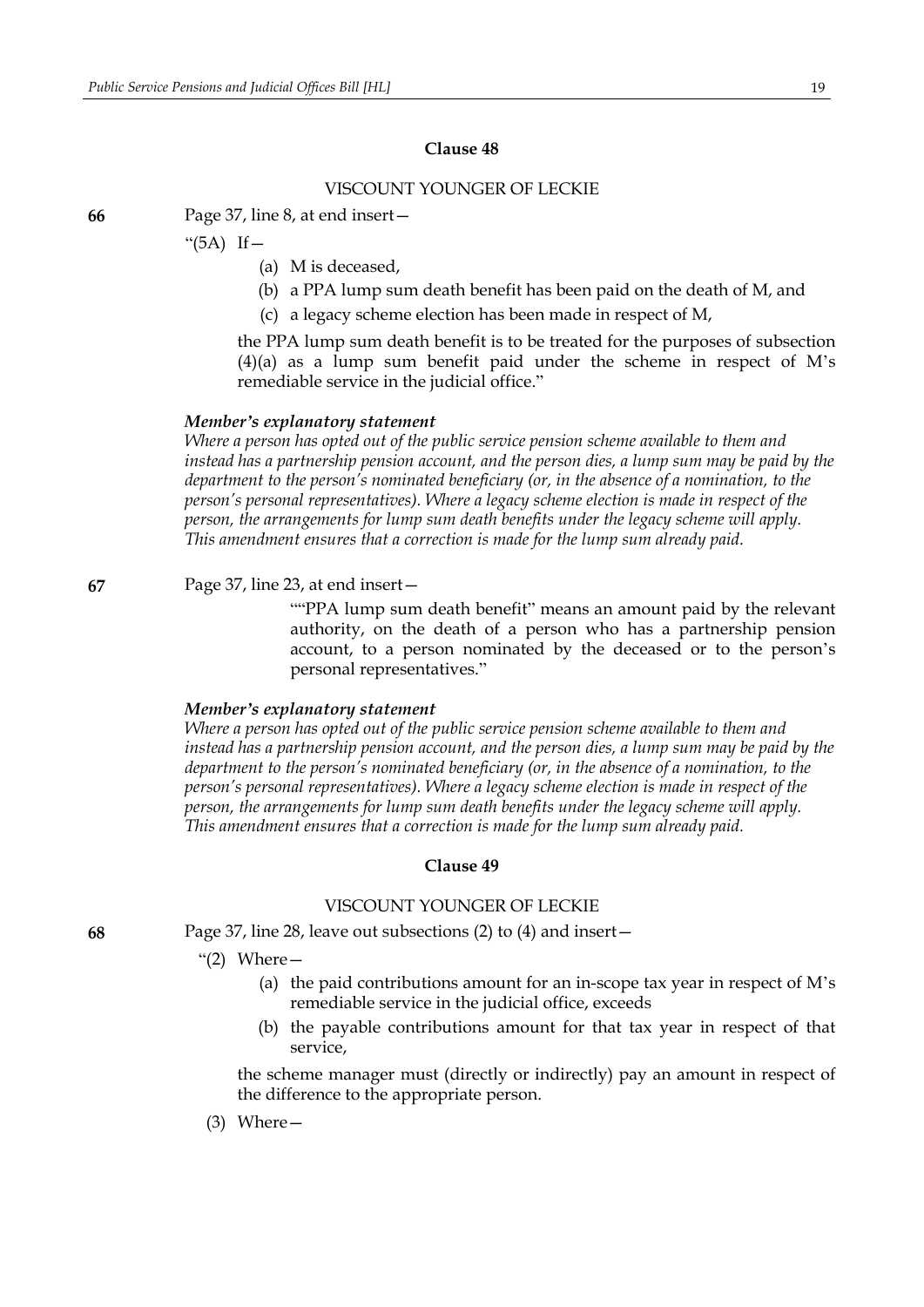#### **Clause 49** *- continued*

- (a) the paid contributions amount for an out-of-scope tax year in respect of M's remediable service in the judicial office, exceeds
- (b) the payable contributions amount for that tax year in respect of that service,

no amount is to be paid by the scheme manager in respect of the difference to the appropriate person.

- (4) Where—
	- (a) the paid contributions amount for an in-scope or out-of-scope tax year in respect of M's remediable service in the judicial office, is less than
	- (b) the payable contributions amount for that tax year in respect of that service,

the appropriate person must pay pension contributions in respect of the difference to the scheme.

- (4A) A reference in this section to "the paid contributions amount" for a tax year in respect of M's remediable service in a judicial office is a reference to the sum  $of$ 
	- (a) the aggregate of the pension contributions that (after taking into account the effect, if any, of section  $47(2)$ ,  $(4)$  and  $(6)$ ) have been paid under the scheme by M in the tax year in respect of so much of the service as was not PPA opted-out service, and
	- (b) where any of the remediable service was PPA opted-out service—
		- (i) the aggregate of the pension contributions and any voluntary contributions that have been paid by M under the partnership pension account in the tax year in respect of the PPA opted-out service, or
		- (ii) if lower, the aggregate of the pension contributions that (after taking into account the effect, if any, of section 39(2) to (5) or 42 (2)) were payable under the scheme by M for that tax year in respect of the PPA opted-out service.
- (4B) A reference in this section to "the payable contributions amount" for a tax year in respect of M's remediable service in a judicial office means the aggregate of the pension contributions that (after taking into account the effect, if any, of section 39(2) to (5) or 42 (2)) were payable under the scheme by M for that tax year in respect of the service.
- (4C) In this section "the appropriate person" means—
	- (a) M, or
	- (b) if M is deceased, M's personal representatives."

### *Member's explanatory statement*

*This amendment ensures that the treatment of contributions paid to a partnership pension account is properly accounted for; it is also one of a number of amendments clarifying or adjusting the processes and powers under Part 1 of the Bill so that they operate as intended in cases in which a member dies.*

**69** Page 38, line 19, after "contributions" insert "or voluntary contributions"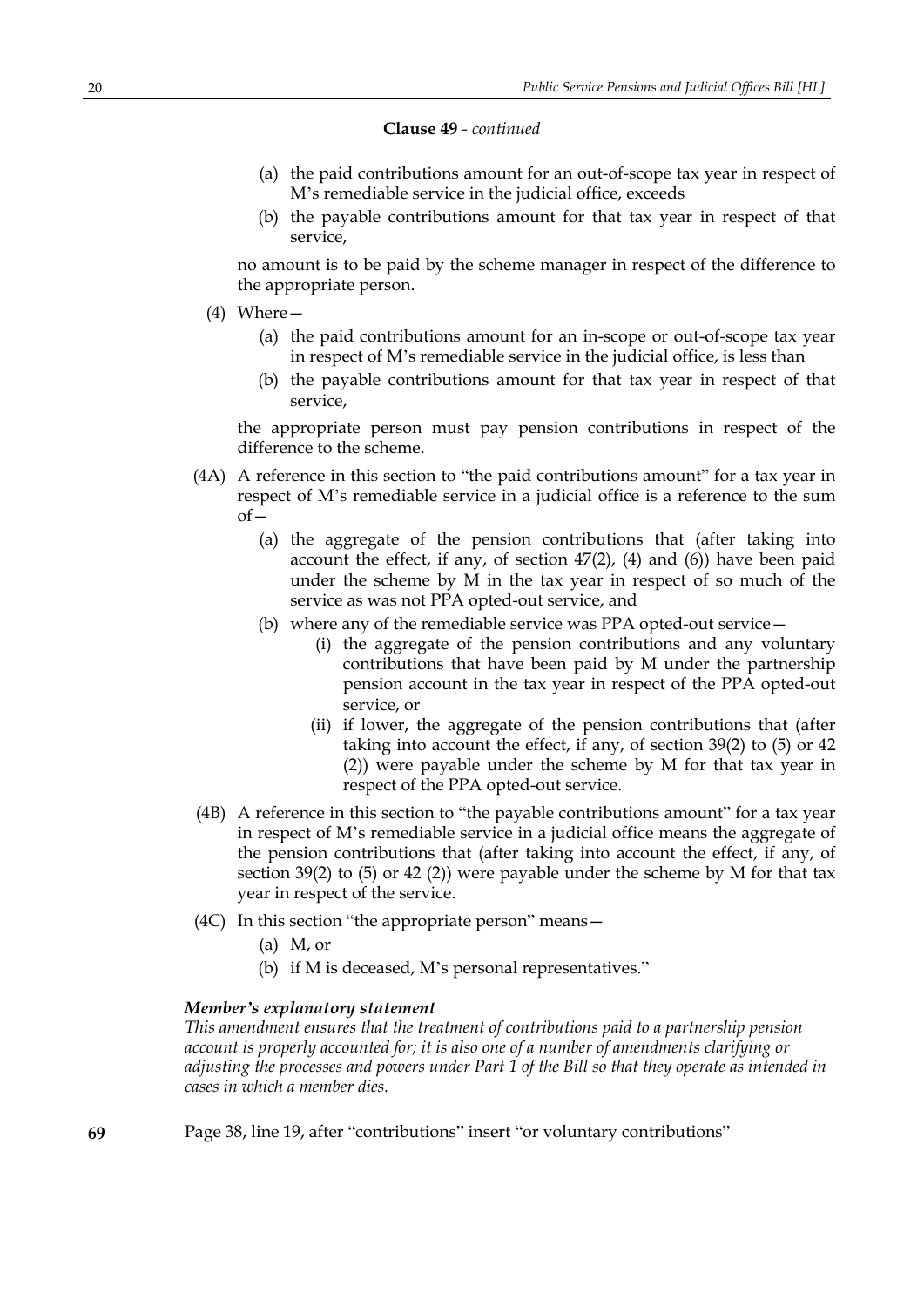*This amendment ensures that voluntary contributions paid to a partnership pension account are accounted for net of tax relief.*

#### **Clause 50**

### VISCOUNT YOUNGER OF LECKIE

**70** Page 38, line 24, leave out "Subsection (2) applies" and insert "Subsections (1A) and (2) apply"

#### *Member's explanatory statement*

*This amendment clarifies the treatment of effective pension age payments under this clause.*

- **71** Page 38, line 28, at end insert—
	- "(1A) The rights that would otherwise have been secured by the effective pension age payments are extinguished."

### *Member's explanatory statement*

*This amendment clarifies the treatment of effective pension age payments under this Clause.*

**72** Page 38, line 29, leave out "P an amount" and insert "the appropriate person an amount by way of compensation"

#### *Member's explanatory statement*

*This amendment clarifies the treatment of effective pension age payments under this clause, and is also one of a number of amendments clarifying or adjusting the processes and powers under Part 1 of the Bill so that they operate as intended in cases in which a member dies.*

- **73** Page 38, line 34, at end insert—
	- "(2A) In subsection (2) "the appropriate person" means—
		- (a) P, or
		- (b) if P is deceased, P's personal representatives."

#### *Member's explanatory statement*

*This is one of a number of amendments clarifying or adjusting the processes and powers under Part 1 of the Bill so that they operate as intended in cases in which a member dies.*

### **Clause 51**

### VISCOUNT YOUNGER OF LECKIE

**74** Page 39, line 1, leave out "P" and insert "The appropriate person"

#### *Member's explanatory statement*

*This is one of a number of amendments clarifying or adjusting the processes and powers under Part 1 of the Bill so that they operate as intended in cases in which a member dies.*

- **75** Page 39, line 4, at end insert—
	- "(2A) In subsection (2) "the appropriate person" means—
		- (a) P, or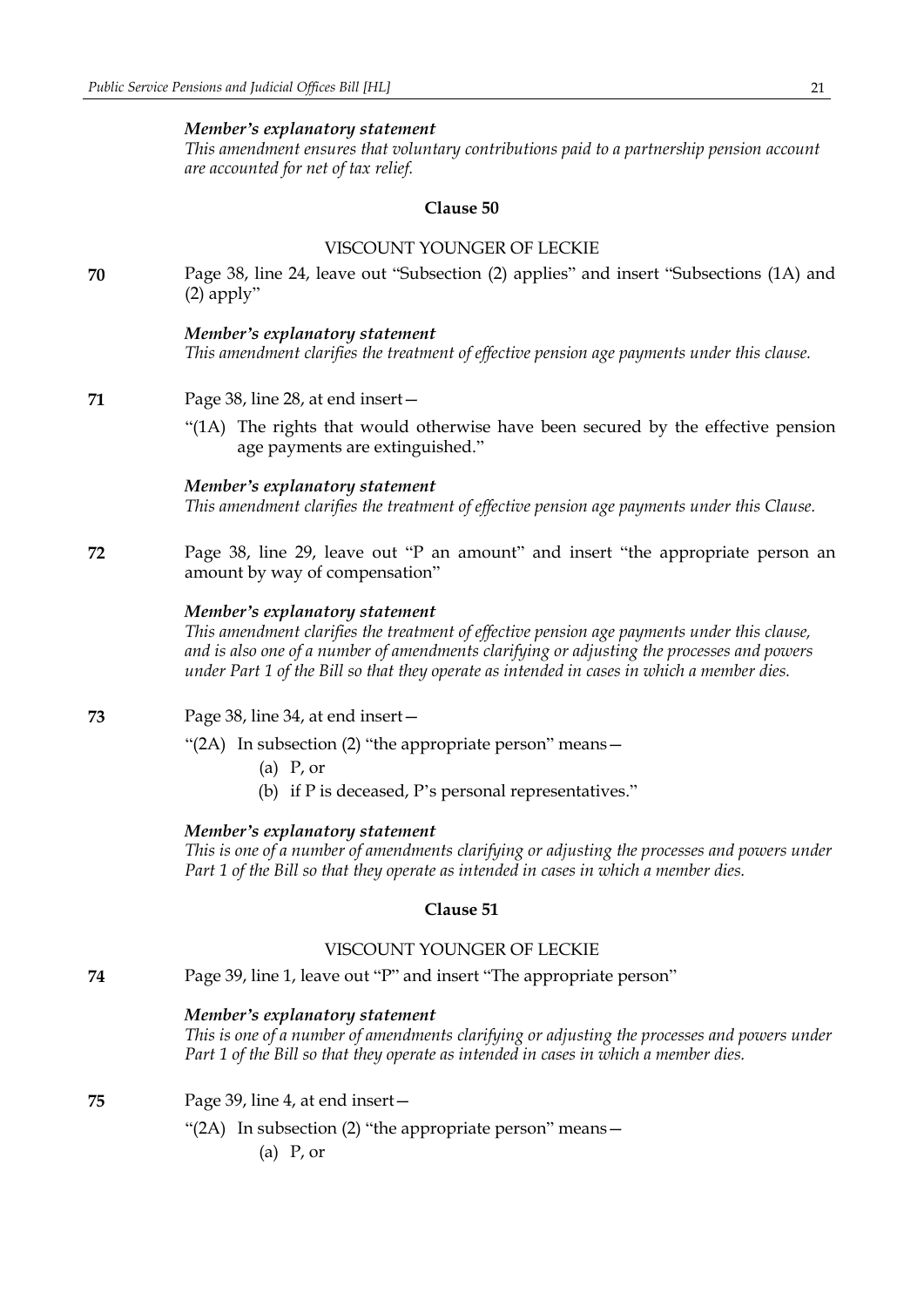#### **Clause 51** *- continued*

(b) if P is deceased, P's personal representatives."

#### *Member's explanatory statement*

*This is one of a number of amendments clarifying or adjusting the processes and powers under Part 1 of the Bill so that they operate as intended in cases in which a member dies.*

#### **Clause 52**

#### VISCOUNT YOUNGER OF LECKIE

**76** Page 39, line 17, at end insert—

"(1A) Scheme regulations for a judicial scheme may make provision under which, in a case in which a person is (by virtue of provision made under subsection (1)) not required to pay an amount to the person's employer, the scheme manager is required to reimburse the employer."

### *Member's explanatory statement*

*This amendment ensures that, where a person has an obligation to pay an amount to the person's employer as a result of this Chapter (for example a requirement to repay transitional protection allowance under clause 51) and regulations under subsection (1) of this clause mean that, instead of paying the full amount immediately, the person receives reduced benefits from the scheme in retirement, the scheme is require to reimburse the employer for the amount owed.*

### **Clause 54**

#### VISCOUNT YOUNGER OF LECKIE

**77** Page 39, line 41, leave out "member of the scheme" and insert "person"

#### *Member's explanatory statement*

*This amendment is to ensure that the power under Clause 54 is available in relation to the benefits payable to or in respect of any person who has a pension credit or debit under a scheme, whether or not they are regarded as a member of the scheme under its rules.*

#### **78** Page 40, line 4, leave out "member" and insert "person"

#### *Member's explanatory statement*

*This amendment is to ensure that the power under clause 54 is available in relation to the benefits payable to or in respect of any person who has a pension credit or debit under a scheme, whether or not they are regarded as a member of the scheme under its rules.*

### **79** Page 40, line 6, leave out second "member" and insert "person"

#### *Member's explanatory statement*

*This amendment is to ensure that the power under Clause 54 is available in relation to the benefits payable to or in respect of any person who has a pension credit or debit under a scheme, whether or not they are regarded as a member of the scheme under its rules.*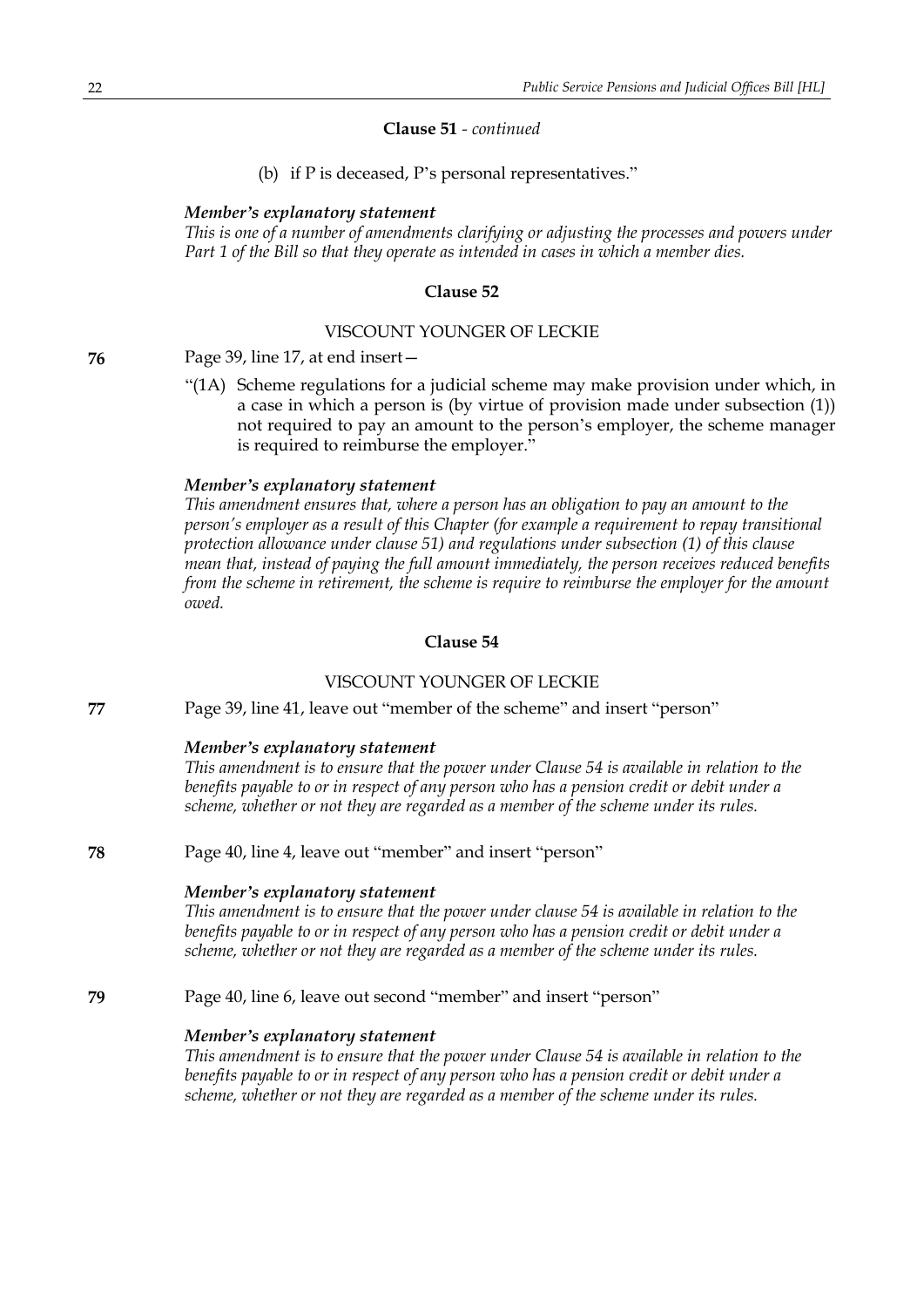### VISCOUNT YOUNGER OF LECKIE

**80** Page 41, line 13, leave out paragraph (g) and insert—

"(g) provision about cases in which the scheme administrator of a judicial scheme pays a liability under section 217 or 237B of FA 2004 (joint liability of scheme administrator to lifetime allowance charge or annual allowance charge);"

#### *Member's explanatory statement*

*This amendment generalises the power in subsection (2)(g) of this clause so that it confers power to make provision about any case in which a member's liability to a lifetime allowance charge, or an annual allowance charge, is paid under the "scheme pays" facility (under which the liability is paid by the scheme administrator and the member's benefits from the scheme are reduced in consequence).*

**81** Page 41, line 16, at end insert—

- "(2A) The provision that may be made by virtue of subsection (2)(a) includes, in particular, provision under which—
	- (a) the rights that would otherwise have been secured by the payment of any voluntary contributions are extinguished, and
	- (b) the scheme manager is required to pay the member or, if the member is deceased, the member's personal representatives an amount by way of compensation equal to—
		- (i) the aggregate of the voluntary contributions paid, less
		- (ii) an amount in respect of the tax relief under section 188 of FA 2004 (member contributions) to which the member was entitled in respect of those payments."

#### *Member's explanatory statement*

*This amendment clarifies the nature of the provision that it is envisaged will be made under subsection (2)(a) for the refund of voluntary contributions.*

**82** Page 41, leave out lines 19 to 22 and insert—

- "(a) provision modifying any provision of this Chapter in its application to persons of a description specified in the regulations;
- (b) provision corresponding to, or applying, any provision of this Chapter, with or without modifications."

#### *Member's explanatory statement*

*This amendment clarifies the way in which special cases may be dealt with in regulations.*

**83** Page 41, line 23, leave out subsection (4)

#### *Member's explanatory statement*

*This amendment is in consequence of the government amendment of Clause 92 which applies the definition of "voluntary contributions" to the whole of Part 1.*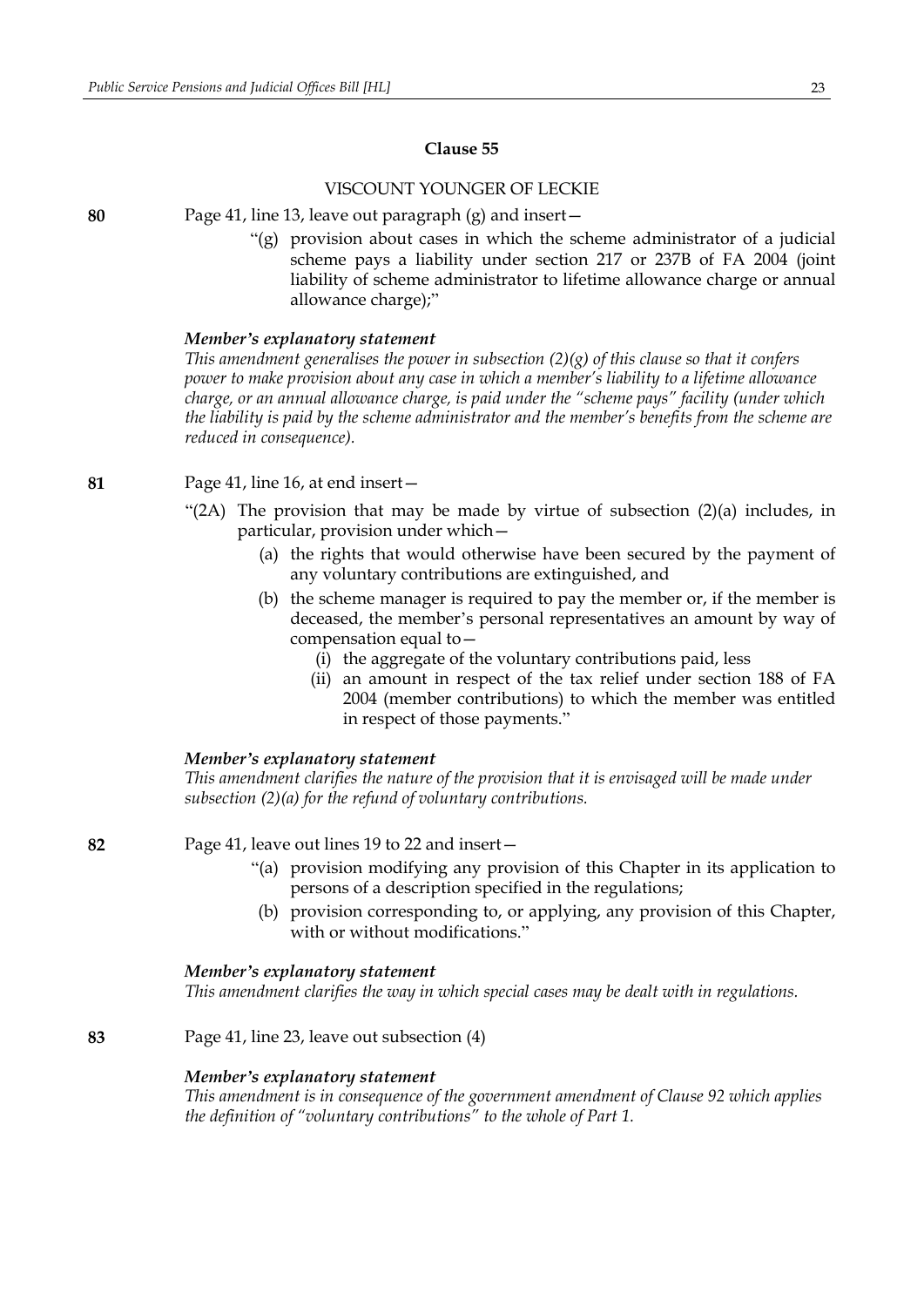### **84** Page 41, line 34, at end insert—

"(6) In this section—

"modifying" includes disapplying or supplementing (and cognate expressions are to be construed accordingly);

"scheme administrator" has the same meaning as in Part 4 of FA 2004 (see section 270 of that Act)."

#### *Member's explanatory statement*

*This amendment inserts definitions required for other government amendments of this Clause.*

### **Clause 56**

### VISCOUNT YOUNGER OF LECKIE

**85** Page 41, line 38, at end insert "or, in the case of deceased members, their personal representatives."

#### *Member's explanatory statement*

*This amendment ensures that, where a member has died, compensation can be paid to the member's personal representatives if they incur a compensatable loss.*

#### **86** Page 41, line 42, after "member" insert ", or by a member's personal representatives,"

#### *Member's explanatory statement*

*This amendment ensures that, where a member has died, compensation can be paid to the member's personal representatives if they incur a compensatable loss.*

#### **87** Page 42, line 27, leave out "the member" and insert "any person"

#### *Member's explanatory statement*

*This is one of a number of amendments clarifying or adjusting the processes and powers under Part 1 of the Bill so that they operate as intended in cases in which a member dies.*

**88** Page 42, line 29, leave out "the member" and insert "any person"

### *Member's explanatory statement*

*This is one of a number of amendments clarifying or adjusting the processes and powers under Part 1 of the Bill so that they operate as intended in cases in which a member dies.*

### **After Clause 56**

### VISCOUNT YOUNGER OF LECKIE

**89** Insert the following new Clause—

### **"Remedial arrangements to pay voluntary contributions to judicial schemes**

- (1) Scheme regulations for a judicial scheme may make provision so as to secure that a relevant member may enter into remedial voluntary contributions arrangements.
- (2) In subsection  $(1)$  -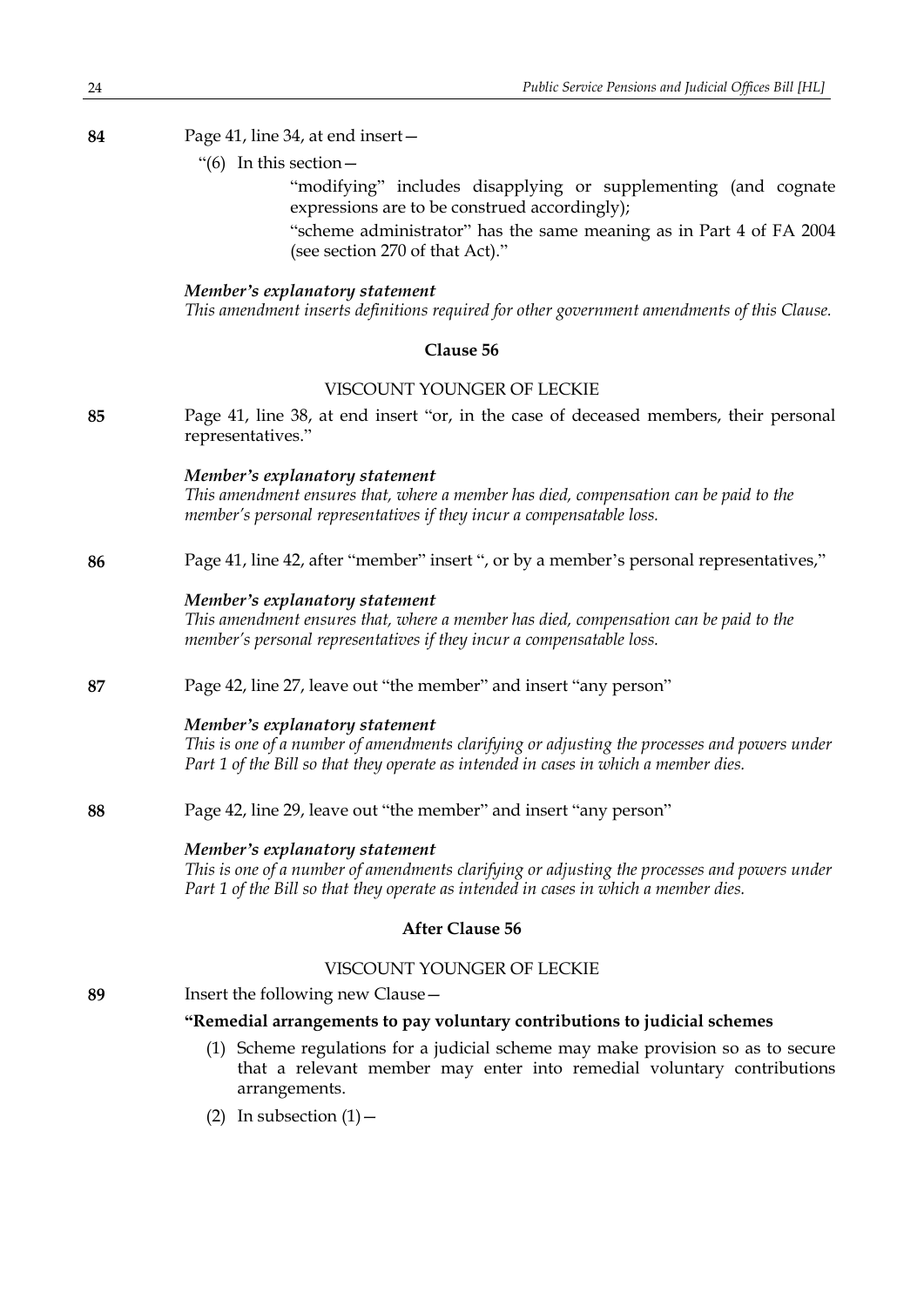#### **After Clause 56** *- continued*

"relevant member", in relation to a judicial scheme, means a member (other than a deceased member) who has remediable service in a judicial office which, after the end of the election period, is pensionable service under the scheme;

"remedial voluntary contributions arrangements" means arrangements—

- (a) which are entered into by a member after the end of the election period, and
- (b) under which the member pays voluntary contributions to the scheme.
- (3) Provision by virtue of subsection (1) may permit a member ("M") to enter into arrangements only if the scheme manager is satisfied that it is more likely than not that, but for a relevant breach of a non-discrimination rule, M would, during the period of M's remediable service in the judicial office, have entered into the same or similar arrangements.
- (4) The provision that may be made by virtue of subsection (1) includes, in particular, provision under which liabilities to pay voluntary contributions that would otherwise arise under the arrangements are reduced by tax relief amounts.
- (5) In subsection (4) "tax relief amounts" means amounts determined by reference to the tax relief under section 188 of FA 2004 (relief for members' contributions) that would have been available in respect of the amounts owed if they were paid in a different tax year.
- (6) Provision by virtue of subsection (1) may not permit a member ("M") to enter into arrangements after—
	- (a) the end of the period of one year beginning with the day on which a statement under section 60 (information statements) is sent in respect of M, or
	- (b) such later time as the scheme manager considers reasonable in all the circumstances.
- (7) Subsection (6) does not affect the continued operation after the time mentioned in that subsection of any arrangements entered into before that time.
- (8) In this section "non-discrimination rule" means a rule that is, or at any time was, included in a judicial scheme by virtue of—
	- (a) section 61 of EA 2010, or
	- (b) paragraph 2 of Schedule 1 to EEAR(NI) 2006.
- (9) For the purposes of this section a breach of a non-discrimination rule is "relevant" if it arises from the application of—
	- (a) an exception to section 18(1) of PSPA 2013 made under section 18(5) to (7) of that Act, or
	- (b) an exception to section 18(1) of PSPA(NI) 2014 made under section 18(5) to (8) of that Act."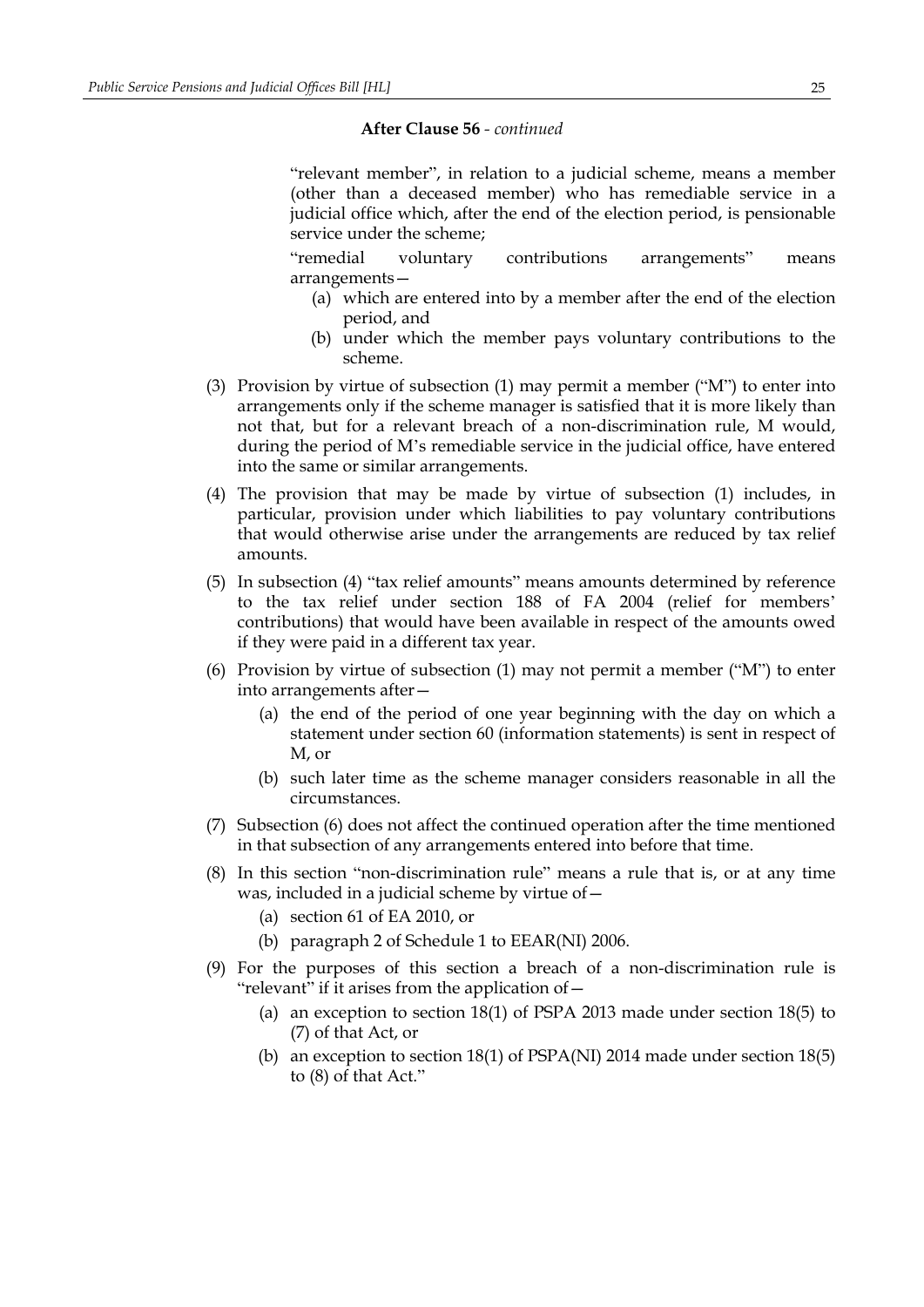*This Clause makes it possible for a judicial scheme to make provision giving members with remediable service the facility to enter into new arrangements to pay voluntary contributions. The facility may only be made available for members who would have entered into similar arrangements but for unlawful discrimination, and may be made available only for a limited period.*

### **Clause 57**

### VISCOUNT YOUNGER OF LECKIE

**90** Page 43, line 6, leave out subsection (3) and insert—

- "(3) In this section "relevant amounts" mean any amounts that are payable under or by virtue of this Chapter—
	- (a) by a person to the scheme or to an employer in relation to the scheme, or
	- (b) by the scheme to a person."

#### *Member's explanatory statement*

*This amendment broadens the definition of "relevant amounts" so that it covers payments to a member's employer. It is also one of a number of amendments clarifying or adjusting the* processes and powers under Part 1 of the Bill so that they operate as intended in cases in which *a member dies.*

### **Clause 58**

### VISCOUNT YOUNGER OF LECKIE

**91** Page 43, line 29, at end insert—

"(fa) the power to make scheme regulations by virtue of section (*Remedial arrangements to pay voluntary contributions to judicial schemes*) (remedial arrangements to pay voluntary contributions to judicial schemes) and any powers exercisable by virtue of such regulations;"

#### *Member's explanatory statement*

*This amendment ensures that Treasury directions can be used in relation to remedial voluntary contributions arrangements.*

**92** Page 43, line 33, leave out from "paid" to "or any" and insert "by or to a scheme in relation to a member"

#### *Member's explanatory statement*

*This is one of a number of amendments clarifying or adjusting the processes and powers under Part 1 of the Bill so that they operate as intended in cases in which a member dies.*

**93** Page 43, line 35, after "member" insert "and (if different) the person to whom or by whom the amount is to be paid or the liability is owed"

#### *Member's explanatory statement*

*This amendment ensures subsection (3) of this clause operates as intended in a case in which* an amount is payable to or by a person who is not the member who has remediable service (for *example a surviving adult or personal representatives).*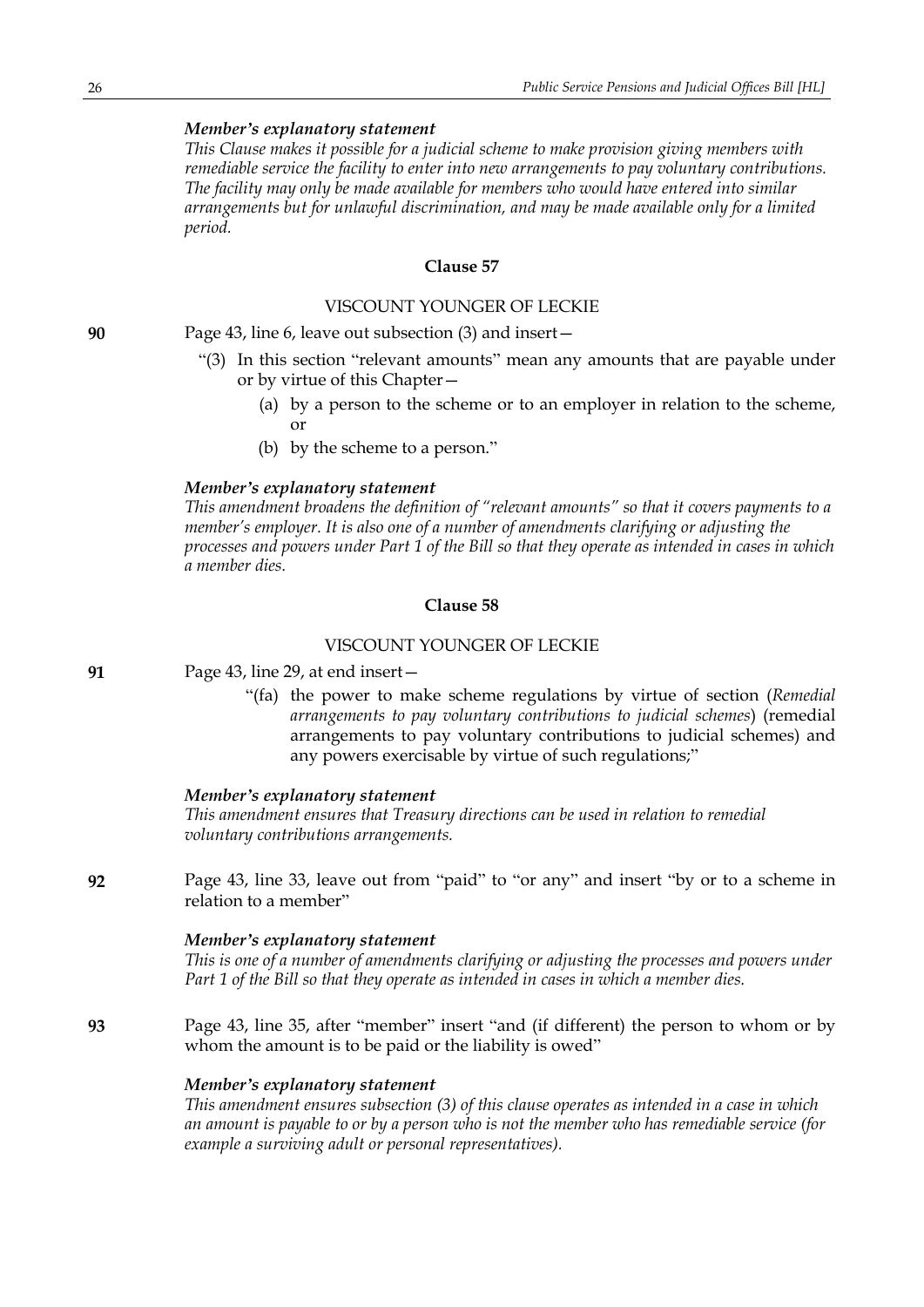**94** Page 43, line 37, leave out "the member" and insert "that person or those persons"

#### *Member's explanatory statement*

*This amendment ensures subsection (3) of this Clause operates as intended in a case in which* an amount is payable to or by a person who is not the member who has remediable service (for *example a surviving adult or personal representatives).*

#### **Clause 60**

### VISCOUNT YOUNGER OF LECKIE

**95** Page 44, line 24, leave out subsection (1) and insert—

- "(1) The relevant authority must—
	- (a) prepare a statement in relation to any person ("P") in respect of whom a legacy scheme election or a 2015 election may be made, and
	- (b) send it to the person who may make the election (see section 43).
- (1A) Subsection (1) must be complied with before the beginning of the election period in relation to P."

#### *Member's explanatory statement*

*This amendment is consequential on the government amendments of Clause 65.*

- **96** Page 44, line 40, after "available)," insert—
	- "(ca) a description of—
		- (i) the arrangements (if any) that, by virtue of section (*Remedial arrangements to pay voluntary contributions to judicial schemes*) (remedial arrangements to pay voluntary contributions to judicial schemes), may be entered into under judicial schemes, and
		- (ii) the circumstances in which, and the process by which, such arrangements may be entered into,"

#### *Member's explanatory statement*

*The amendment ensures that a statement under this clause includes information to enable the recipient to decide whether they are entitled to enter into new arrangements to pay voluntary contributions, and if so how to go about doing it.*

**97** Page 44, line 42, leave out "appropriate person's"

### *Member's explanatory statement*

*This amendment is consequential on the government amendments of Clause 65.*

**98** Page 44, line 44, leave out subsection (3)

#### *Member's explanatory statement*

*This amendment is consequential on the government amendments of Clause 65.*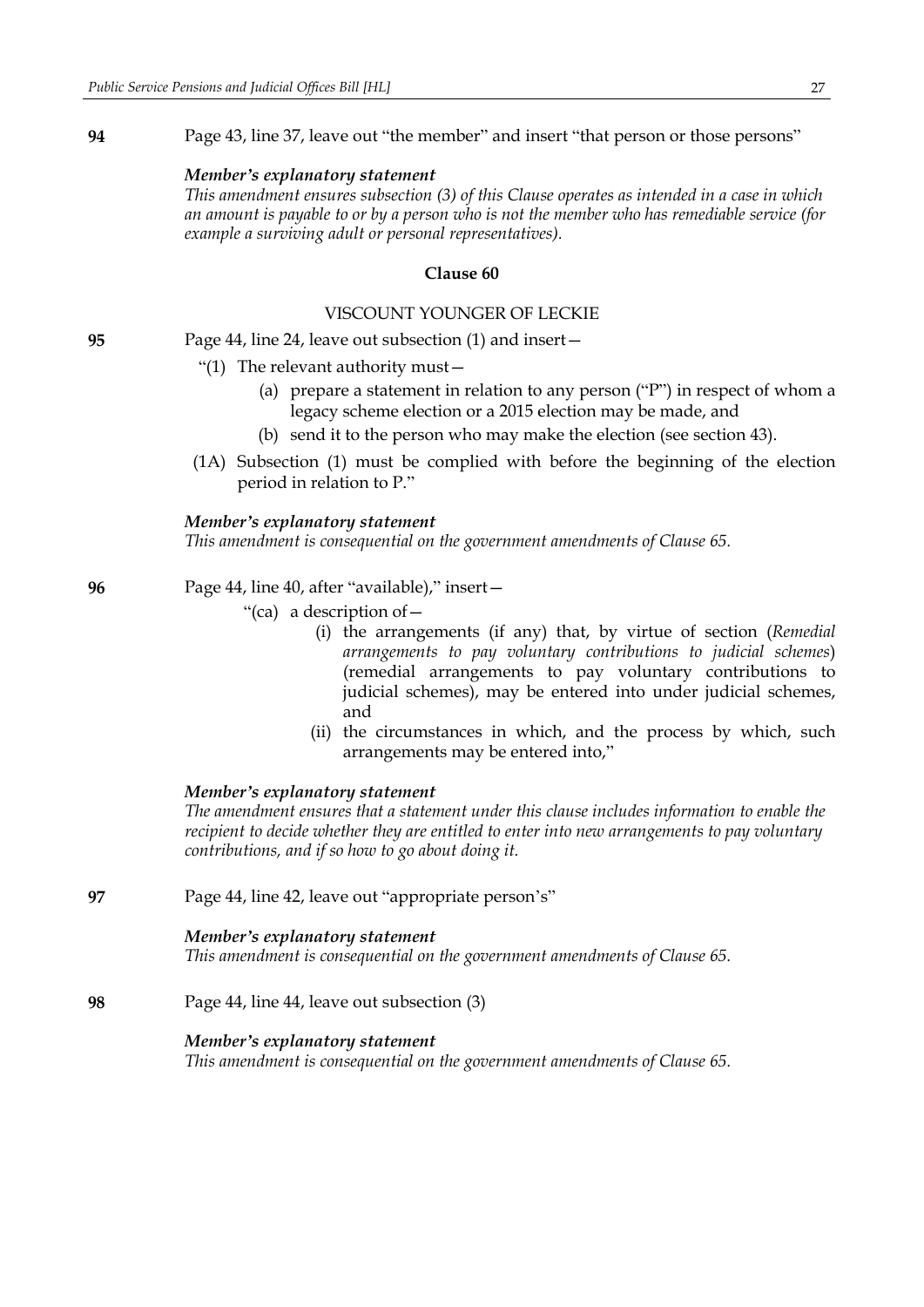### VISCOUNT YOUNGER OF LECKIE

**99** Page 45, line 20, leave out from "if" to "in" in line 21 and insert "an immediate detriment remedy has been obtained"

### *Member's explanatory statement*

*This is one of a number of amendments clarifying or adjusting the processes and powers under Part 1 of the Bill so that they operate as intended in cases in which a member dies.*

**100** Page 45, line 23, leave out from "have" to "so" in line 24 and insert "rights in respect of remediable service in relation to which an immediate detriment remedy has been obtained"

#### *Member's explanatory statement*

*This is one of a number of amendments clarifying or adjusting the processes and powers under Part 1 of the Bill so that they operate as intended in cases in which a member dies.*

### **Clause 64**

### VISCOUNT YOUNGER OF LECKIE

**101** Page 46, line 2, leave out from "of" to "person's" in line 3 and insert "section 63 an "immediate detriment remedy" has been obtained in relation to a"

#### *Member's explanatory statement*

*This is one of a number of amendments clarifying or adjusting the processes and powers under Part 1 of the Bill so that they operate as intended in cases in which a member dies.*

**102** Page 46, line 7, leave out "the" and insert "any"

#### *Member's explanatory statement*

*This is one of a number of amendments clarifying or adjusting the processes and powers under Part 1 of the Bill so that they operate as intended in cases in which a member dies.*

**103** Page 46, line 15, leave out second "the" and insert "any"

#### *Member's explanatory statement*

*This is one of a number of amendments clarifying or adjusting the processes and powers under Part 1 of the Bill so that they operate as intended in cases in which a member dies.*

#### **Clause 65**

### VISCOUNT YOUNGER OF LECKIE

**104** Page 46, line 29, after "period"" insert ", in relation to a person who has remediable service in a judicial office,"

#### *Member's explanatory statement*

*This amendment (together with the other government amendment of this Clause) makes the definition of "the election period" more flexible by enabling different periods to be specified for different descriptions of judge.*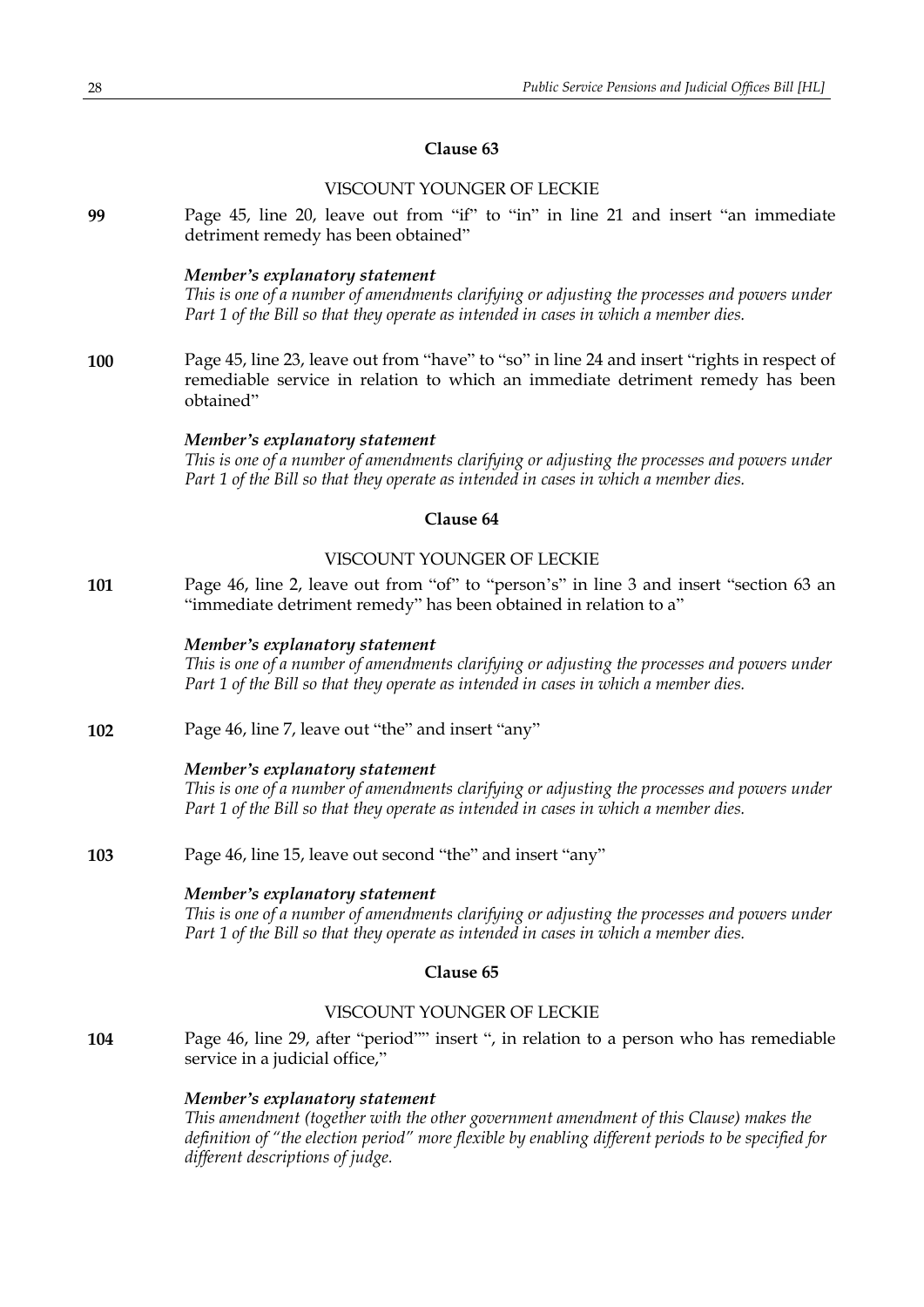**105** Page 46, line 31, at end insert—

"(1A) Different dates may be specified in relation to different descriptions of person."

#### *Member's explanatory statement*

*This amendment (together with the other government amendment of this clause) makes the definition of "the election period" more flexible by enabling different periods to be specified for different descriptions of judge.*

### **Clause 69**

### VISCOUNT YOUNGER OF LECKIE

**106** Page 47, line 42, after "to" insert "pension"

#### *Member's explanatory statement*

*This amendment clarifies the reference to pension contributions in subsection (2) of this Clause.*

### **Clause 71**

### VISCOUNT YOUNGER OF LECKIE

**107** Page 48, leave out lines 21 and 22

#### *Member's explanatory statement*

*This amendment is in consequence of the government amendment of Clause 64(1).*

#### **108** Page 49, leave out line 9

#### *Member's explanatory statement*

*This amendment is in consequence of the government amendment of Clause 92 which applies the definition of "voluntary contributions" to the whole of Part 1.*

### **Clause 73**

#### VISCOUNT YOUNGER OF LECKIE

**109** Page 49, line 38, leave out "a person's service" and insert "any continuous period of service of a person"

#### *Member's explanatory statement*

*This amendment clarifies that the definition of "remediable service" applies separately in relation to service of a person that takes place at different times (so that a person may have some service that is "remediable service" and some that is not, and may have more than one period of remediable service).*

**110** Page 50, line 3, after "that" insert "all of"

#### *Member's explanatory statement*

*This amendment clarifies that the second condition (which is concerned with whether service is pensionable) must be met in relation to all of the service in question.*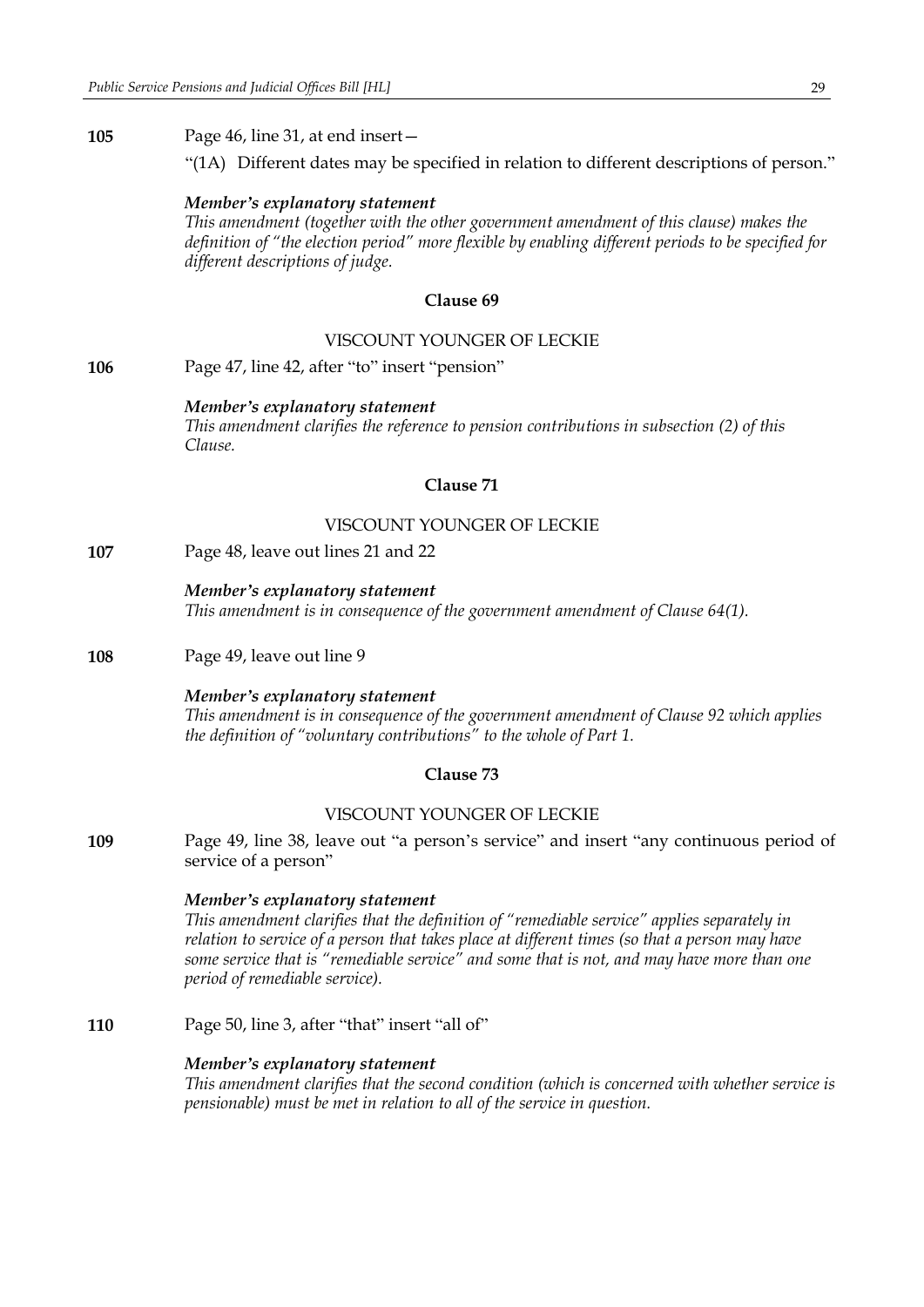### **After Clause 78**

### VISCOUNT YOUNGER OF LECKIE

**111** Insert the following new Clause -

#### **"Prohibition of new arrangements to pay voluntary contributions**

- (1) No arrangements are to be entered into after 31 March 2022 under which voluntary contributions are payable by a member of a relevant scheme to the scheme.
- (2) In subsection (1) "relevant scheme" means—
	- (a) a Chapter 1 legacy scheme (within the meaning of Chapter 1),
	- (b) a judicial legacy salaried scheme (within the meaning of Chapter 2),
	- (c) a local government legacy scheme (within the meaning of Chapter 3),
	- (d) the Judicial Pensions Regulations 2015 (S.I. 2015/182),
	- (e) the Judicial Pensions Regulations (Northern Ireland) 2015 (S.R.(N.I.) 2015 No. 76), or
	- (f) the pension scheme established for certain employees of the Secret Intelligence Service which came into operation on 1 January 1946 and was amended on 1 September 1957 and 1 July 1964.
- (3) Subsection  $(1)$  -
	- (a) does not affect the continued operation after 31 March 2022 of any arrangements entered into on or before that date;
	- (b) does not apply to arrangements entered into by virtue of section *(*R *emedial arrangements to pay voluntary contributions to legacy schemes*) or *( Remedial arrangements to pay voluntary contributions to judicial schemes*) (remedial arrangements to pay voluntary contributions)."

#### *Member's explanatory statement*

*This Clause sets out the general rule that no arrangements to pay voluntary contributions to legacy schemes may be entered into after 31 March 2022.*

#### **After Clause 79**

#### VISCOUNT YOUNGER OF LECKIE

**112** Insert the following new Clause -

### **"Amendments relating to the establishment or restriction of schemes**

- (1) PSPA 2013 is amended in accordance with subsections (2) to (7).
- (2) In section 4 (scheme manager)—
	- (a) after subsection (3) insert—
		- "(3A) Subsection (1) does not apply to a scheme under section  $1$  if  $-$ 
			- (a) the scheme is connected with another scheme under section 1, and
			- (b) a scheme manager is provided for under subsection (1) in scheme regulations for that other scheme.";
	- (b) after subsection (6) insert—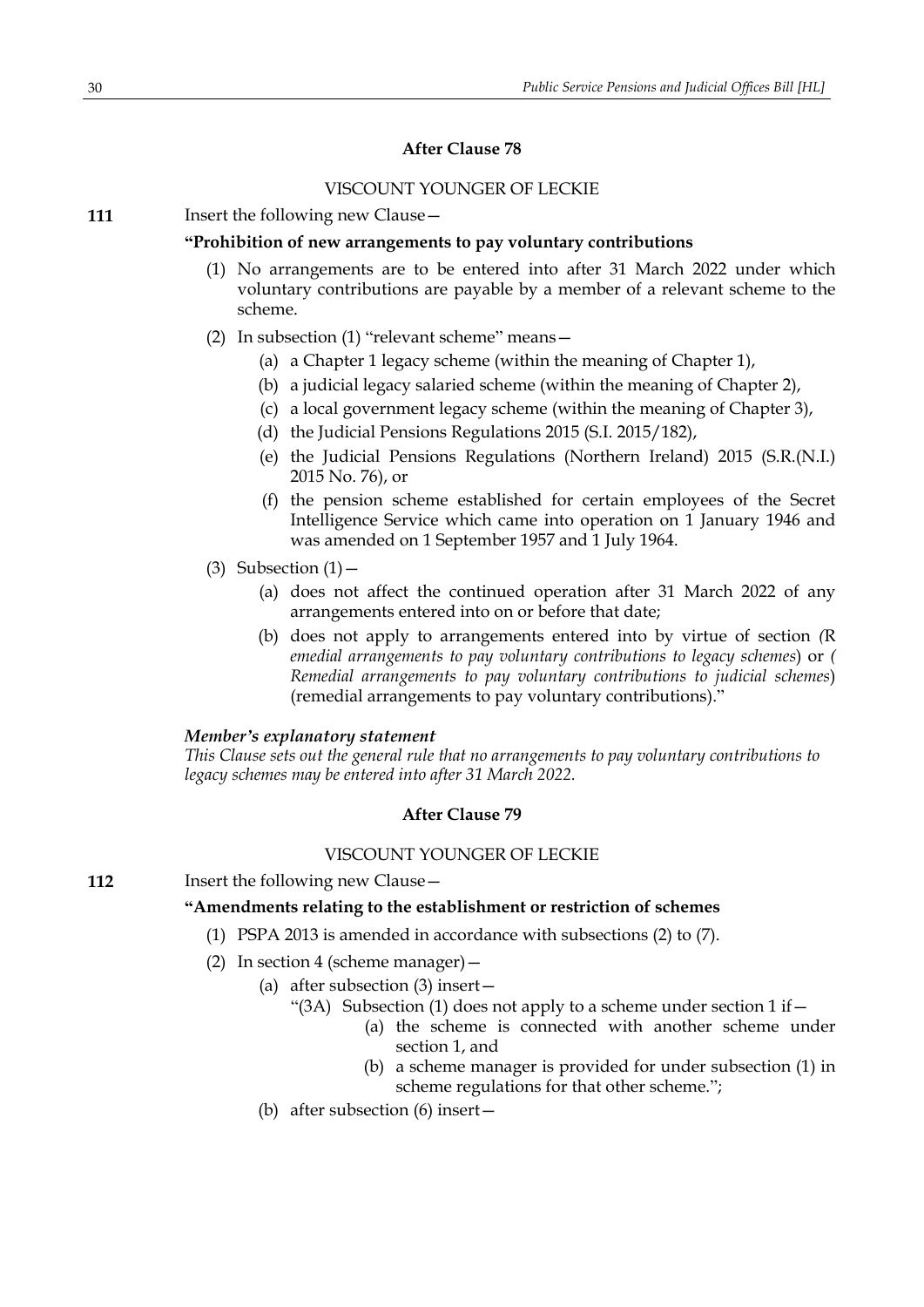### **After Clause 79** *- continued*

- "(6A) The reference in subsection (6) to a statutory pension scheme includes a statutory pension scheme established (under section 1 or otherwise) after the establishment of the scheme under section 1 mentioned in that subsection."
- (3) In section 5 (pension board), after subsection (2) insert—
	- "(2A) Subsection (1) does not apply to a scheme under section  $1$  if  $-$ 
		- (a) the scheme is connected with another scheme under section 1, and
		- (b) a pension board is provided for under subsection (1) in scheme regulations for that other scheme."
- (4) In section 7 (scheme advisory board)—
	- (a) in subsection (1), for "on the desirability of changes to the scheme" substitute "on—
		- (a) the desirability of changes to the scheme, or
		- (b) the desirability of changes to any other scheme under section 1 which—
			- (i) is connected with it, and
			- (ii) is not an injury or compensation scheme.";
	- (b) after subsection (1) insert—
		- "(1A) Subsection (1) does not apply to a scheme under section  $1$  if  $-$ 
			- (a) the scheme is connected with another scheme under section 1 which is not an injury or compensation scheme, and
			- (b) a scheme advisory board is provided for under subsection (1) in scheme regulations for that other scheme."
- (5) In section 11 (valuations), after subsection (1) insert—
	- "(1A) Subsection (1) does not apply to a scheme under section  $1$  if  $-$ 
		- (a) the scheme is connected with another scheme under section 1, and
		- (b) actuarial valuations are provided for under subsection (1) in scheme regulations for that other scheme."
- (6) After section 12 insert—

### **"12A Sections 11 and 12: restricted schemes**

- (1) Section 11(1) (valuations) does not require scheme regulations to provide for actuarial valuations to be made of a scheme to which this section applies.
- (2) Section 12(1) (employer cost cap) does not apply to a scheme to which this section applies.
- (3) This section applies to a scheme under section 1 which  $-$ 
	- (a) is a restricted scheme, and
	- (b) is specified for the purposes of this section in Treasury regulations.
- (4) For the purposes of this section a scheme under section 1 is a "restricted scheme" at any time if any enactment restricts the provision of benefits under the scheme to or in respect of a person in relation to the person's service after that time.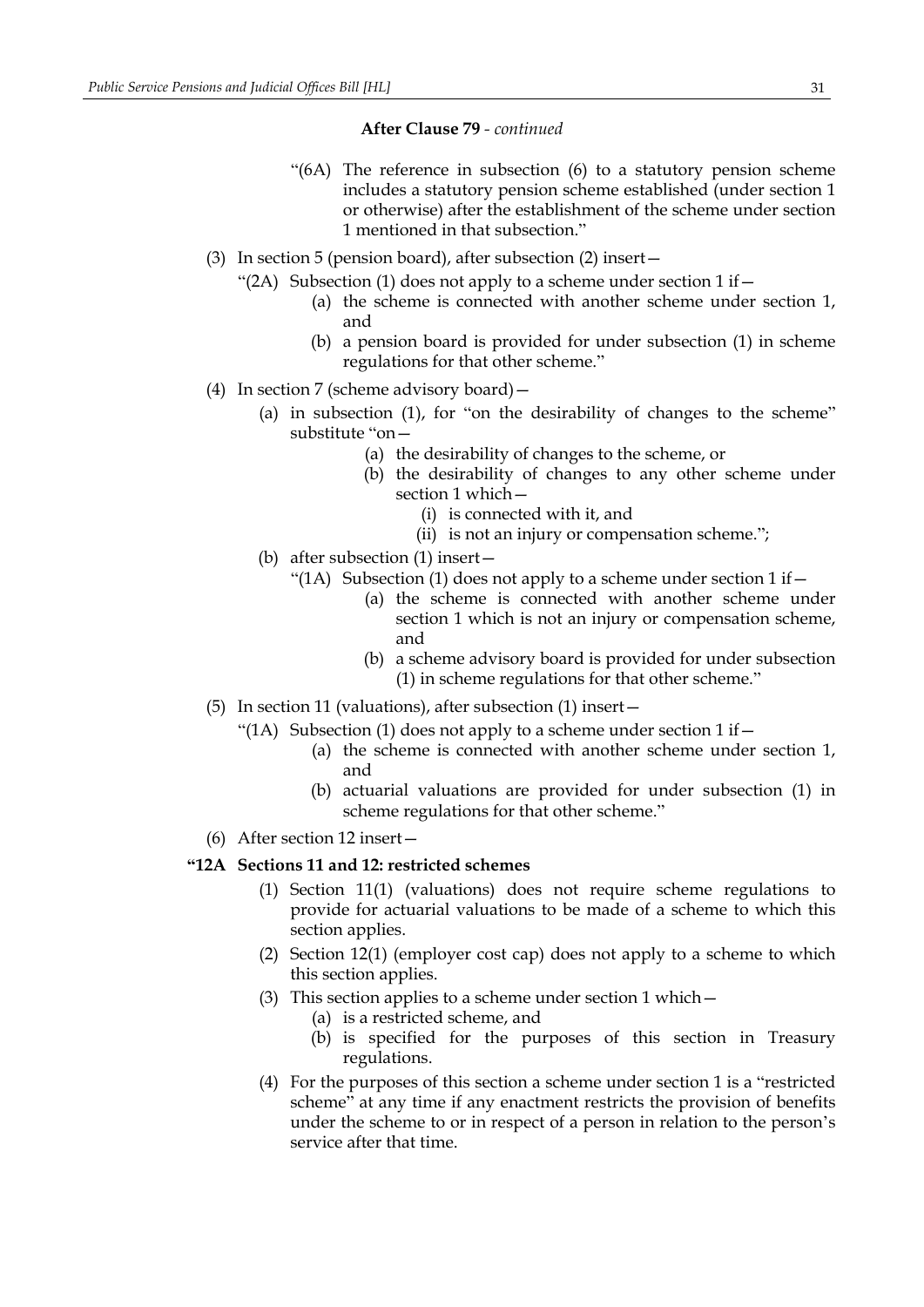**After Clause 79** *- continued*

- (5) Treasury regulations under this section may include consequential or supplementary provision.
- (6) Treasury regulations under this section are subject to the negative Commons procedure."
- (7) In section 30 (new public body pension schemes), in subsection  $(1)(e)$ , for "and 12" substitute "to 12A".
- (8) PSPA(NI) 2014 is amended in accordance with subsections (9) to (15).
- (9) In section 4 (scheme manager)  $-$ 
	- (a) after subsection (3) insert—
		- "(3A) Subsection (1) does not apply to a scheme under section  $1$  if  $-$ 
			- (a) the scheme is connected with another scheme under section 1, and
			- (b) a scheme manager is provided for under subsection (1) in scheme regulations for that other scheme.";
	- (b) after subsection (6) insert—
		- "(6A) The reference in subsection (6) to a statutory pension scheme includes a statutory pension scheme established (under section 1 or otherwise) after the establishment of the scheme under section 1 mentioned in that subsection."
- (10) In section 5 (pension board)  $-$ 
	- (a) in subsection (1), for "subsection (2)" substitute "subsections (2) and  $(2A)$ ";
	- (b) after subsection (2) insert—
		- "(2A) Subsection (1) does not apply to a scheme under section  $1$  if  $-$ 
			- (a) the scheme is connected with another scheme under section 1, and
			- (b) a pension board is provided for under subsection (1) in scheme regulations for that other scheme."
- (11) In section 7 (scheme advisory board)—
	- (a) in subsection (1), for "on the desirability of changes to the scheme" substitute "on—
		- (a) the desirability of changes to the scheme, or
		- (b) the desirability of changes to any other scheme under section 1 which—
			- (i) is connected with it, and
			- (ii) is not an injury or compensation scheme.";
	- (b) after subsection (1) insert—
		- "(1A) Subsection (1) does not apply to a scheme under section  $1$  if  $-$ 
			- (a) the scheme is connected with another scheme under section 1 which is not an injury or compensation scheme, and
			- (b) a scheme advisory board is provided for under subsection (1) in scheme regulations for that other scheme."
- (12) In section 11 (valuations), after subsection (1) insert—
	- "(1A) Subsection (1) does not apply to a scheme under section  $1$  if  $-$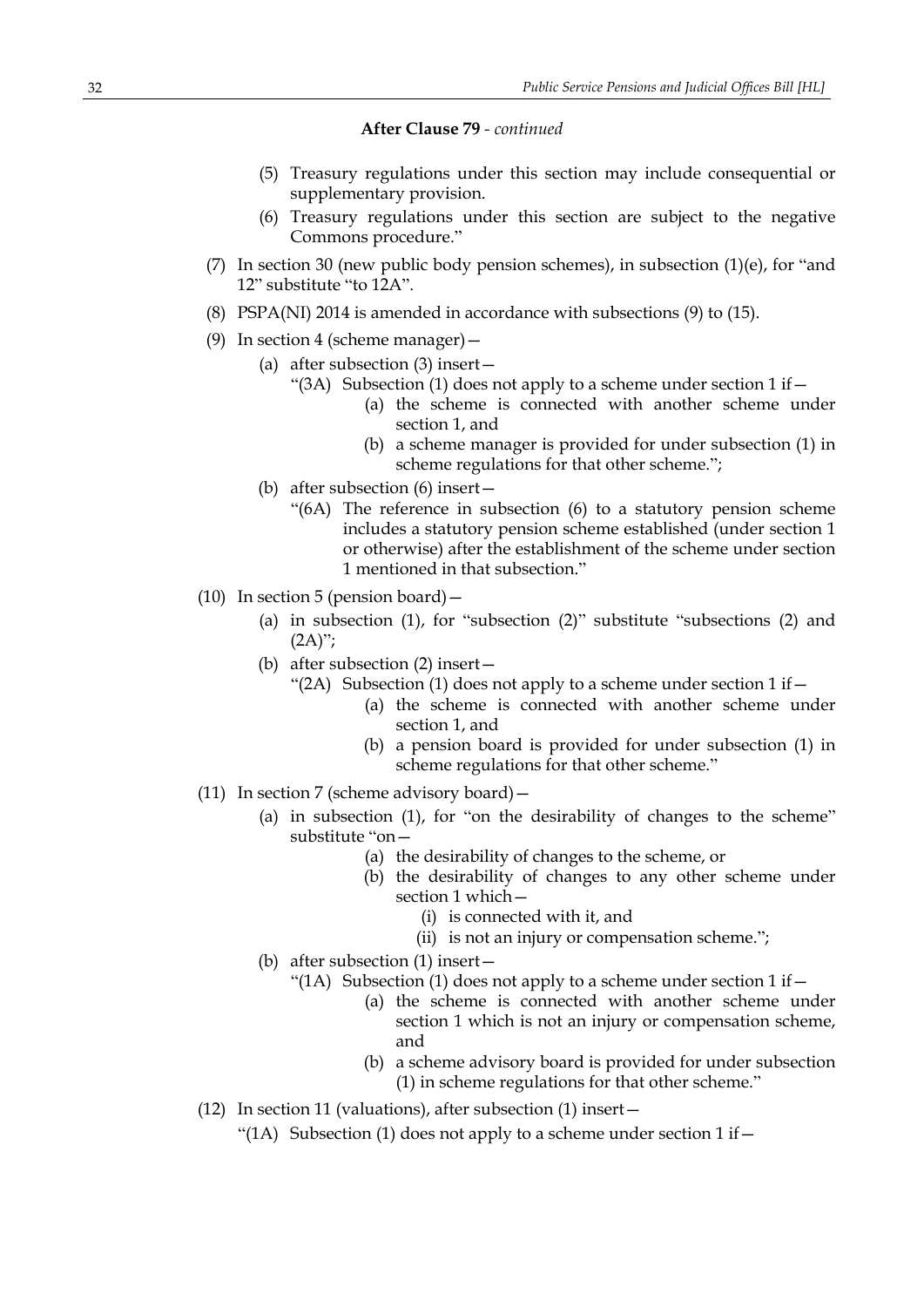### **After Clause 79** *- continued*

- (a) the scheme is connected with another scheme under section 1, and
- (b) actuarial valuations are provided for under subsection (1) in scheme regulations for that other scheme."
- (13) After section 12 insert—

### **"12A Sections 11 and 12: restricted schemes**

- (1) Section 11(1) (valuations) does not require scheme regulations to provide for actuarial valuations to be made of a scheme to which this section applies.
- (2) Section 12(1) (employer cost cap) does not apply to a scheme to which this section applies.
- (3) This section applies to a scheme under section 1 which—
	- (a) is a restricted scheme, and
	- (b) is specified for the purposes of this section in regulations made by the Department of Finance.
- (4) For the purposes of this section a scheme under section 1 is a "restricted scheme" at any time if any statutory provision restricts the provision of benefits under the scheme to or in respect of a person in relation to the person's service after that time.
- (5) Regulations made by the Department of Finance under this section may include consequential or supplementary provision.
- (6) Regulations made by the Department of Finance under this section are subject to negative resolution."
- (14) In section 31 (new public body pension schemes), in subsection  $(1)(e)$ , for "and 12" substitute "to 12A".
- (15) In section 34 (general interpretation), at the appropriate place insert— ""statutory provision" has the meaning given in section 1(f) of the Interpretation Act (Northern Ireland) 1954;"."

#### *Member's explanatory statement*

*This new Clause amends the Public Service Pensions Act 2013 (and its Northern Ireland equivalent) so as to clarify and adjust the way the governance of schemes, and the valuation process, work where a scheme established under the Act for a description of persons is closed, and a new scheme under the Act is established for the same description of persons.*

#### **Clause 80**

### VISCOUNT YOUNGER OF LECKIE

**113** Page 56, line 3, leave out "(2) and" and insert "(1A) to"

### *Member's explanatory statement*

*This amendment is consequential on the new subsection inserted into this Clause after subsection (1).*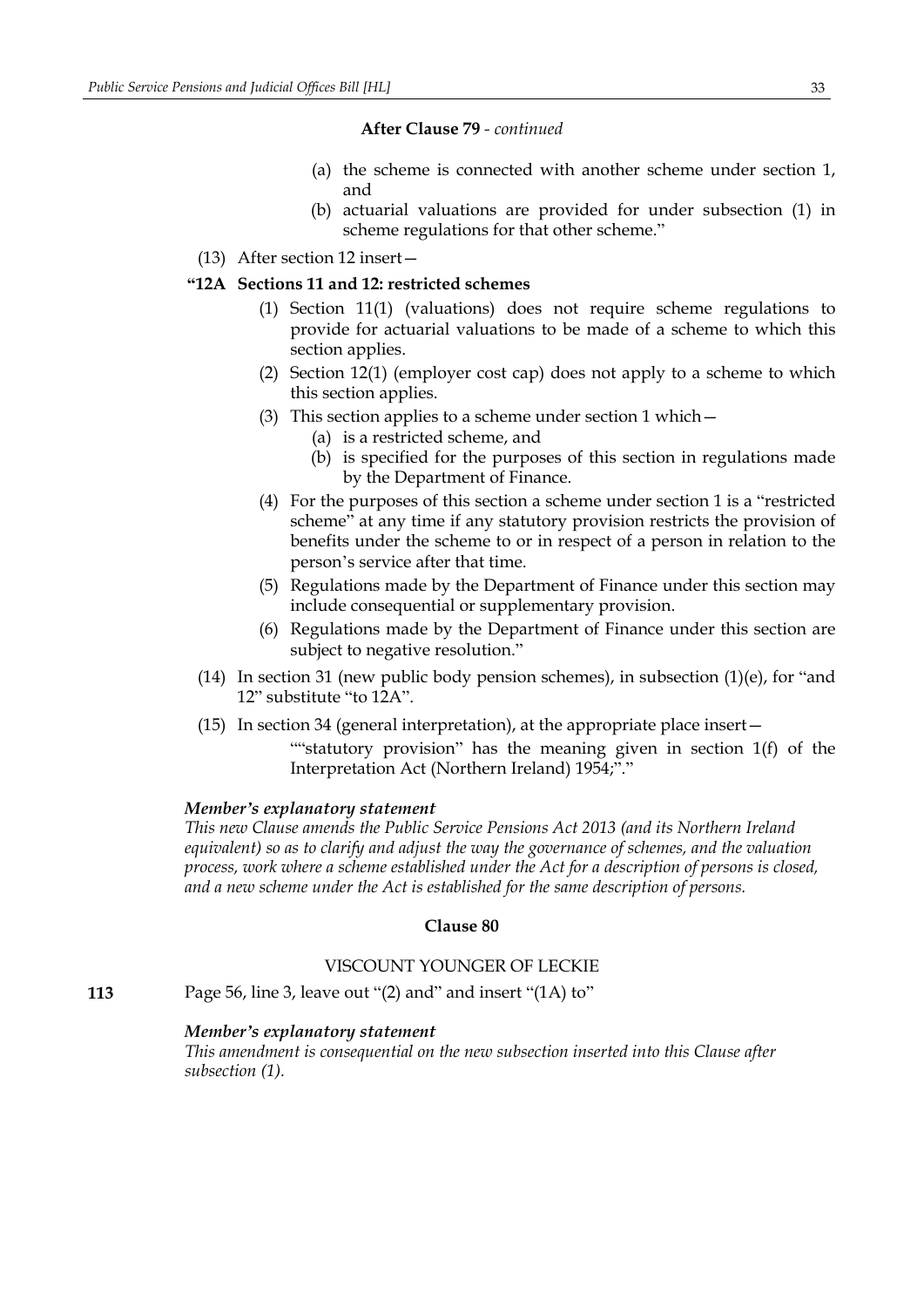### LORD DAVIES OF BRIXTON

**114** Page 56, line 3, leave out "(2) and (3)" and insert "(1A) to (3).

(1A) In subsection (4) omit paragraph (c)."

#### *Member's explanatory statement*

*The amendment removes from the calculation of the employer cost cap the effect of changes in the cost of connected schemes, including the cost of rectifying the unlawful discrimination.*

### VISCOUNT YOUNGER OF LECKIE

#### **115** Page 56, line 3, at end insert—

- "(1A) After subsection (1) insert—
	- "(1A) Subsection (1) must be complied with before the end of the period of one year beginning with the day on which the scheme's first valuation under section 11 is completed.""

#### *Member's explanatory statement*

*This amendment imposes a time limit for scheme regulations to comply with section 12(1) of the Public Service Pension Schemes Act 2013 (which requires scheme regulations to set the employer cost cap for the scheme).*

**116** Page 56, line 35, leave out "(5) and" and insert "(4A) to"

#### *Member's explanatory statement*

*This amendment is consequential on the new subsection inserted into this Clause after subsection (5).*

- **117** Page 56, line 35, at end insert—
	- "(4A) After subsection (1) insert—
		- "(1A) Subsection (1) must be complied with before the end of the period of one year beginning with the day on which the scheme's first valuation under section 11 is completed.""

#### *Member's explanatory statement*

*This amendment imposes a time limit for scheme regulations to comply with section 12(1) of the Public Service Pension Schemes Act (Northern Ireland) 2014 (which requires scheme regulations to set the employer cost cap for the scheme).*

#### **Clause 86**

### VISCOUNT YOUNGER OF LECKIE

**118** Page 63, line 8, at end insert—

"(vi) section 57 (interest and process)."

### *Member's explanatory statement*

*This amendment ensures that regulations under Clause 86 are capable of including provision about interest.*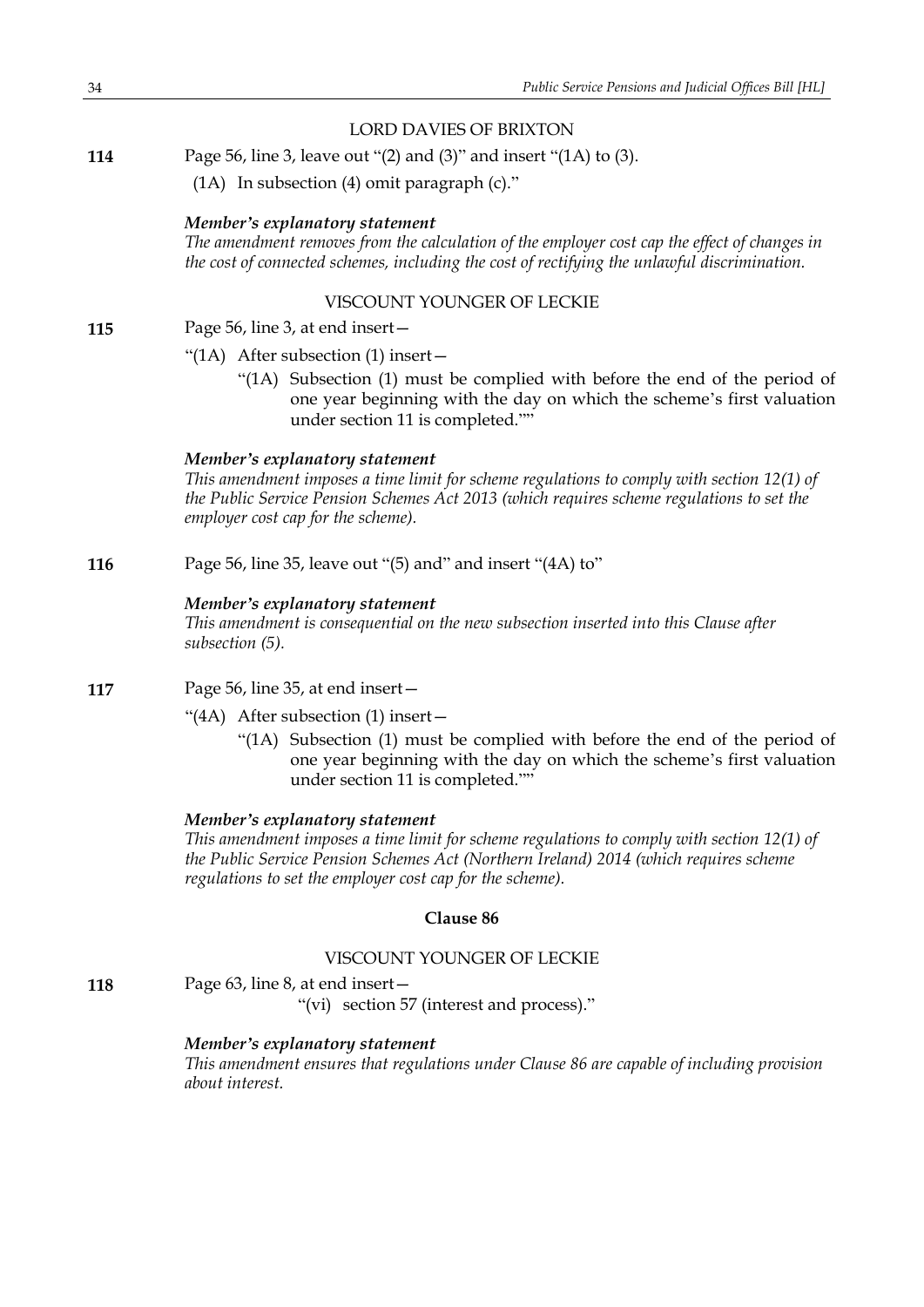### VISCOUNT YOUNGER OF LECKIE

**119** Page 65, line 3, at end insert—

- "(3) Subsection (4) applies in relation to any reference in section 356 of the Armed Forces Act 2006 (avoidance of assignment of, or charge on, pay and pensions etc) to an assignment (or, in Scotland, assignation) of, or an agreement to assign, any relevant pay or pension (within the meaning of that section).
- (4) The reference does not include anything done under or by virtue of this Part of this Act."

#### *Member's explanatory statement*

*This amendment ensures that the restrictions in section 356 of the Armed Forces Act 2006 do not apply to the operation of Part 1 of the Bill.*

### **Clause 90**

#### VISCOUNT YOUNGER OF LECKIE

**120** Page 65, line 9, at end insert—

"(1A) Regulations under this section may make retrospective provision."

#### *Member's explanatory statement*

*This amendment ensures that the power to make consequential provision in this clause can be used to make provision that operates in relation to times before it is made.*

#### **After Clause 90**

### BARONESS JANKE LORD PONSONBY OF SHULBREDE

**121**★ Insert the following new Clause —

### **"Guidance**

- (1) Within six months of the day on which this Act is passed the Government must lay before Parliament a copy of draft guidance to members of pension schemes affected by this Part.
- (2) The purpose of the guidance under subsection (1) is to ensure members are able to make informed choices about their pensions.
- (3) The guidance may also outline plans by the Government to  $-$ 
	- (a) notify members if they are entitled to apply for compensation under the provisions of this Part, and provide them with the information necessary to do so, and
	- (b) provide a free helpline or online service which members can use to receive further guidance about their pension.
- (4) Within six months of the day on which the guidance is published the Government must lay before Parliament a report on its effectiveness in achieving the purpose in subsection (2)."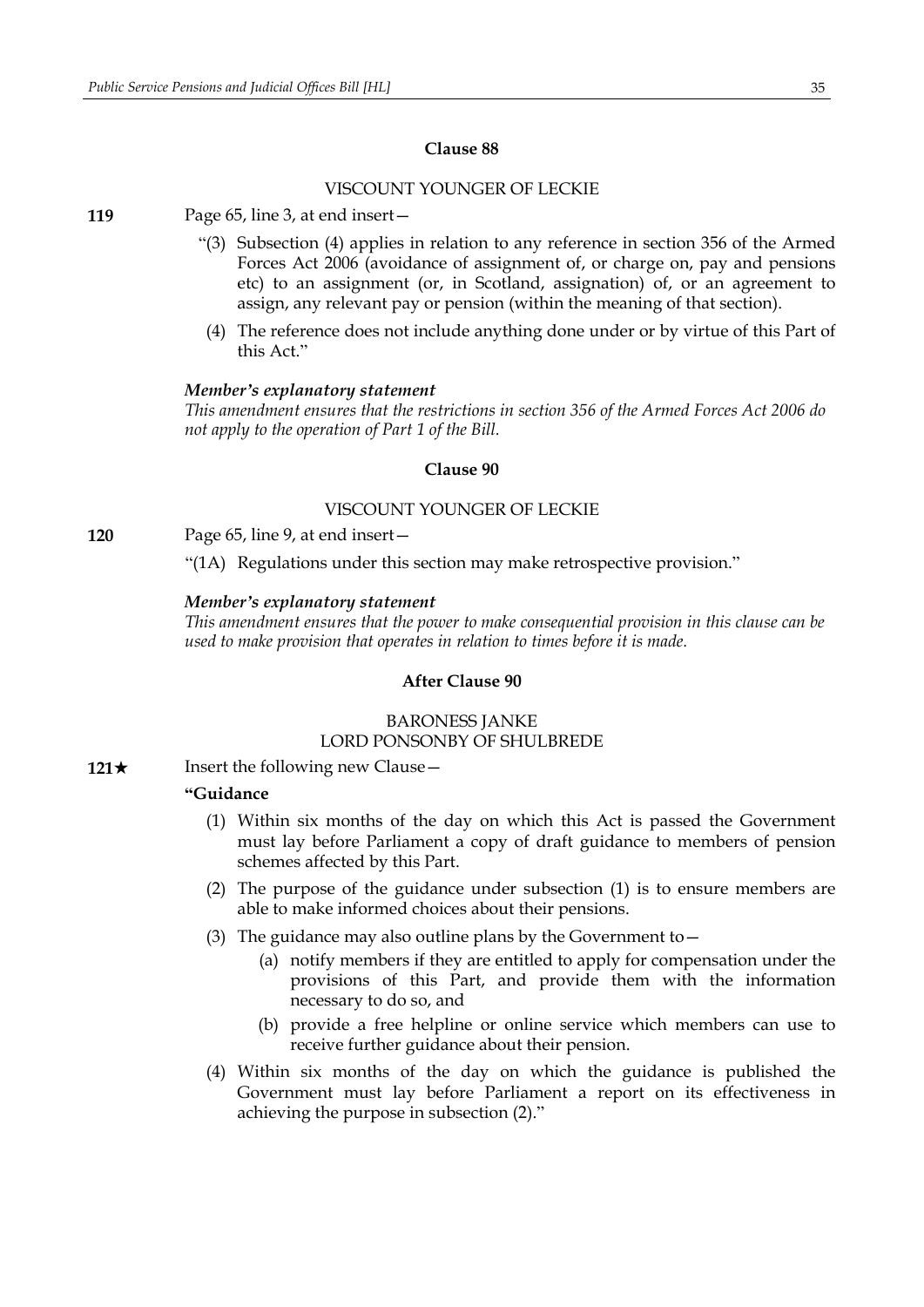*This amendment would require the Government to publish guidance to members of pension schemes affected by this Part and allows for provision of a helpline or online service to offer further assistance. The amendment also ensures that the Government informs individuals if they are due compensation.*

### **122**★ Insert the following new Clause —

### **"Review of the impact of this Act on fairness**

- (1) Within six months of the day on which this Act is passed the Secretary of State must lay before Parliament a review of the impact of this Act on fairness to members in receipt of pensions to which this Part applies.
- (2) The review under subsection (1) must make reference to the impact of the provisions on women in particular.
- (3) The review under subsection (1) must make recommendations as to whether further legislation should be brought forward by the Government to try and close the public service pensions gap between men and women."

#### *Member's explanatory statement*

*This amendment would require the Government to report on the impact of this Part on fairness, especially with regards to women.*

#### **Clause 92**

### VISCOUNT YOUNGER OF LECKIE

**123** Page 66, line 6, at end insert—

""continuous period of service", in relation to an employment or office, means a period of service in that employment or office that does not include a gap in service;"

#### *Member's explanatory statement*

*This amendment ensures that "continuous period of service", which is an expression which, elsewhere in pensions legislation, is defined to include non-continuous periods, is not interpreted in such a way in Part 1 of the Bill.*

**124** Page 67, line 19, at end insert ", or

(b) amounts that a person is required under or by virtue of this Part to pay to the scheme by way of pension contributions;"

#### *Member's explanatory statement*

*This amendment ensures that the definition of pension contributions is wide enough to cover contributions that are required to be paid under or by virtue of Part 1.*

**125** Page 67, line 49, at end insert— ""voluntary contributions" means amounts that are paid to a pension scheme by a member of the scheme on a voluntary basis, in accordance with the scheme, for the purpose of securing additional benefits, or securing the earlier payment of benefits, under the scheme;"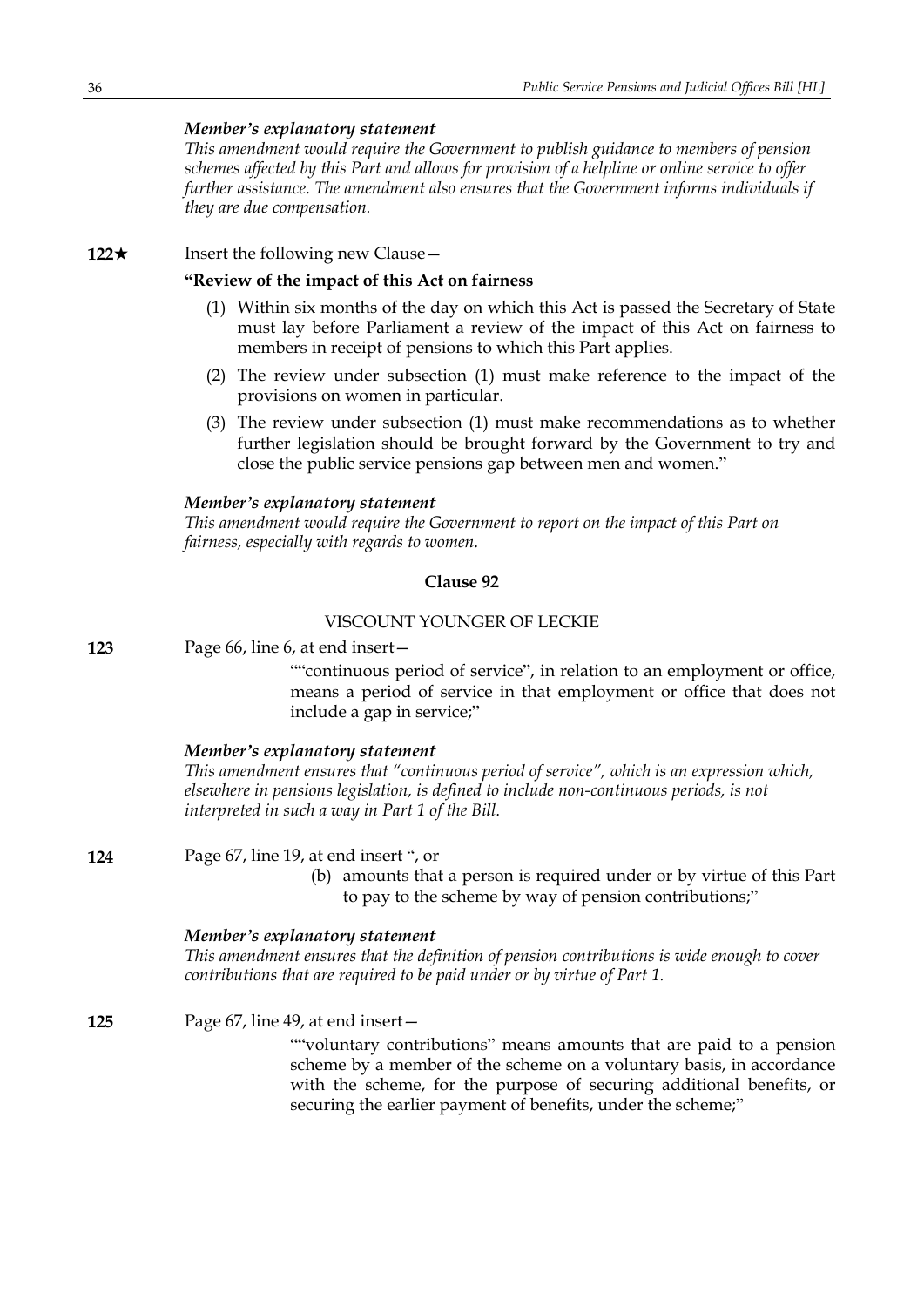*This amendment generalises the definition of "voluntary contributions" previously contained in clauses 18 and 55 so that it applies throughout Part 1.*

#### **Clause 107**

### LORD PONSONBY OF SHULBREDE LORD ETHERTON BARONESS HALLETT

**126**★ Page 78, line 27, leave out "75" and insert "72"

#### *Member's explanatory statement*

*This would set the judicial retirement age to 72, rather than 75 as currently provided in this bill.*

### **Schedule 1**

### LORD PONSONBY OF SHULBREDE

**127★** Page 84, line 11, leave out "75" and insert "72"

### *Member's explanatory statement*

*This would set the judicial retirement age to 72, rather than 75 as currently provided in this bill.*

**128**★ Page 84, line 16, leave out "75" and insert "72"

#### *Member's explanatory statement*

*This would set the judicial retirement age to 72, rather than 75 as currently provided in this bill.*

**129**★ Page 84, line 18, leave out "75" and insert "72"

#### *Member's explanatory statement*

*This would set the judicial retirement age to 72, rather than 75 as currently provided in this bill.*

**130**★ Page 84, line 20, leave out "75" and insert "72"

#### *Member's explanatory statement*

*This would set the judicial retirement age to 72, rather than 75 as currently provided in this bill.*

**131★** Page 84, line 24, leave out "75" and insert "72"

#### *Member's explanatory statement*

*This would set the judicial retirement age to 72, rather than 75 as currently provided in this bill.*

**132★** Page 84, line 28, leave out "75" and insert "72"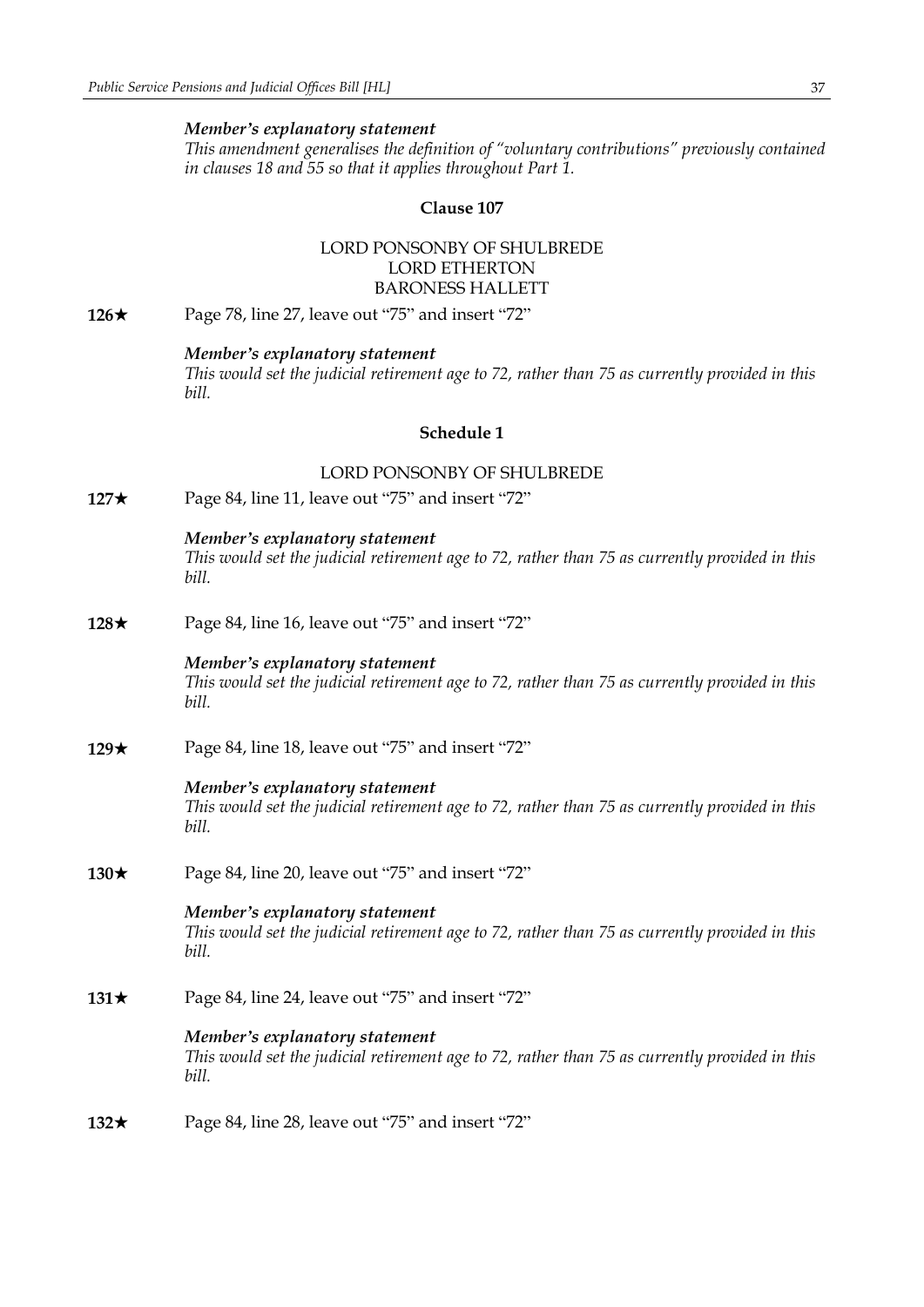|             | Member's explanatory statement<br>This would set the judicial retirement age to 72, rather than 75 as currently provided in this<br>bill. |
|-------------|-------------------------------------------------------------------------------------------------------------------------------------------|
| $133\star$  | Page 85, line 2, leave out "75" and insert "72"                                                                                           |
|             | Member's explanatory statement<br>This would set the judicial retirement age to 72, rather than 75 as currently provided in this<br>bill. |
| $134\star$  | Page 85, line 6, leave out "75" and insert "72"                                                                                           |
|             | Member's explanatory statement<br>This would set the judicial retirement age to 72, rather than 75 as currently provided in this<br>bill. |
| $135\star$  | Page 85, line 8, leave out "75" and insert "72"                                                                                           |
|             | Member's explanatory statement<br>This would set the judicial retirement age to 72, rather than 75 as currently provided in this<br>bill. |
| 136 $\star$ | Page 85, line 11, leave out "75" and insert "72"                                                                                          |
|             | Member's explanatory statement<br>This would set the judicial retirement age in the Judicial Pensions Act 1959 to 72, rather than<br>75.  |
| $137\star$  | Page 85, line 15, leave out "75" and insert "72"                                                                                          |
|             | Member's explanatory statement<br>This would set the judicial retirement age to 72, rather than 75 as currently provided in this<br>bill. |
| $138\star$  | Page 85, line 19, leave out "75" and insert "72"                                                                                          |
|             | Member's explanatory statement<br>This would set the judicial retirement age to 72, rather than 75 as currently provided in this<br>bill. |
| 139 $\star$ | Page 85, line 23, leave out the second "75" and insert "72"                                                                               |
|             | Member's explanatory statement<br>This would set the judicial retirement age to 72, rather than 75 as currently provided in this<br>bill. |
| 140 $\star$ | Page 85, line 29, leave out "75" and insert "72"                                                                                          |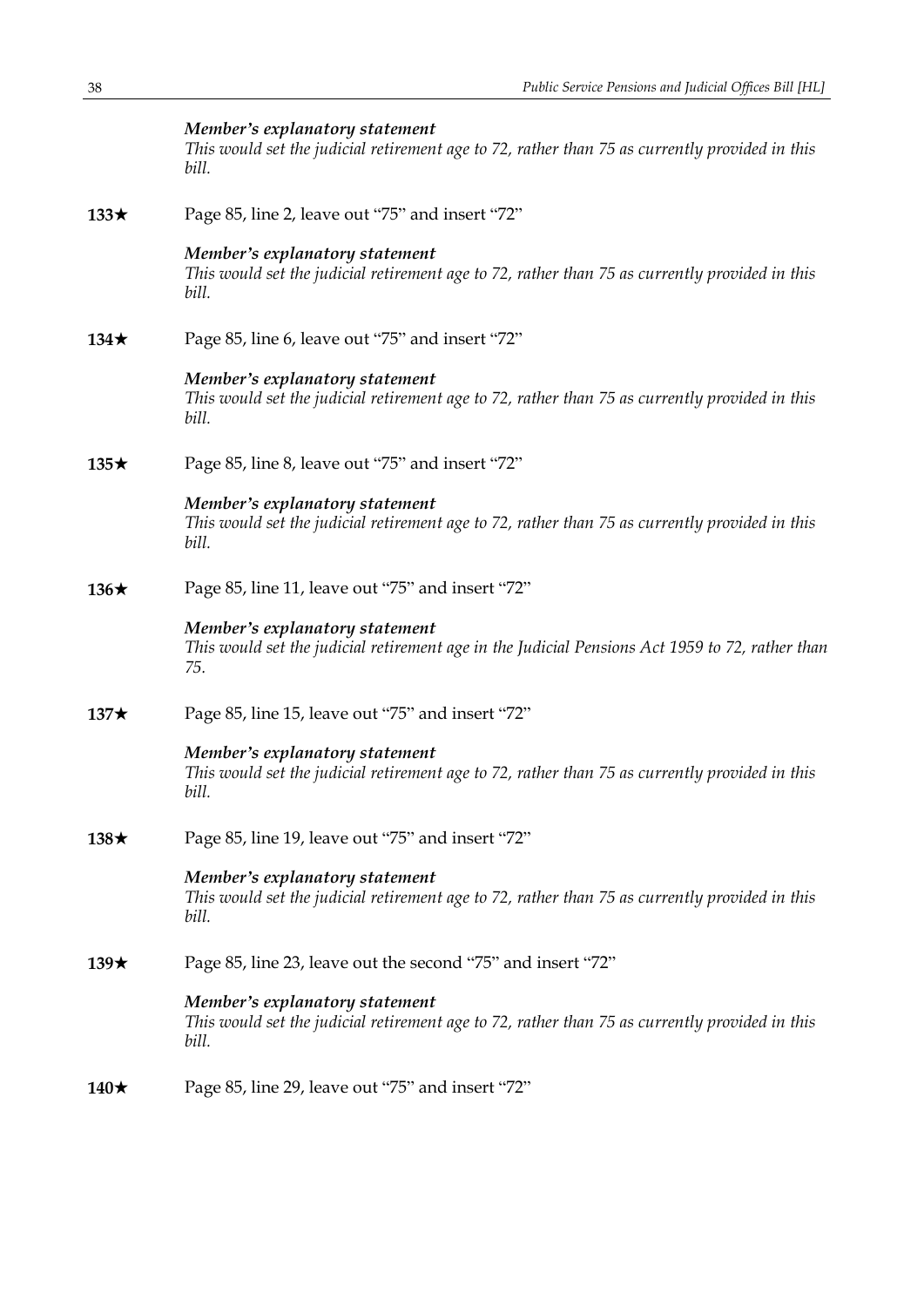|             | Member's explanatory statement<br>This would set the judicial retirement age to 72, rather than 75 as currently provided in this<br>bill. |
|-------------|-------------------------------------------------------------------------------------------------------------------------------------------|
| 141 $\star$ | Page 85, line 31, leave out "75" and insert "72"                                                                                          |
|             | Member's explanatory statement<br>This would set the judicial retirement age to 72, rather than 75 as currently provided in this<br>bill. |
| 142 $\star$ | Page 85, line 36, leave out "75" and insert "72"                                                                                          |
|             | Member's explanatory statement<br>This would set the judicial retirement age to 72, rather than 75 as currently provided in this<br>bill. |
| 143 $\star$ | Page 86, line 2, leave out "75" and insert "72"                                                                                           |
|             | Member's explanatory statement<br>This would set the judicial retirement age to 72, rather than 75 as currently provided in this<br>bill. |
| 144 $\star$ | Page 86, line 6, leave out "75" and insert "72"                                                                                           |
|             | Member's explanatory statement<br>This would set the judicial retirement age to 72, rather than 75 as currently provided in this<br>bill. |
| 145 $\star$ | Page 86, line 10, leave out "75" and insert "72"                                                                                          |
|             | Member's explanatory statement<br>This would set the judicial retirement age to 72, rather than 75 as currently provided in this<br>bill. |
| 146 $\star$ | Page 86, line 15, leave out "75" and insert "72"                                                                                          |
|             | Member's explanatory statement<br>This would set the judicial retirement age to 72, rather than 75 as currently provided in this<br>bill. |
| 147 $\star$ | Page 86, line 19, leave out "75" and insert "72"                                                                                          |
|             | Member's explanatory statement<br>This would set the judicial retirement age to 72, rather than 75 as currently provided in this<br>bill. |
| 148 $\star$ | Page 86, line 21, leave out "75" and insert "72"                                                                                          |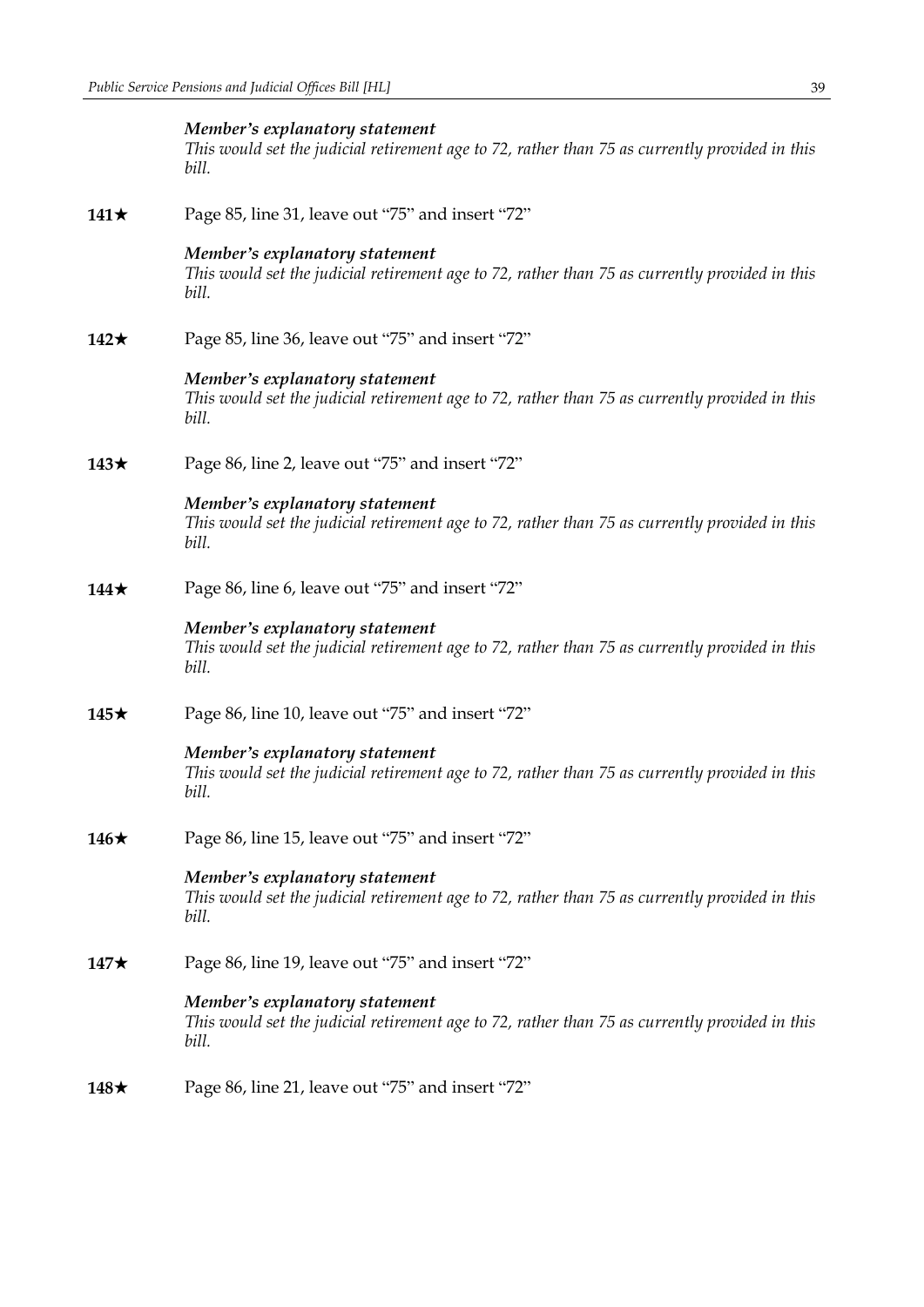|             | Member's explanatory statement<br>This would set the judicial retirement age to 72, rather than 75 as currently provided in this<br>bill. |
|-------------|-------------------------------------------------------------------------------------------------------------------------------------------|
| 149 $\star$ | Page 86, line 26, leave out "75" and insert "72"                                                                                          |
|             | Member's explanatory statement<br>This would set the judicial retirement age to 72, rather than 75 as currently provided in this<br>bill. |
| $150\star$  | Page 86, line 30, leave out "75" and insert "72"                                                                                          |
|             | Member's explanatory statement<br>This would set the judicial retirement age to 72, rather than 75 as currently provided in this<br>bill. |
| $151\star$  | Page 86, line 34, leave out "75" and insert "72"                                                                                          |
|             | Member's explanatory statement<br>This would set the judicial retirement age to 72, rather than 75 as currently provided in this<br>bill. |
| $152\star$  | Page 87, line 3, leave out "75" and insert "72"                                                                                           |
|             | Member's explanatory statement<br>This would set the judicial retirement age to 72, rather than 75 as currently provided in this<br>bill. |
| $153\star$  | Page 87, line 6, leave out "75" and insert "72"                                                                                           |
|             | Member's explanatory statement<br>This would set the judicial retirement age to 72, rather than 75 as currently provided in this<br>bill. |
| $154\star$  | Page 87, line 10, leave out "75" and insert "72"                                                                                          |
|             | Member's explanatory statement<br>This would set the judicial retirement age to 72, rather than 75 as currently provided in this<br>bill. |
| $155\star$  | Page 87, line 15, leave out "75" and insert "72"                                                                                          |
|             | Member's explanatory statement<br>This would set the judicial retirement age to 72, rather than 75 as currently provided in this<br>bill. |
| $156\star$  | Page 87, line 19, leave out "75" and insert "72"                                                                                          |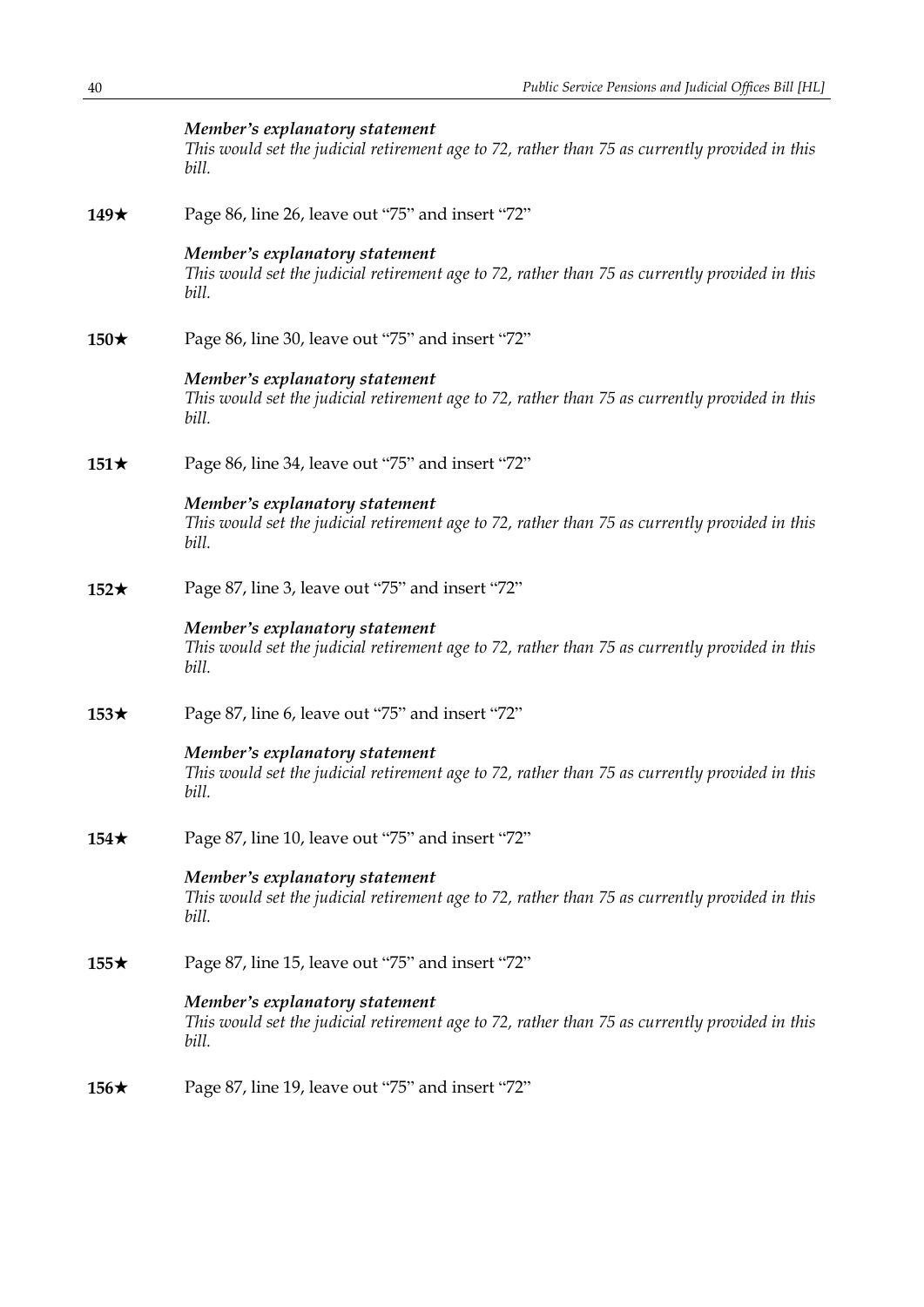|            | Member's explanatory statement<br>This would set the judicial retirement age to 72, rather than 75 as currently provided in this<br>bill. |
|------------|-------------------------------------------------------------------------------------------------------------------------------------------|
| $157\star$ | Page 87, line 24, leave out "75" and insert "72"                                                                                          |
|            | Member's explanatory statement<br>This would set the judicial retirement age to 72, rather than 75 as currently provided in this<br>bill. |
| $158\star$ | Page 87, line 26, leave out "75" and insert "72"                                                                                          |
|            | Member's explanatory statement<br>This would set the judicial retirement age to 72, rather than 75 as currently provided in this<br>bill. |
| $159\star$ | Page 87, line 30, leave out "75" and insert "72"                                                                                          |
|            | Member's explanatory statement<br>This would set the judicial retirement age to 72, rather than 75 as currently provided in this<br>bill. |
| $160\star$ | Page 87, line 34, leave out "75" and insert "72"                                                                                          |
|            | Member's explanatory statement<br>This would set the judicial retirement age to 72, rather than 75 as currently provided in this<br>bill. |
| $161\star$ | Page 87, line 37, leave out "75" and insert "72"                                                                                          |
|            | Member's explanatory statement<br>This would set the judicial retirement age to 72, rather than 75 as currently provided in this<br>bill. |
| $162\star$ | Page 89, line 43, leave out "75" and insert "72"                                                                                          |
|            | Member's explanatory statement<br>This would set the judicial retirement age to 72, rather than 75 as currently provided in this<br>bill. |
| $163\star$ | Page 89, line 47, leave out "75" and insert "72"                                                                                          |
|            | Member's explanatory statement<br>This would set the judicial retirement age to 72, rather than 75 as currently provided in this<br>bill. |
| $164\star$ | Page 90, line 2, leave out "75" and insert "72"                                                                                           |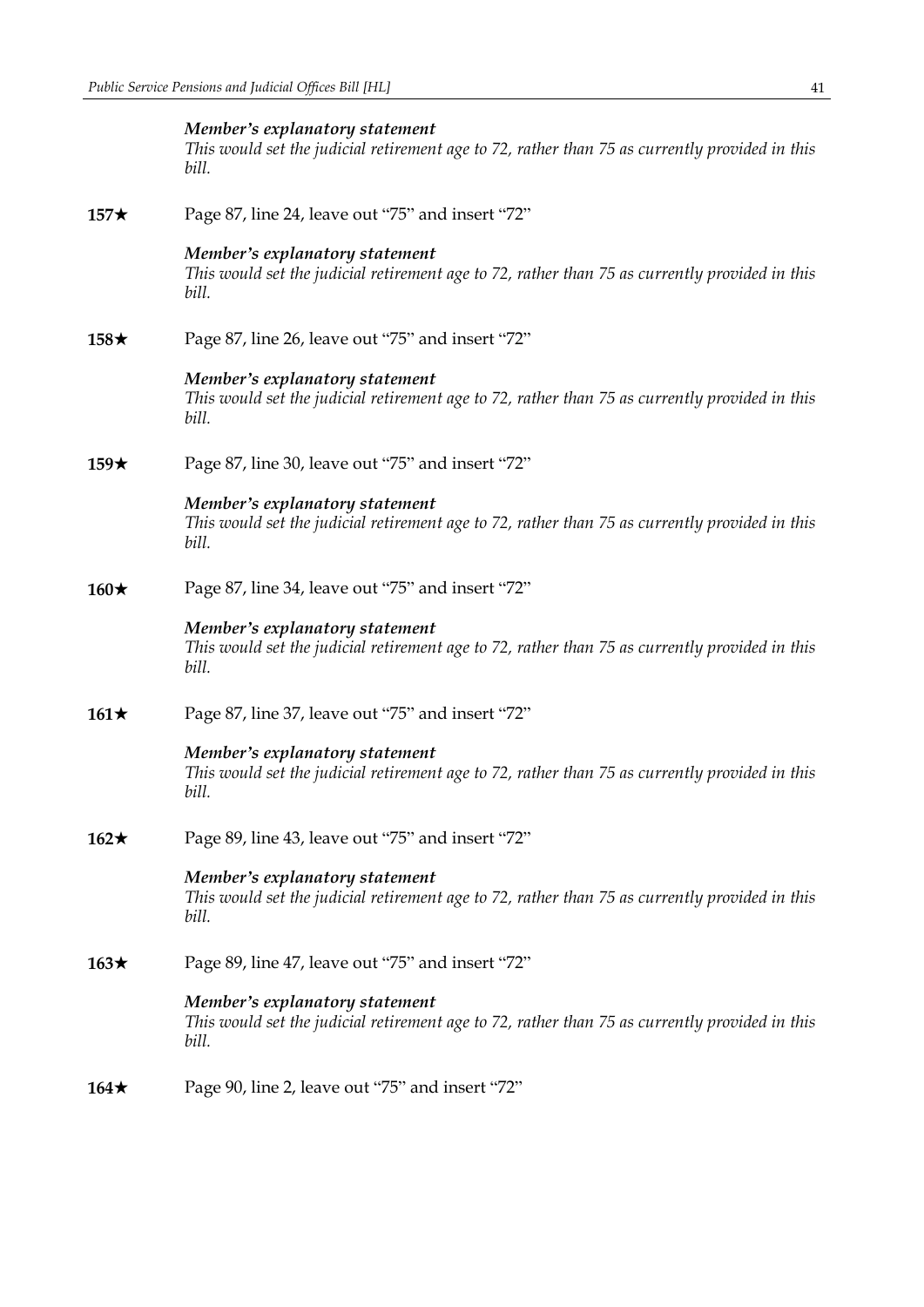|             | Member's explanatory statement<br>This would set the judicial retirement age to 72, rather than 75 as currently provided in this<br>bill. |
|-------------|-------------------------------------------------------------------------------------------------------------------------------------------|
| $165\star$  | Page 90, line 6, leave out "75" and insert "72"                                                                                           |
|             | Member's explanatory statement<br>This would set the judicial retirement age to 72, rather than 75 as currently provided in this<br>bill. |
| 166 $\star$ | Page 90, line 11, leave out "75" and insert "72"                                                                                          |
|             | Member's explanatory statement<br>This would set the judicial retirement age to 72, rather than 75 as currently provided in this<br>bill. |
| $167\star$  | Page 90, line 16, leave out "75" and insert "72"                                                                                          |
|             | Member's explanatory statement<br>This would set the judicial retirement age to 72, rather than 75 as currently provided in this<br>bill. |
| $168\star$  | Page 90, line 19, leave out "75" and insert "72"                                                                                          |
|             | Member's explanatory statement<br>This would set the judicial retirement age to 72, rather than 75 as currently provided in this<br>bill. |
| $169\star$  | Page 90, line 23, leave out "75" and insert "72"                                                                                          |
|             | Member's explanatory statement<br>This would set the judicial retirement age to 72, rather than 75 as currently provided in this<br>bill. |
| $170\star$  | Page 90, line 28, leave out "75" and insert "72"                                                                                          |
|             | Member's explanatory statement<br>This would set the judicial retirement age to 72, rather than 75 as currently provided in this<br>bill. |
| $171\star$  | Page 90, line 34, leave out "75" and insert "72"                                                                                          |
|             | Member's explanatory statement<br>This would set the judicial retirement age to 72, rather than 75 as currently provided in this<br>bill. |
| $172\star$  | Page 90, line 36, leave out "75" and insert "72"                                                                                          |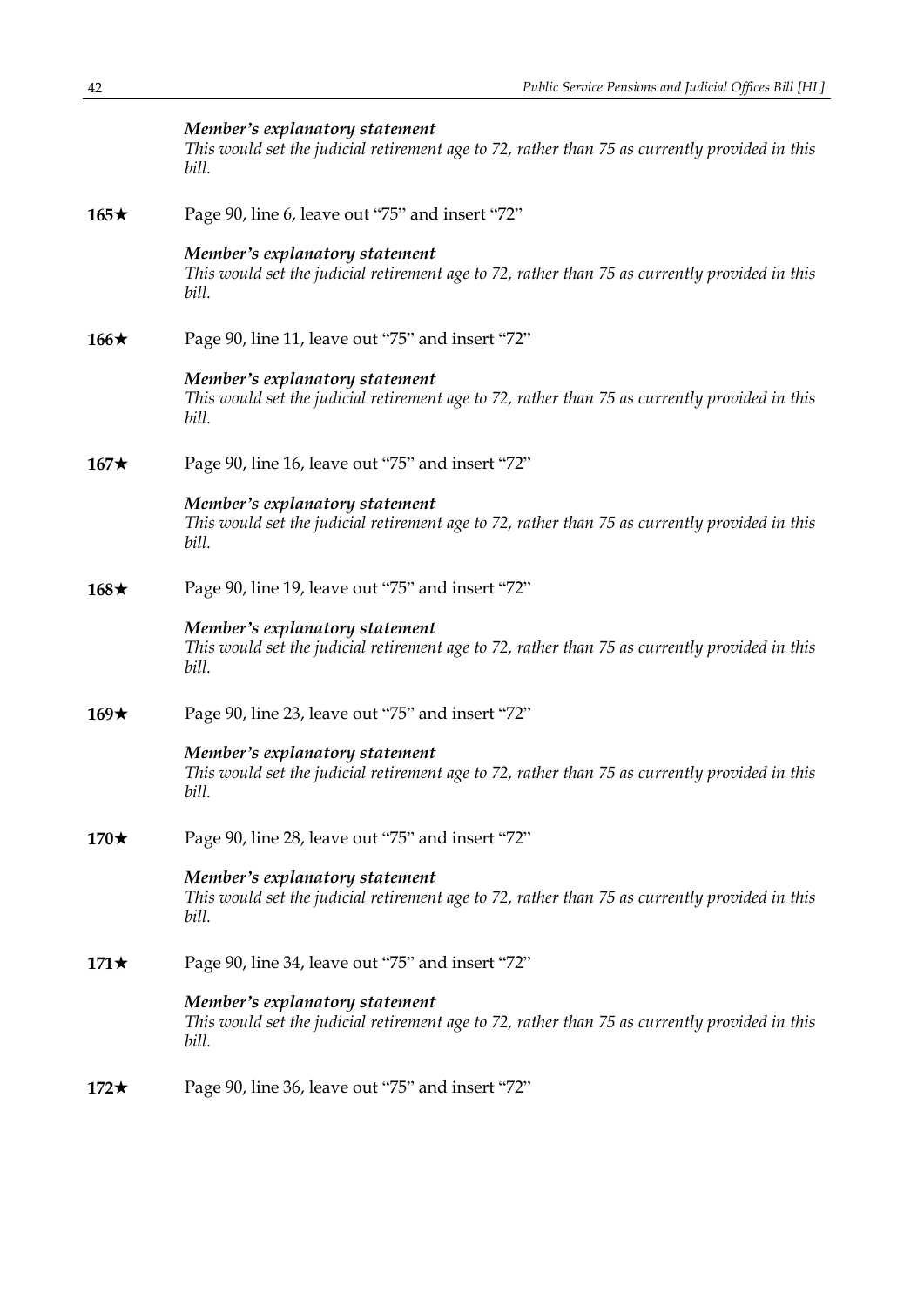|            | Member's explanatory statement<br>This would set the judicial retirement age to 72, rather than 75 as currently provided in this<br>bill. |
|------------|-------------------------------------------------------------------------------------------------------------------------------------------|
| $173\star$ | Page 91, line 4, leave out "75" and insert "72"                                                                                           |
|            | Member's explanatory statement<br>This would set the judicial retirement age to 72, rather than 75 as currently provided in this<br>bill. |
| $174\star$ | Page 91, line 7, leave out "75" and insert "72"                                                                                           |
|            | Member's explanatory statement<br>This would set the judicial retirement age to 72, rather than 75 as currently provided in this<br>bill. |
| $175\star$ | Page 91, line 17, leave out "75" and insert "72"                                                                                          |
|            | Member's explanatory statement<br>This would set the judicial retirement age to 72, rather than 75 as currently provided in this<br>bill. |
| $176\star$ | Page 91, line 21, leave out "75" and insert "72"                                                                                          |
|            | Member's explanatory statement<br>This would set the judicial retirement age to 72, rather than 75 as currently provided in this<br>bill. |
| $177\star$ | Page 91, line 25, leave out "75" and insert "72"                                                                                          |
|            | Member's explanatory statement<br>This would set the judicial retirement age to 72, rather than 75 as currently provided in this<br>bill. |
| $178\star$ | Page 91, line 29, leave out "75" and insert "72"                                                                                          |
|            | Member's explanatory statement<br>This would set the judicial retirement age to 72, rather than 75 as currently provided in this<br>bill. |
| $179\star$ | Page 91, line 34, leave out "75" and insert "72"                                                                                          |
|            | Member's explanatory statement<br>This would set the judicial retirement age to 72, rather than 75 as currently provided in this<br>bill. |
| $180\star$ | Page 91, line 40, leave out "75" and insert "72"                                                                                          |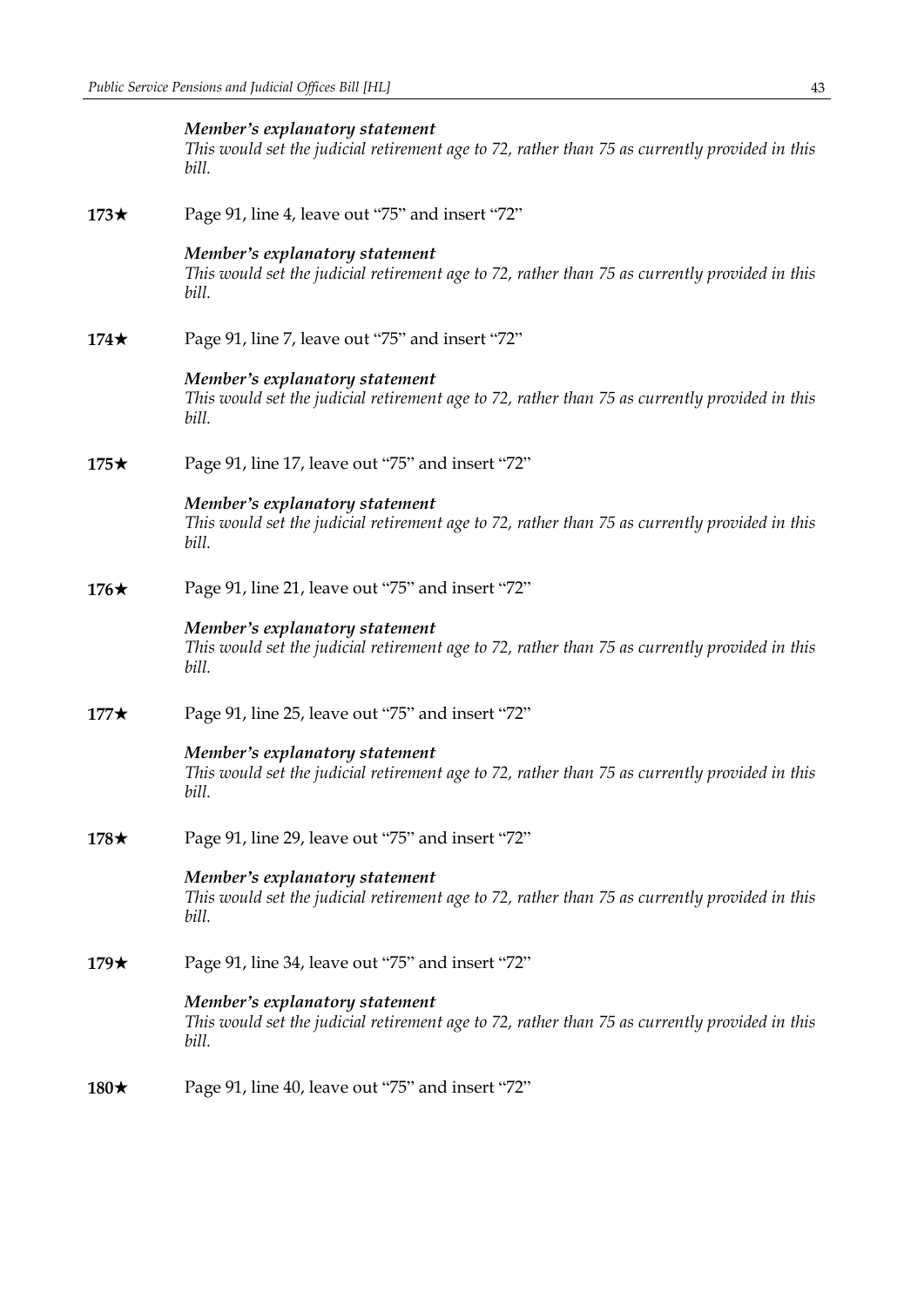|             | Member's explanatory statement<br>This would set the judicial retirement age to 72, rather than 75 as currently provided in this<br>bill. |
|-------------|-------------------------------------------------------------------------------------------------------------------------------------------|
| 181 $\star$ | Page 91, line 41, leave out "75" and insert "72"                                                                                          |
|             | Member's explanatory statement<br>This would set the judicial retirement age to 72, rather than 75 as currently provided in this<br>bill. |
| $182\star$  | Page 91, line 42, leave out "75" and insert "72"                                                                                          |
|             | Member's explanatory statement<br>This would set the judicial retirement age to 72, rather than 75 as currently provided in this<br>bill. |
| $183\star$  | Page 91, line 43, leave out "74" and insert "71"                                                                                          |
|             | Member's explanatory statement<br>This would set the judicial retirement age to 72, rather than 75 as currently provided in this<br>bill. |
| $184\star$  | Page 92, line 3, leave out "75" and insert "72"                                                                                           |
|             | Member's explanatory statement<br>This would set the judicial retirement age to 72, rather than 75 as currently provided in this<br>bill. |
| $185\star$  | Page 92, line 4, leave out "75" and insert "72"                                                                                           |
|             | Member's explanatory statement<br>This would set the judicial retirement age to 72, rather than 75 as currently provided in this<br>bill. |
| 186 $\star$ | Page 92, line 5, leave out "75" and insert "72"                                                                                           |
|             | Member's explanatory statement<br>This would set the judicial retirement age to 72, rather than 75 as currently provided in this<br>bill. |
| $187\star$  | Page 92, line 6, leave out "75" and insert "72"                                                                                           |
|             | Member's explanatory statement<br>This would set the judicial retirement age to 72, rather than 75 as currently provided in this<br>bill. |
| $188\star$  | Page 92, line 10, leave out "75" and insert "72"                                                                                          |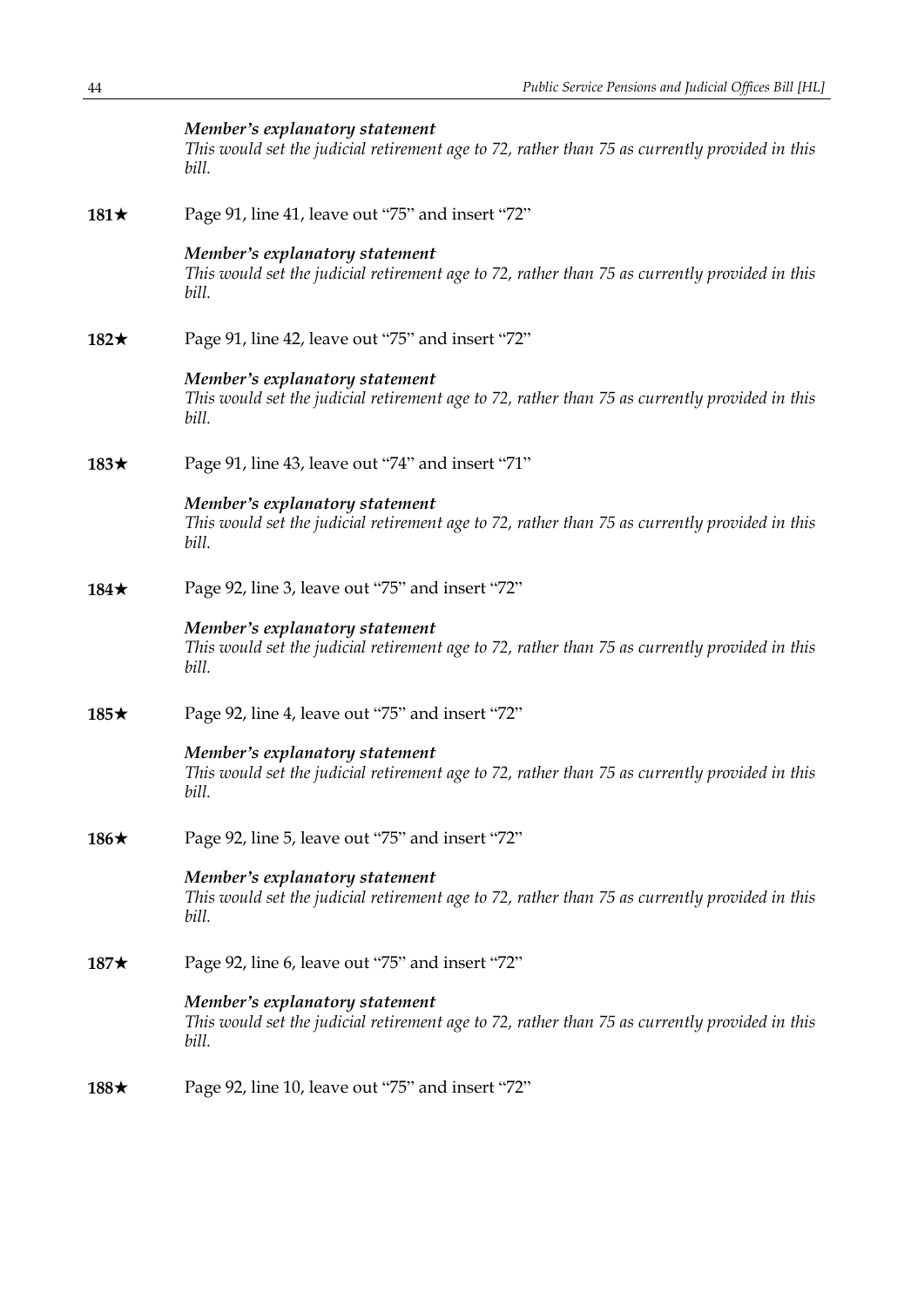|             | Member's explanatory statement<br>This would set the judicial retirement age to 72, rather than 75 as currently provided in this<br>bill. |
|-------------|-------------------------------------------------------------------------------------------------------------------------------------------|
| 189 $\star$ | Page 92, line 16, leave out "75" and insert "72"                                                                                          |
|             | Member's explanatory statement<br>This would set the judicial retirement age to 72, rather than 75 as currently provided in this<br>bill. |
| 190 $\star$ | Page 92, line 17, leave out "75" and insert "72"                                                                                          |
|             | Member's explanatory statement<br>This would set the judicial retirement age to 72, rather than 75 as currently provided in this<br>bill. |
| 191 $\star$ | Page 92, line 19, leave out "75" and insert "72"                                                                                          |
|             | Member's explanatory statement<br>This would set the judicial retirement age to 72, rather than 75 as currently provided in this<br>bill. |
| 192 $\star$ | Page 92, line 20, leave out "75" and insert "72"                                                                                          |
|             | Member's explanatory statement<br>This would set the judicial retirement age to 72, rather than 75 as currently provided in this<br>bill. |
| 193 $\star$ | Page 92, line 22, leave out "75" and insert "72"                                                                                          |
|             | Member's explanatory statement<br>This would set the judicial retirement age to 72, rather than 75 as currently provided in this<br>bill. |
| 194 $\star$ | Page 92, line 23, leave out "75" and insert "72"                                                                                          |
|             | Member's explanatory statement<br>This would set the judicial retirement age to 72, rather than 75 as currently provided in this<br>bill. |
| 195 $\star$ | Page 92, line 24, leave out "75" and insert "72"                                                                                          |
|             | Member's explanatory statement<br>This would set the judicial retirement age to 72, rather than 75 as currently provided in this<br>bill. |
| 196 $\star$ | Page 92, line 25, leave out "75" and insert "72"                                                                                          |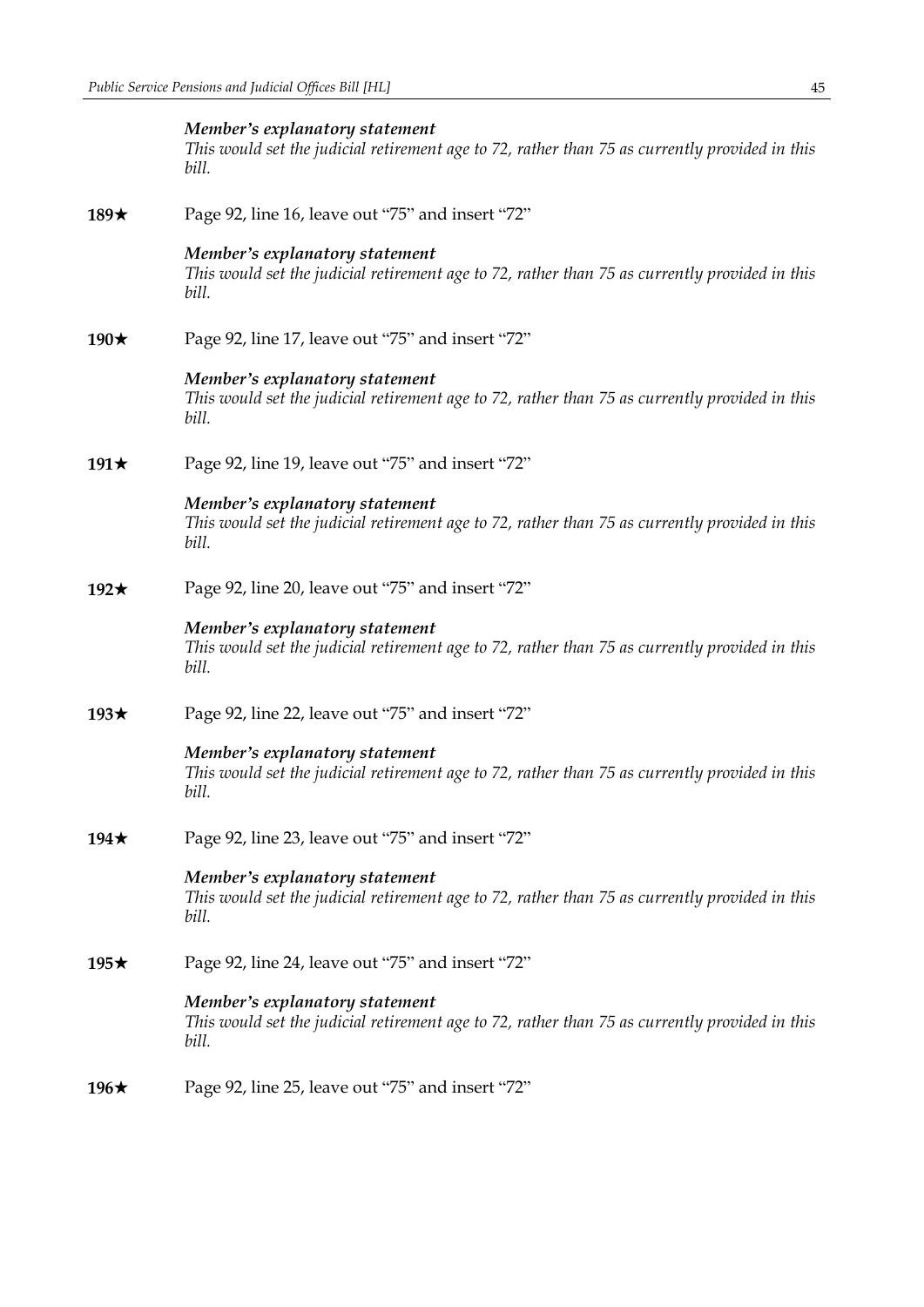|             | Member's explanatory statement<br>This would set the judicial retirement age to 72, rather than 75 as currently provided in this<br>bill.                                                                                                                                 |
|-------------|---------------------------------------------------------------------------------------------------------------------------------------------------------------------------------------------------------------------------------------------------------------------------|
| 197 $\star$ | Page 92, line 30, leave out "75" and insert "72"                                                                                                                                                                                                                          |
|             | Member's explanatory statement<br>This would set the judicial retirement age to 72, rather than 75 as currently provided in this<br>bill.                                                                                                                                 |
| 198 $\star$ | Page 92, line 32, leave out "75" and insert "72"                                                                                                                                                                                                                          |
|             | Member's explanatory statement<br>This would set the judicial retirement age to 72, rather than 75 as currently provided in this<br>bill.                                                                                                                                 |
| 199 $\star$ | Page 92, line 36, leave out "75" and insert "72"                                                                                                                                                                                                                          |
|             | Member's explanatory statement<br>This would set the judicial retirement age to 72, rather than 75 as currently provided in this<br>bill.                                                                                                                                 |
| $200\star$  | Page 92, line 38, leave out "75" and insert "72"                                                                                                                                                                                                                          |
|             | Member's explanatory statement<br>This would set the judicial retirement age to 72, rather than 75 as currently provided in this<br>bill.                                                                                                                                 |
| $201\star$  | Page 93, line 3, leave out "75" and insert "72"                                                                                                                                                                                                                           |
|             | Member's explanatory statement<br>This would set the judicial retirement age to 72, rather than 75 as currently provided in this<br>bill.                                                                                                                                 |
| $202\star$  | Page 93, line 7, leave out "75" and insert "72"                                                                                                                                                                                                                           |
|             | Member's explanatory statement<br>This would set the judicial retirement age to 72, rather than 75 as currently provided in this<br>bill.                                                                                                                                 |
|             | VISCOUNT YOUNGER OF LECKIE                                                                                                                                                                                                                                                |
| 203         | Page 93, line 27, leave out "court" and insert "courts or the family court"                                                                                                                                                                                               |
|             | Member's explanatory statement<br>This amendment enables the Lord Chancellor to remove a person from the supplemental list on<br>a temporary basis for the purpose of facilitating the disposal of business in the family court as<br>well as in the magistrates' courts. |
|             |                                                                                                                                                                                                                                                                           |

**204** Page 93, line 34, leave out "court" and insert "courts or the family court"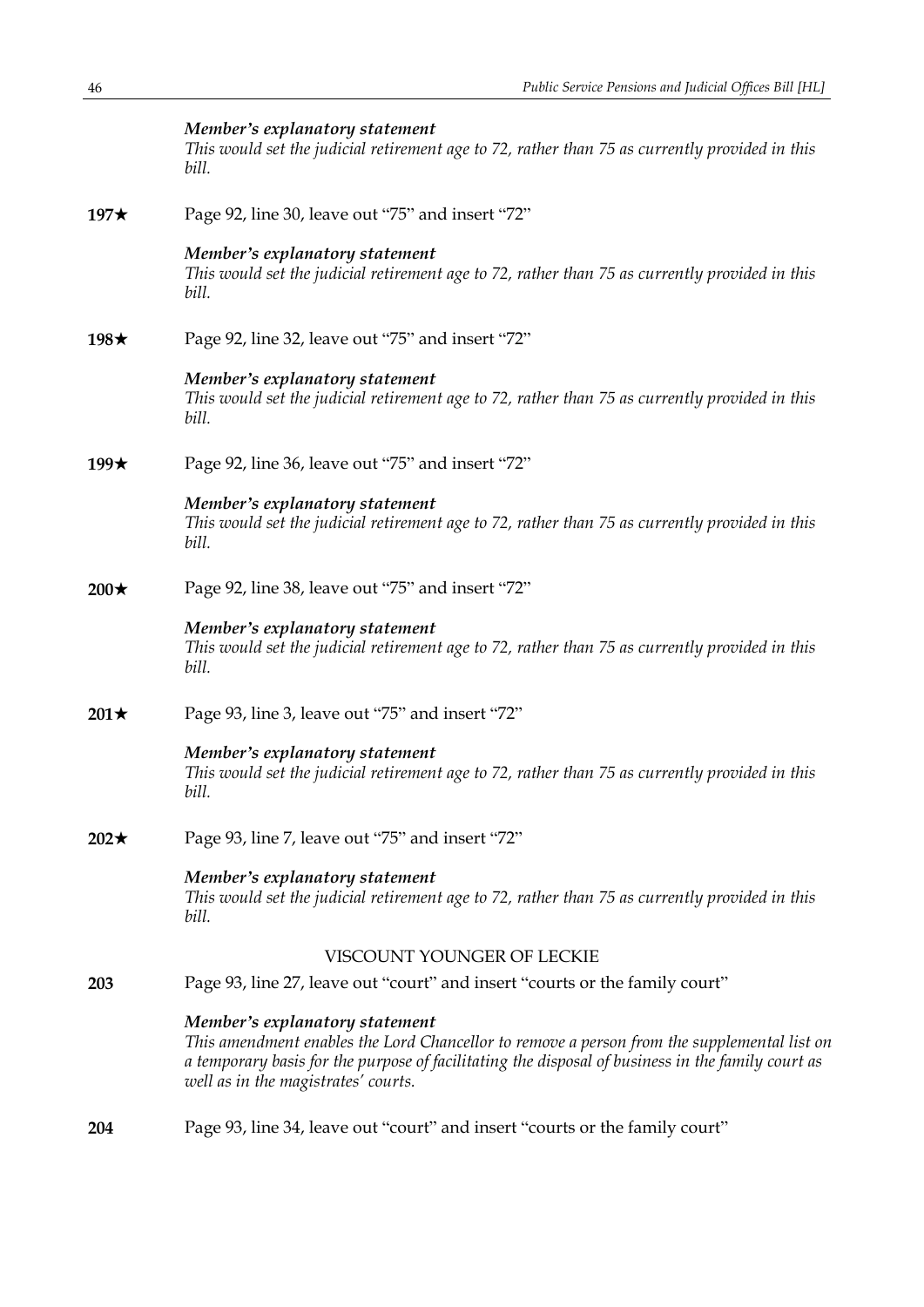*This amendment enables the Lord Chancellor to extend the period during which a person is removed from the supplemental list if the Lord Chancellor is satisfied that the extension would be expedient as a temporary measure in order to facilitate the disposal of business in the family court as well as in the magistrates' courts.*